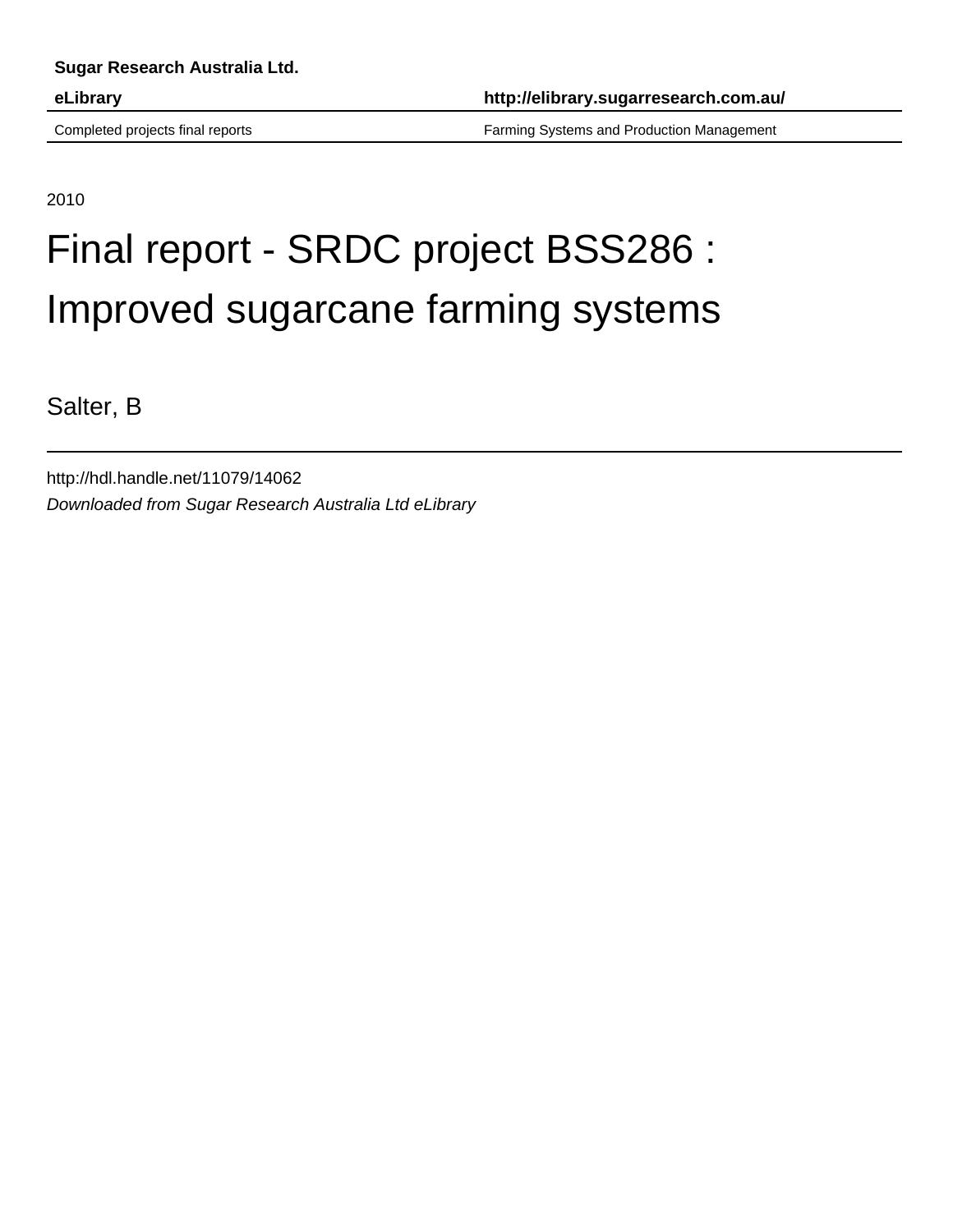



# **FINAL REPORT – SRDC PROJECT BSS286 IMPROVED SUGARCANE FARMING SYSTEMS**

**by** 

## **B SALTER, MJ BELL, GR STIRLING, AL GARSIDE and PJ MOODY SD10005**

**Contact:**  Dr Barry Salter Senior Research Agronomist BSES Limited PMB 57, Mackay Mail Centre. QLD. 4741. AUSTRALIA Phone: +61 (0)7 4963 6802 Fax: +61 (0)7 4954 5167 BSalter@bses.org.au



**BSES is not a partner, joint venturer, employee or agent of SRDC and has no authority to legally bind SRDC, in any publication of substantive details or results of this Project.** 

**BSES Limited Publication SRDC Final Report SD10005** May 2010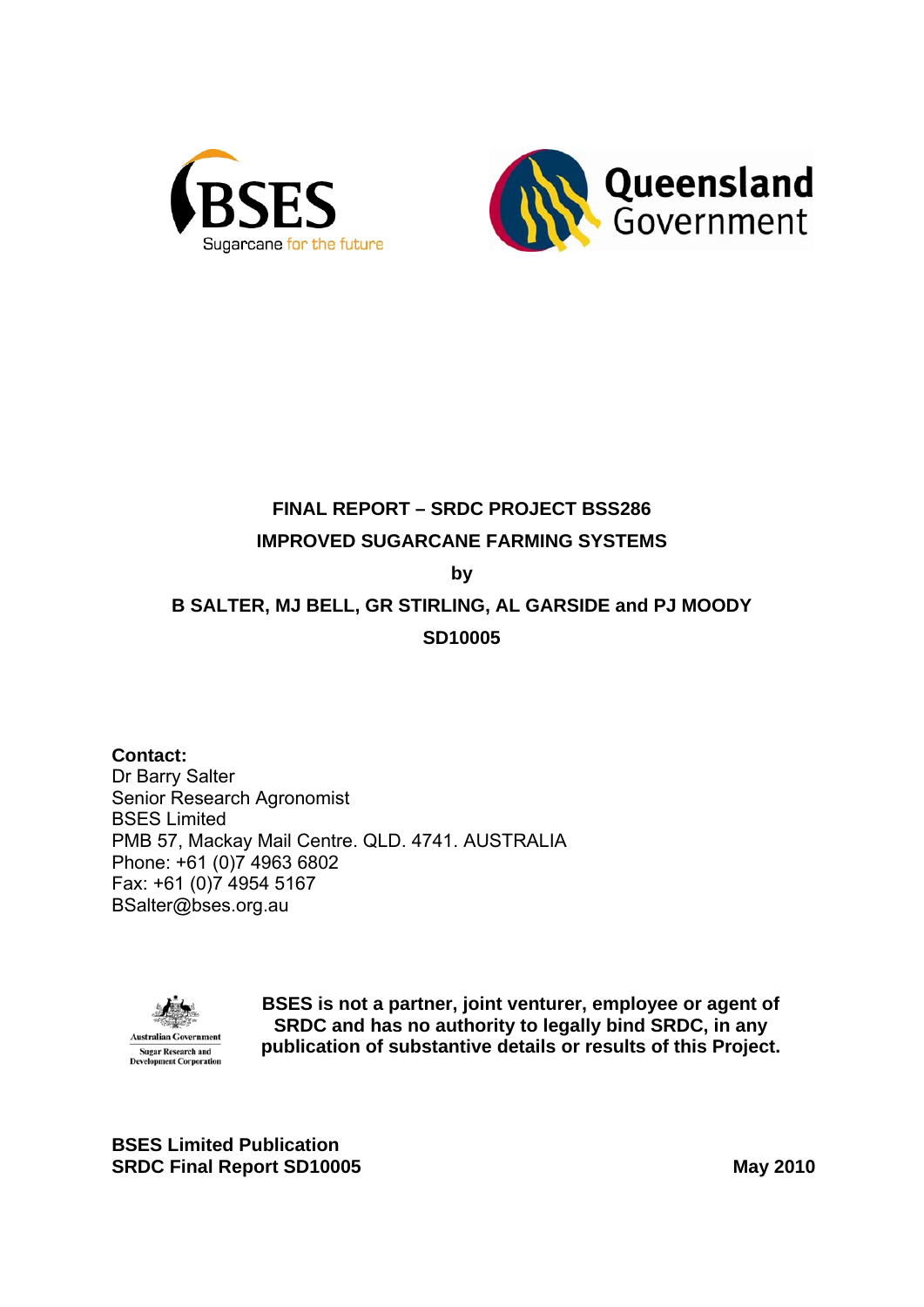#### **Copyright © 2010 by BSES Limited**

*All rights reserved.* No part of this publication may be reproduced, stored in a retrieval system, or transmitted in any form or by any means, electronic, mechanical, photocopying, recording, or otherwise, without the prior permission of BSES Limited.

**Warning:** Our tests, inspections and recommendations should not be relied on without further, independent inquiries. They may not be accurate, complete or applicable for your particular needs for many reasons, including (for example) BSES Limited being unaware of other matters relevant to individual crops, the analysis of unrepresentative samples or the influence of environmental, managerial or other factors on production.

**Disclaimer:** Except as required by law and only to the extent so required, none of BSES Limited, its directors, officers or agents makes any representation or warranty, express or implied, as to, or shall in any way be liable (including liability in negligence) directly or indirectly for any loss, damages, costs, expenses or reliance arising out of or in connection with, the accuracy, currency, completeness or balance of (or otherwise), or any errors in or omissions from, any test results, recommendations statements or other information provided to you.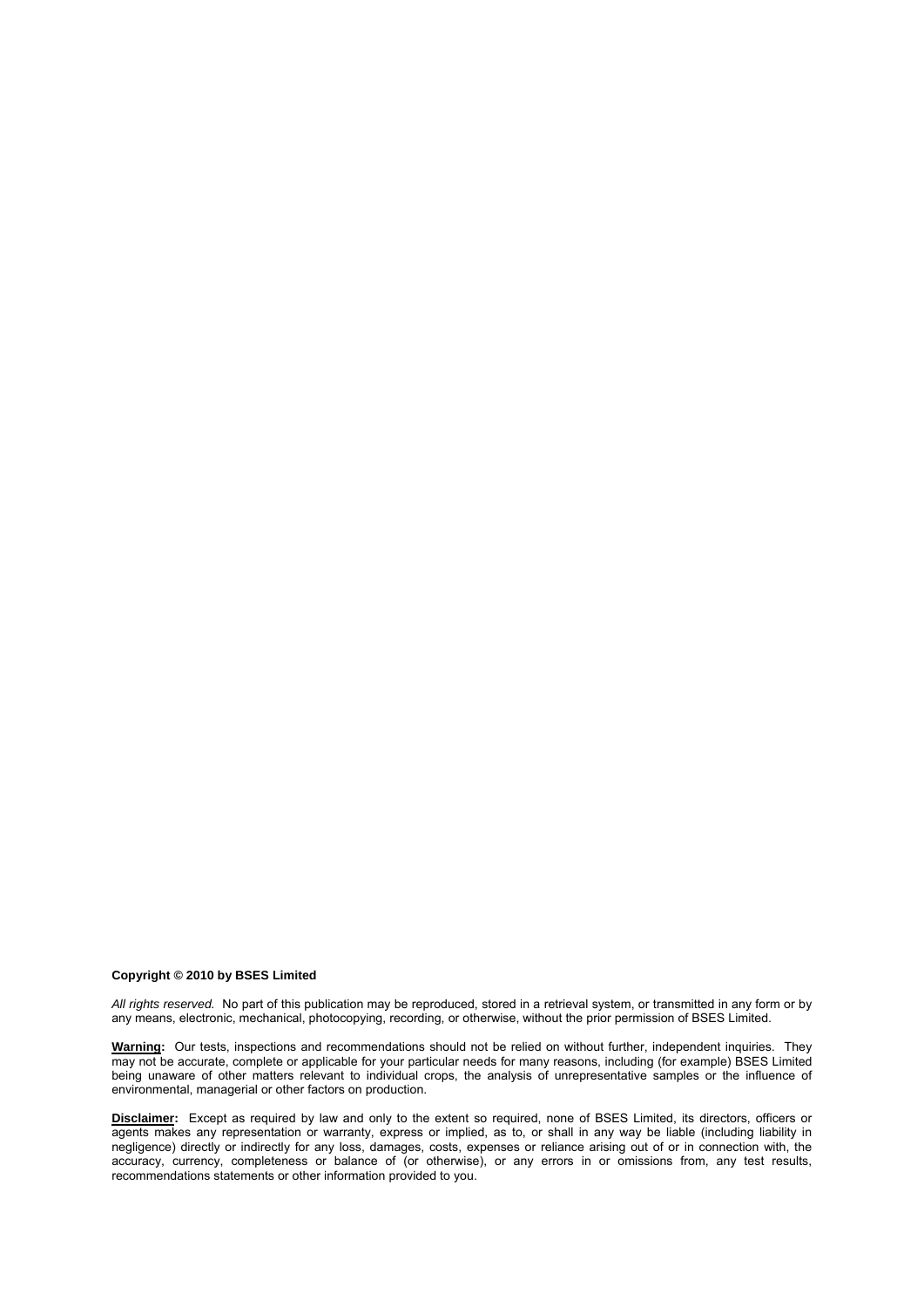## **CONTENTS**

## **Page No**

| 1.0 |     |       |                                                               |
|-----|-----|-------|---------------------------------------------------------------|
| 2.0 |     |       |                                                               |
| 3.0 |     |       |                                                               |
|     | 3.1 |       |                                                               |
|     | 3.2 |       |                                                               |
|     | 3.3 |       |                                                               |
| 4.0 |     |       |                                                               |
|     | 4.1 |       | Comparison of zero and conventional tillage on different row  |
|     | 4.2 |       |                                                               |
|     | 4.3 |       |                                                               |
|     | 4.4 |       | Species x Tillage x Nitrogen trials at Bundaberg and Ingham 6 |
|     | 4.5 |       |                                                               |
|     |     | 4.5.1 | Free-living nematodes as biological indicators 7              |
|     |     | 4.5.2 | Impact of cropping history, tillage and nitrogen on the       |
|     |     | 4.5.3 | Impact of management practices on suppressiveness to          |
|     |     | 4.5.4 | Crop rotation as a tool for managing lesion nematode          |
|     |     | 4.5.5 | Chemical and biological properties of soils under             |
|     | 4.6 |       |                                                               |
|     |     | 4.6.1 |                                                               |
|     |     | 4.6.2 |                                                               |
|     |     | 4.6.3 |                                                               |
|     | 4.7 |       |                                                               |
|     | 4.8 |       |                                                               |
| 5.0 |     |       |                                                               |
| 6.0 |     |       |                                                               |
| 7.0 |     |       |                                                               |
| 8.0 |     |       |                                                               |
|     | 8.1 |       |                                                               |
|     | 8.2 |       | Additional papers published from SYDJV Phase 2 18             |
|     | 8.3 |       |                                                               |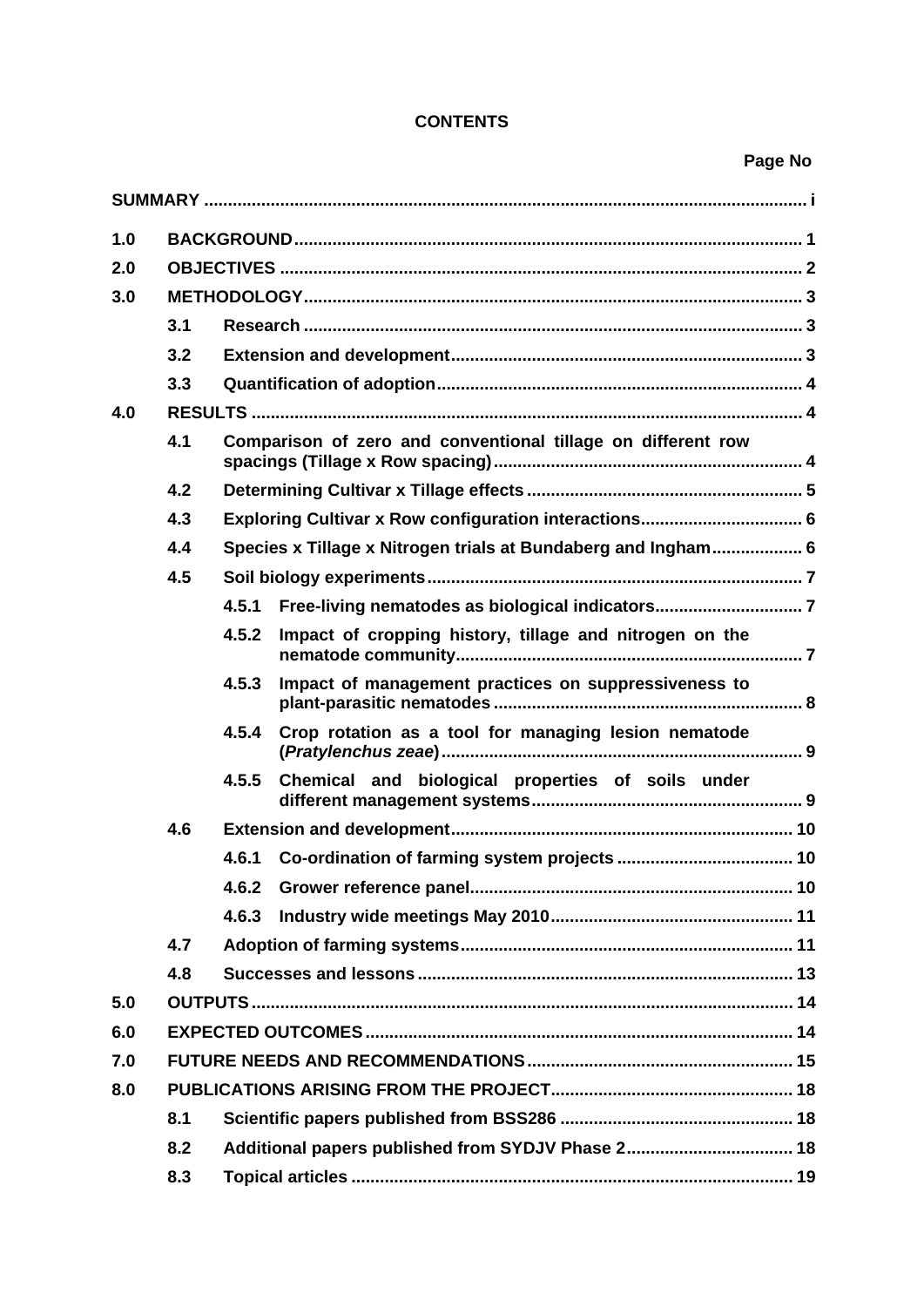| 9.0  ACKNOWLEDGMENTS ………………………………………………………………………………………… 20 |  |
|------------------------------------------------------------|--|
|                                                            |  |
|                                                            |  |
|                                                            |  |
| APPENDIX 2 - COMMENTS FROM GROWER REFERENCE GROUP  54      |  |
| APPENDIX 3 - SCIENTIFIC PAPERS PRODUCED FROM BSS286  57    |  |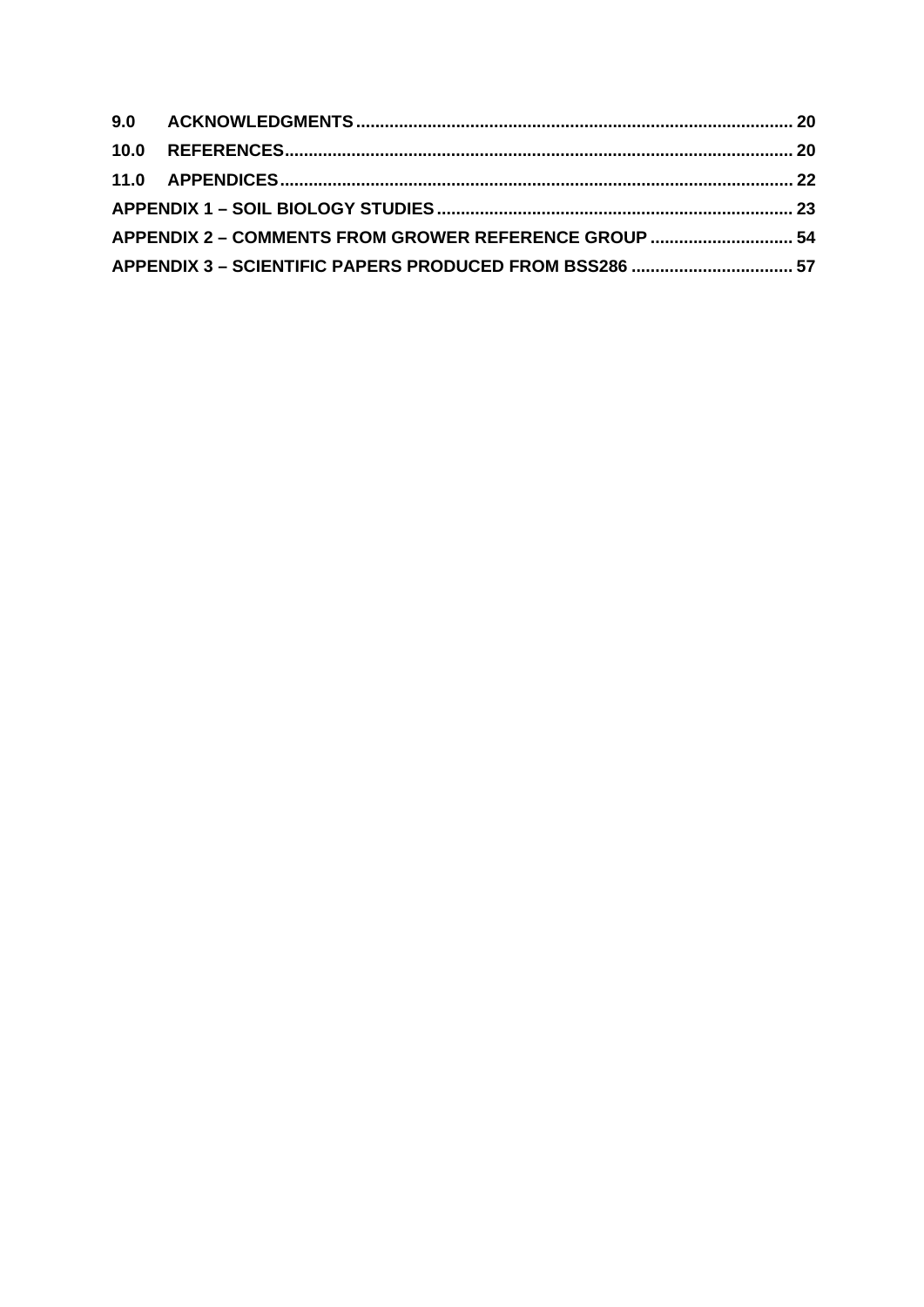#### **SUMMARY**

This project – Improved Sugarcane Farming Systems (BSS286) - was designed to build on the outcomes of Phase 1 and 2 of the Sugar Yield Decline Joint Venture (SYDJV). Thus its main focus was on issues that had been identified in the SYDJV that were not fully researched in the earlier programs and/or required further development.

In Phase 2 of the SYDJV it was demonstrated that a 'new' sugarcane farming system based around legume breaks, controlled traffic, minimum tillage and residue retention could be developed. However, the impact of the 'new' farming system, although very likely to be positive in terms of productivity, profitability and sustainability, had not been fully quantified. Further, there needed to be a more robust demonstration of it's suitability across different environments and some of the components required further research. For example, although it had been shown that the contribution of legume nitrogen was likely to be substantial, and permit a reduction in the amount of inorganic nitrogen applied to sugarcane, there was little information on nitrogen accumulation and loss mechanisms under different management systems. In addition, soil compaction was likely to be a major issue when heavy machinery (> 20 t) was used with non-matched wheel and row spacing, yet compaction was not necessarily accepted by the farming community as detrimental to productivity. The significance of soil compaction needed to be demonstrated. Further, if compaction was demonstrated to adversely affect cane yields it would be necessary to match wheel spacing on heavy machinery with row spacing which would likely mean the widening of row spacing to match wheel and row spacing. Concerns were raised that productivity would be reduced if row spacing was widened. Finally, recent research in soil biology during Phase 2 had indicated that the return of sugarcane trash, an inherent component of the green cane trash blanket (GCTB) harvesting system, was providing substantial biological benefits to the farming system and this needed to be further explored. Notwithstanding the above research initiatives, one of the major activities of the current project was the development and extension of the SYDJV Phase 1 and 2 outputs. T he research team was very much involved with BSES extension officers and FutureCane staff in extending these outputs.

#### *Species x Tillage x Nitrogen Experiments*

In tackling the issue of the robustness of the 'new' farming system and quantification of the effect of individual components, two major experiments were established in the southern (Bundaberg) and northern (Ingham) cane growing regions. These involved taking long-term sugarcane land that was under matched wheel and row spacing and applying three basic break treatments for a period of 6-8 months. The break treatments involved sugarcane monoculture, maize and soybean. When cane was re-planted, the break treatments were split to two tillage treatments (tilled and direct planted), which were further split to two nitrogen rates (0 and 150 kg/ha in the plant crop followed by a further split to 0 and 150 kg/ha in the first ratoon).

At Ingham the plant crop N was 20 kg/ha instead of 0 kg/ha. Plant crop yield was significantly affected by treatments at Ingham where there was a 27% increase in yield following soybean compared with the sugarcane monoculture. There was also a trend for cane yield following maize to be better than with the cane monoculture (11%) but this effect was not significant. There was a significant overall effect of nitrogen (76 t/ha vs 91 t/ha for 20 and 150 kg/ha, respectively) but no overall effect of tillage. In the first ratoon, the tillage effect was again not significant while the species effect was no longer significant. However, there was still a response to N applied in the plant crop and a further response to N applied to the first ratoon. The combination of 150 kg/ha N applied in each of the plant and first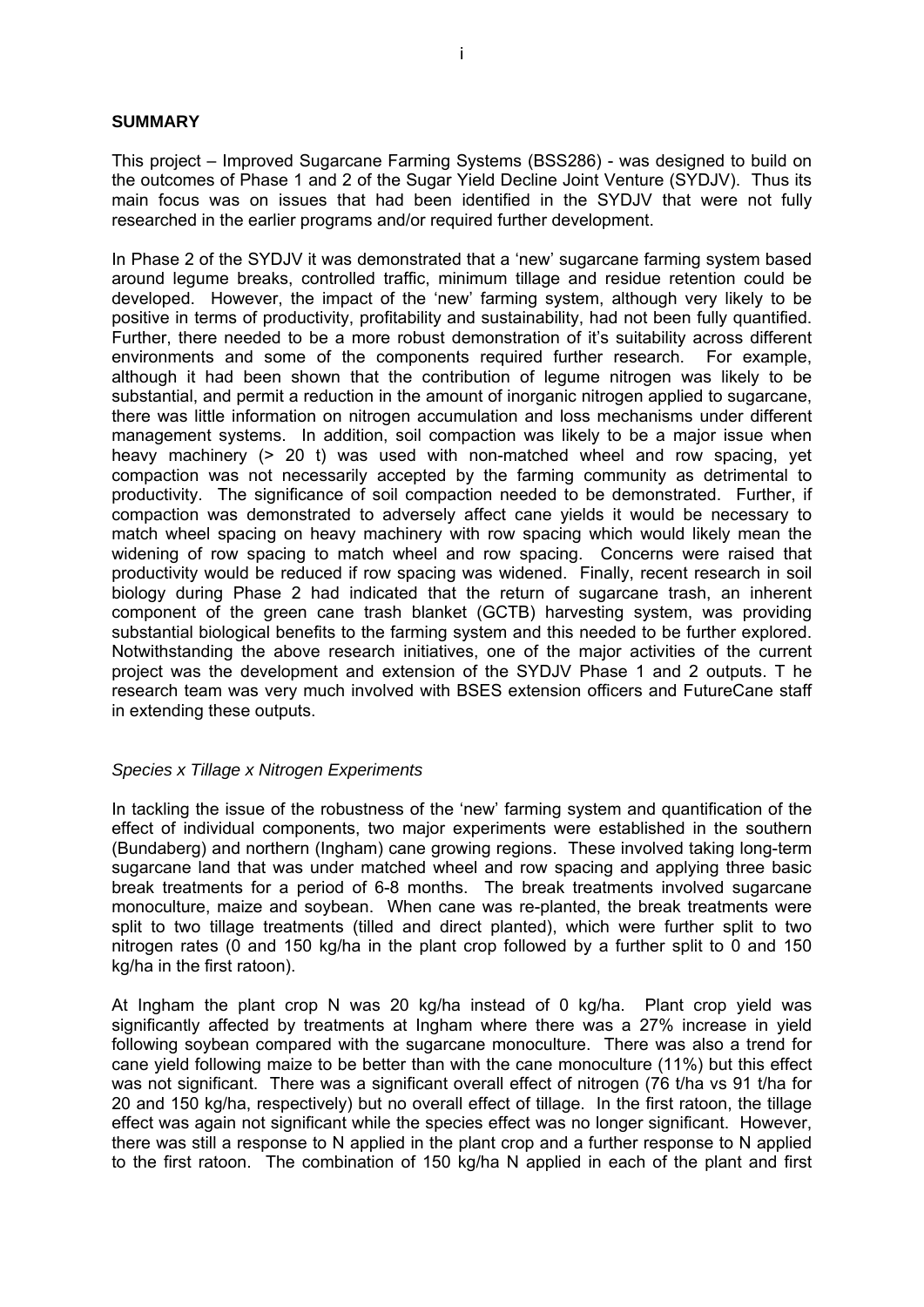ratoon crops compared with 20 and 0 kg/ha, respectively, produced first ratoon yields of 105 and 75 t/ha, respectively.

The results from the Bundaberg experiment were less clear, as they were confounded by poor cane establishment of the direct drilled plots in the continual sugarcane treatment. Further, there were indications that large populations of parasitic nematodes across the entire experiment may well have masked potential responses.

The main point to emerge from both experiments was the fragility of mineral nitrogen to environmental conditions. There seems little doubt that de-nitrification under flooded conditions during the wet season at Ingham and leaching at Bundaberg resulted in considerable losses of mineral nitrogen. The nitrogen dynamics from these experiments are discussed in detail in Bell *et al.* (2010). Overall, these experiments have emphasized the complexities of the sugarcane farming system and, in particular, the interaction between the environment and the usefulness of large stores of mineral nitrogen. It is now obvious that the realization of benefits of large quantities of N contributed by legumes and/or N fertilizer will be very environment dependent. This area warrants further research and development of strategies to best manage N in different environments.

#### *Tillage and Compaction Experiments*

Experiments involving row spacing and tillage that were established in Mackay and Ingham in SYDJV Phase 2 in 2001 were continued into this project where they were modified to quantify the adverse effects of soil compaction on productivity. In each experiment sugarcane growth on recently prepared land was compared with growth on land that had not been cultivated for the previous 5 years. During that 5-year period the land had been traversed some 20 times with harvesting and haul-out vehicles that were not fitted with guidance.

Tillage (removing compaction) increased cane yield in the plant crops by 57% (141 vs 90 t/ha) at Ingham and 14% (128 vs 112 t/ha) at Mackay. Measurements of soil strength at Ingham with the hydraulic cone penetrometer showed more severe compaction that could be related to the greater difference in yields. Interestingly, there were no yield differences between the tillage treatments in the first and second ratoons in either experiment, indicating that compaction returned to the tilled treatment after the first passage of the harvester and haul-out. Tillage treatments were also implemented in three other trials. No difference between tilled and un-tilled treatments were found in two of these trials (Bundaberg and Ingham Species  $x$  tillage  $x$  N) and in the third there was a significant advantage in not tilling (Ingham variety x tillage trial). Overall this leaves a variable outcome to tillage treatments most likely associated with different environments (soil, climate, etc.) at each site. This highlights why the principle of reduced tillage was recommended rather than a specific 'recipe'.

It is expected that GPS guidance would improve the situation considerably and that no tillage and tillage may produce similar yields under guidance. Although these were extreme treatments in terms of alleviating compaction or maintaining it, they clearly show the adverse effect of compaction on productivity. This research is reported in detail in Garside *et al.*  (2009a).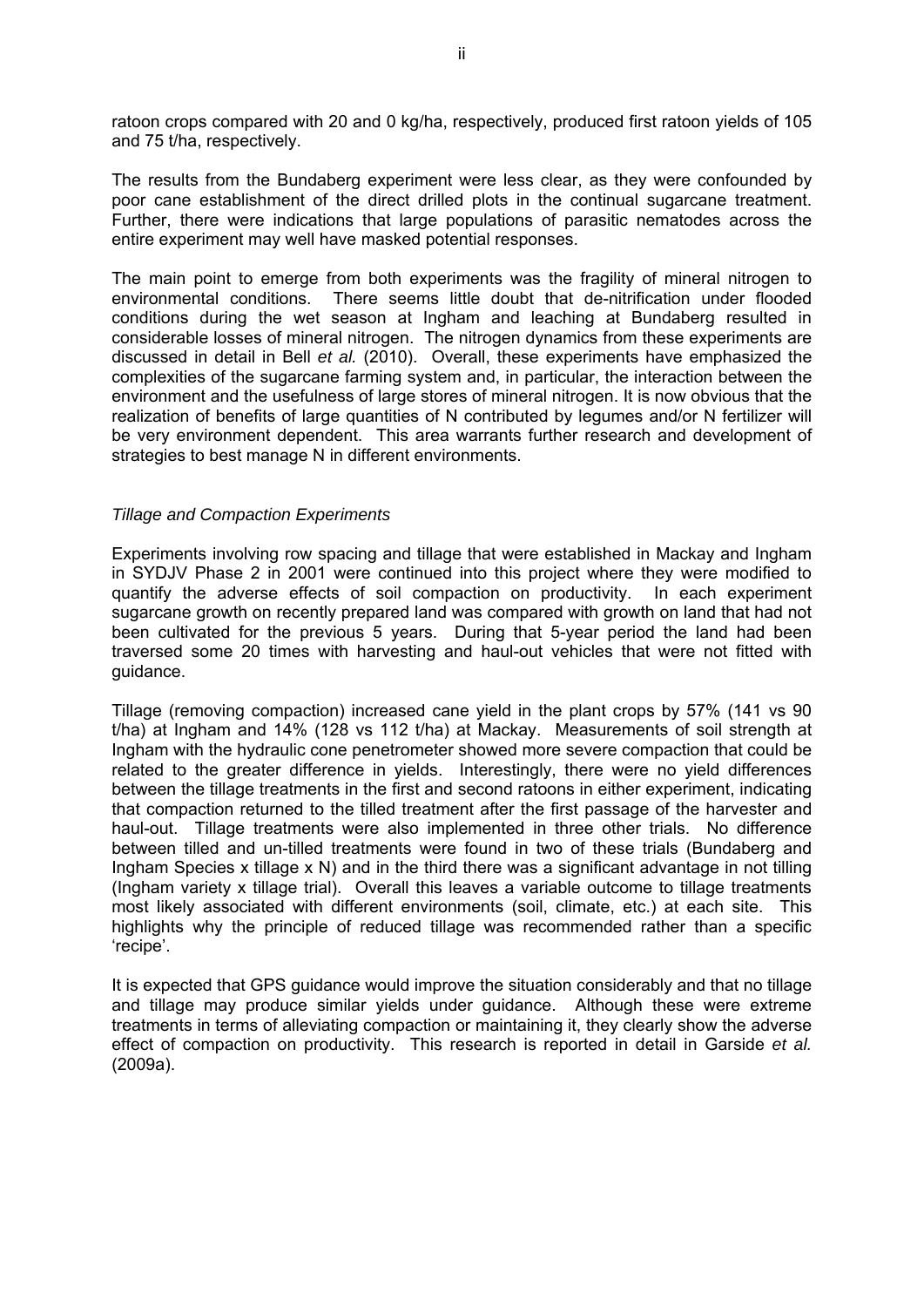#### *Row Spacing Experiments*

Row spacing experiments were necessary to show whether moving to 1.8 m row spacing (the minimum for controlled traffic) was likely to result in yield penalties. A considerable amount of row spacing research was carried out in Phase 2 of SYDJV and has been reported in Garside and Bell (2009a, b) and Garside *et al.* (2009b). This research indicated that there was substantial flexibility in row spacing and that a movement from the traditional 1.5 m spacing to 1.8 or greater would not adversely affect yield providing dual rows were adopted. In high input situations 1.8 m single rows would also be quite suitable.

Trials in this project confirmed the response found during SYDJV Phase 2. Three trials (Bundaberg variety by row spacing; Mackay tillage x row spacing; Ingham tillage x row spacing) contained a row spacing treatment and no significant difference among yields on the different row spacings was present at any of the three sites.

Research in this project also focused on whether variety influenced the response to row spacing. No interaction was found and this work was reported in detail in Garside and Bell (2009b) and Bell *et al.* (2007). A further SRDC project BSS296 was also initiated to explore this issue further.

## *Soil Biology Experiments*

The soil biology program was largely based around the use of nematodes (both parasitic and beneficial) as biological indicators and their response to various breaks, organic matter inputs, nutrients and tillage. Identifying the host status of different crop species was also investigated. Some of the major findings included:

- **Populations of free-living nematodes increase rapidly when high levels of soybean** residue are incorporated into soil.
- There seems to be a close relationship between the population of free living nematodes and nitrogen mineralization. Possibly further development of this relationship could lead to free-living nematodes being used as an indicator of N mineralization.
- There were general indications from the two large scale species x tillage x nitrogen experiments that nematode responses were similar at both Bundaberg and Ingham with some specific exceptions. In particular, populations of *Xiphenima* (dagger nematode) at Bundaberg were substantially enhanced by a soybean break and it is thought that the high population of these may have masked break, tillage and N effects in the plant cane crop. Conversely, *Xiphenima* was not recorded in the Ingham experiment. Although soybean tended to substantially reduce the populations of lesion and root knot nematode, their populations tended to resurge more rapidly following soybean than following sugarcane. Free-living nematodes were enhanced by tillage and initially by soybean as opposed to sugarcane, although this latter effect was later reversed.
- Multiplication of lesion nematode *(Pratylenchus zeae* the most important in sugarcane system*)* is enhanced by tillage and suppressed in non-disturbed soils. The exact mechanisms by which this occurs are not known and require further research.
- Mulching with sugarcane trash was shown to reduce the populations of both root knot and lesion nematode. Again, the reasons for this response are unknown and require further research although inputs of labile carbon just below the surface in a trash blanket situation are likely to be involved. However, if the response proves to be robust it will have very positive consequences for the green cane trash blanket system.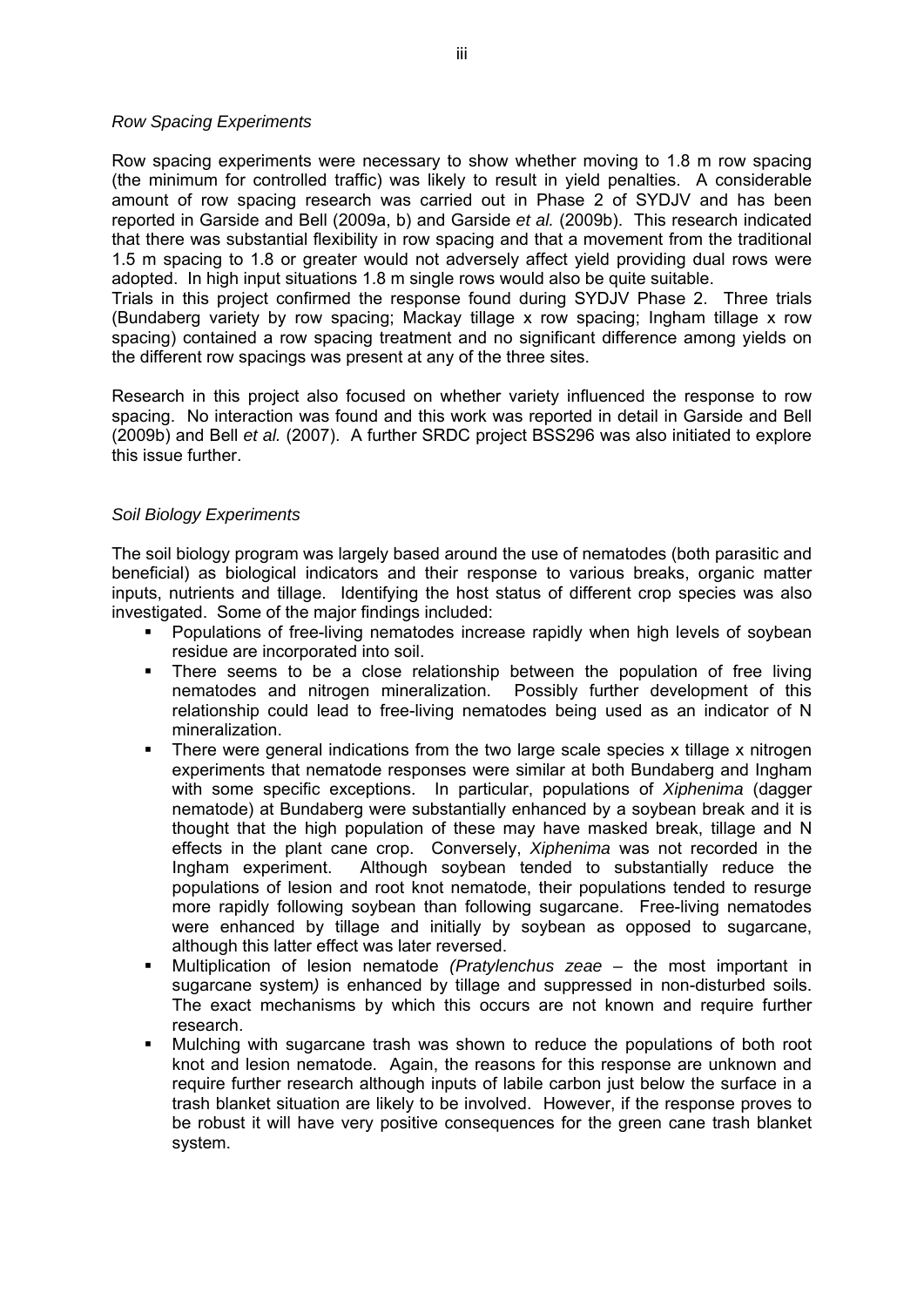#### *Development and Extension*

A very important aspect of this project was the enhanced development, extension and communication initiatives that were continually in focus. Through publications, field days and group meetings we were able to effectively promote the outcomes of the SYDJV which are of major significance to the future of a sustainable sugarcane cropping system. In particular the collaboration developed with the QDPIF/BSES FutureCane program was a major positive aspect. The annual meetings that permitted frank and open discussion of issues helped focus both groups. We were able to report on the advances in the research program, while they could advise us on what was happening in the industry, and most importantly, where we needed to focus to better facilitate adoption of the 'new' system.

The grower reference group attached to this project also provided valuable input into the program. All members contributed very openly and precisely and clearly told us if they thought we were going in the wrong direction. They provided useful reports after every meeting and always displayed enthusiasm for their role.

#### *Final Overview*

In summarizing this project it is necessary to also consider the two phases of the SYDJV, as together they provide a continuum for the past 16 years. The farming system approach taken by the SYDJV and continued in this project has been shown to provide major advances in developing a more productive, profitable and sustainable sugarcane cropping system. Much of this has to do with maintaining a broad focus on the problem and not getting diverted by side issues. There is little doubt that the pillars of the 'new' sugarcane cropping system – legume breaks, controlled traffic and minimum tillage in a green trash blanket harvesting system – are correct and the obvious future. It is time to stop questioning their validity and to focus on the best way of adopting /amending them to best suit regional/individual situations. For example, opportunities exist within this 'new' system to improve other aspects of sugarcane production such as weed and pest control, rotation with other cash crops, time of planting of sugarcane. Further, issues have emerged from this project that require more attention. For example, the concerns raised in this project regarding nitrogen management need to be addressed. However, this and other issues that emerge need to be addressed *within* the pillars of the 'new' farming system. Thus they will need to be addressed *within* legume breaks, *within* minimum/zero tillage, *within* controlled traffic and *within* a green cane harvesting system. The Australian sugar industry needs farming system projects to overview the production system. Administrators and funding bodies need to appreciate that need.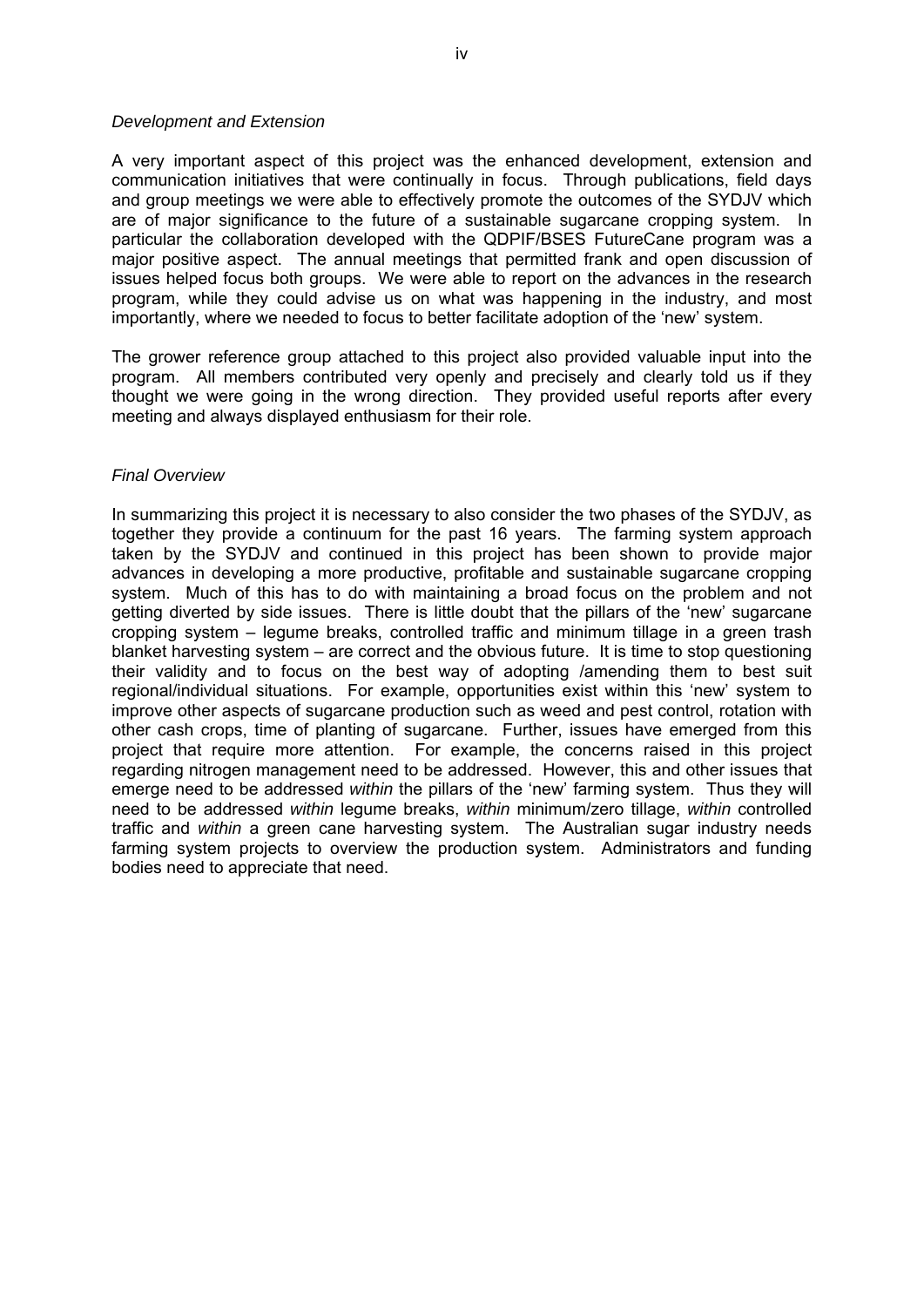#### **1.0 BACKGROUND**

The Australian sugar industry was on a productivity (sugar yield per harvested hectare) plateau, known commonly as yield decline, for at least a 20 year period from 1970. The Sugar Yield Decline Joint Venture (SYDJV) was established in 1993 as a multiorganisational (SRDC, BSES, CSIRO, Qld Government Departments of Primary Industries and Natural Resources) and multi-disciplinary (agronomy, soil chemistry, soil physics, soil biology and agricultural engineering) research and development program to identify the cause/s of and develop solutions to the problem of yield decline. Prior to the establishment of the SYDJV, BSES was the sole research and development organisation tackling the issue of Yield Decline in the Australian sugar industry. BSES believed that Yield Decline was caused by root pathogens and had focussed their research efforts on identifying the pathogens with the ultimate aim of breeding resistant cultivars. Although there was little doubt that root pathogens were involved in yield decline, researchers in the SYDJV suspected that their effects were being exacerbated by other deficiencies in the sugarcane farming system and, therefore, took a much broader approach to researching the issue.

The SYDJV consisted of 2 phases. Phase 1 from 1993 – 1999 (summarised by Garside 1999) was primarily an identification and understanding period. Research showed that sites under long-term sugarcane monoculture had a range of degraded soil properties (chemical, physical and biological). The monoculture and how it was practised contributed greatly to the degraded condition of the soil. Phase 2 (summarised by Garside and Bell 2006) focussed on how these soil deficiencies (poor soil health) may be improved. The approach taken was to look at how farming practices may be changed and thus create an environment that would result in improved soil health. Practices such as including legume breaks (which reduced sugarcane-specific pathogens and replaced at least some inorganic nitrogen fertiliser), controlling traffic (which removed compaction caused by heavy machinery from the cropping zone by isolating traffic and crop zones) and minimum/zero tillage (which reduced soil disturbance and limited the loss of organic matter by keeping the green cane trash blanket (GCTB) in place) became main research initiatives. Although some research had been carried out on all of these issues during Phase 1, little attempt had been made to integrate them in the farming system. In Phase 2 they were researched more thoroughly and integrated to form a 'new' sugarcane farming system. The second phase of the SYDJV ended in June 2006.

During the second phase of the SYDJV various planned extension activities were commenced to demonstrate the benefits and encourage adoption of the principles of the 'new' farming system. These extension initiatives included the FutureCane program, SRDC/QDPIF funded projects such as the Central region farming systems projects (BSS269 and BSS306) and general extension activities by BSES. BSS286 (the current project) followed the second phase of the SYDJV. It allowed the core participants in the SYDJV to continue the development of the new farming system as well as provide technical support for the various extension programs that were underway.

Although the basic pillars of the new system – legume breaks, minimum/zero tillage, and controlled traffic in a GCTB harvesting system – are now well proven and accepted by the industry as means by which soil health, productivity and profitability can be improved, questions still remain as to how they may be best managed to maximise their effectiveness. Consequently, BSS286 – Improved Sugarcane Farming Systems - was established for a four year period from July 2005. Effectively BSS286 was SYDJV Phase 3.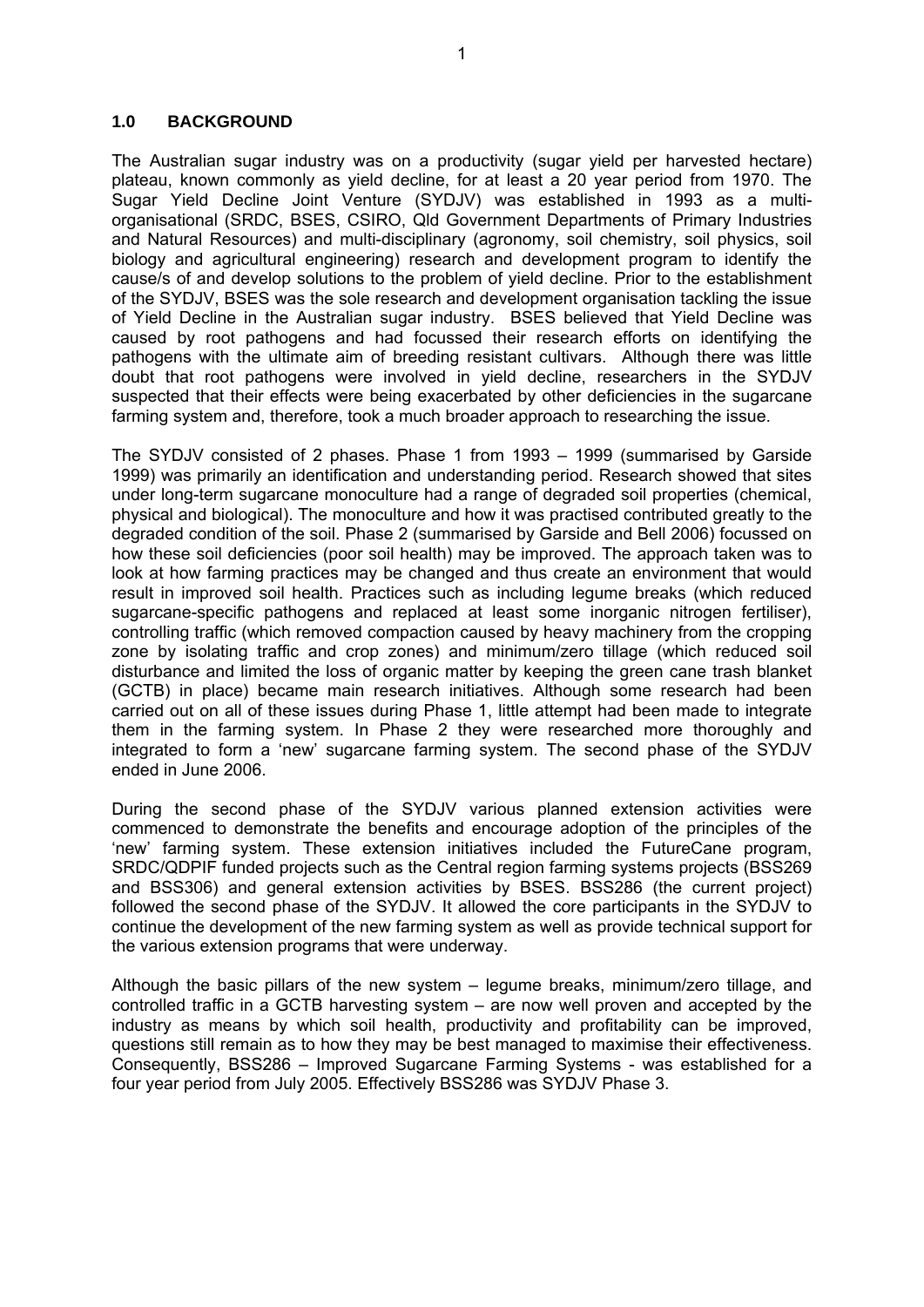## **2.0 OBJECTIVES**

The project sought to:

- 1. Promote further development and adoption of the new farming system developed by the SYDJV.
- 2. Provide technical support to related extension/development projects such as FutureCane, Back on Track, New Farming systems for Central Queensland (BSS269), and Canegrub management in the new sugarcane farming systems (BSS266)
- 3. Co-ordinate activities of these groups.
- 4. Continue research activities to fill knowledge gaps necessary for better adoption of the new farming system.
- 5. Continue large-scale, commercially orientated, farming-system experiments underway in SYDJV Phase 2.

As detailed below, progress was made with all the objectives through a number of specific activities in research, development and extension.

A continuation of trials from SYDJV phase 2 allowed experiments to be continued at sites where treatments had been in place for a number of years. A continuation of long-term experiments is the only way that changes to farming systems can be validated. Improvements to the soil's condition occur over a much longer time frame than the average three year project cycle and the long term funding commitment to the SYDJV has been integral in its ability to explore soil processes.

Within objectives 1, 2 and 3 the following activities were carried out:

- Reporting of research results from experiments in Phases 1 and 2 was continued with a substantial number of papers being published. These are detailed later in the report.
- The project co-ordination role was carried out through regular meetings, teleconferences and e-mail exchange with BSES and QDPIF extension staff, FutureCane, grower meetings, and publications in the *BSES Bulletin* and *Australian Canegrower* magazine. The project also had a grower advisory group which met five times to review progress and advise on any changes that needed to be made to enhance the project's relevance to cane growers. A high priority of BSS286 was interaction with projects and operatives listed in objective 2 above. In particular the project made a significant contribution to the FutureCane program with 2-3 day meetings every year to discuss results, obtain feedback and plan future activities. The FutureCane program was a major extension vehicle for the SYDJV outputs.

Within objectives 4 and 5 the following activities were carried out:

 Two large scale multi-disciplinary experiments combining all aspects of the 'new' farming system were established at Bundaberg and Ingham in which detailed measurements were carried out. These experiments combined crop species (sugarcane monoculture, maize and soybean breaks), tillage (tilled or no tilled) and nitrogen rates (0 or 150 kg/ha N) on controlled traffic (1.8 m row spacing) beds. Both experiments were grown for a plant and first ratoon crop. Within the experiments, a significant effort was invested in trying to understand changes to nitrogen cycling which in tropical and sub-tropical environments is difficult to quantify given the different pools of nitrogen and potentially large and variable loss pathways. The results have raised some interesting questions about our understanding and ability to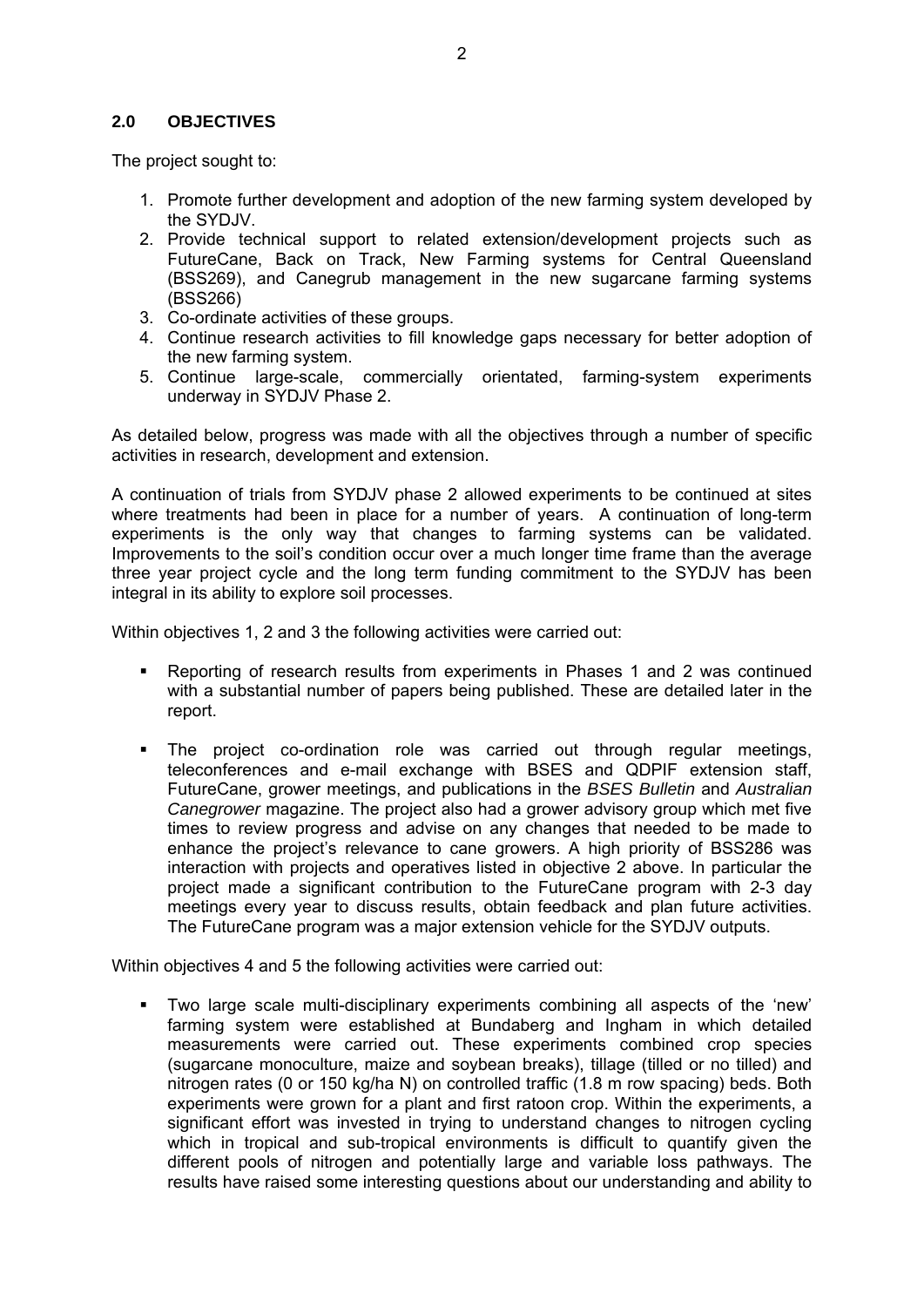manage nitrogen cycling in sugarcane farming systems. The main results are available in Bell *et al.* (2010).

- Two large scale long-term farming system experiments established during Phase 2 at Ingham and Mackay were continued and modified, mainly to demonstrate the adverse effects of soil compaction on productivity. Results for the plant and first ratoon crops are presented in Garside *et al.* (2009a)
- Further studies into changes in soil biology with different cropping practices were carried out in a number of experiments. These were stand alone experiments on specific soil biology issues in addition to data collected from the large scale field experiments discussed above. Some of results of this work have been formally published or are in press *viz.* Stirling *et al.* (2010a,b). Further, a review paper on the impact of farming systems on soil biology and soil borne diseases which covered much of the soil biology work carried out during Phase 1 and 2 of the SYDJV was published in 2008 (Stirling 2008).
- Some initial studies into cultivar x row spacing were carried out as it was essential that if controlled traffic was to be adopted, current machinery dictated that it had to be on row spacings of 1.8-1.9 m. It was necessary to ensure that a widening of row spacing from 1.5-1.8 m did not come with a yield penalty (Bell *et al.,* 2007) and that current cultivars were suitable for these spacings. This research was later expanded in a subsequent SRDC/QDPIF project (BSS296).

## **3.0 METHODOLOGY**

## **3.1 Research**

A number of agronomic, farming system and soil biology experiments were conducted. These were designed to further the understanding of the impact of the new farming system on cane production and soil physical, chemical and biological properties. In many cases trial sites with a history of controlled traffic either from SYDJV Stage 2 or from early adopters of the new system were used. These experiments were detailed above under objectives 4 and 5.

## **3.2 Extension and development**

The project group contributed to the extension and development of the new farming system by interacting and guiding the focus of the FutureCane group as well as other new farming system projects. Formal meetings were held with QDPIF/BSES FutureCane and industry extension officers on a number of occasions. These meetings were used to keep the extension teams updated on the projects latest results and also allow the extension groups to provide feedback to the researchers on potential issues of concern with the new farming system.

A grower reference panel was formed at the beginning of the project. The members of this panel were from different cane production regions and were chosen as they were innovative early adopters of the new system. Meetings were held with this group throughout the project. This was a valuable process where researchers were able to gain grower feedback on new farming system issues.

Information meetings were held throughout the industry in May 2010. These meetings were designed to provide the industry with the key outcomes of the project. The meetings were in conjunction with BSS268 (Accelerated adoption of best-practice nutrient management).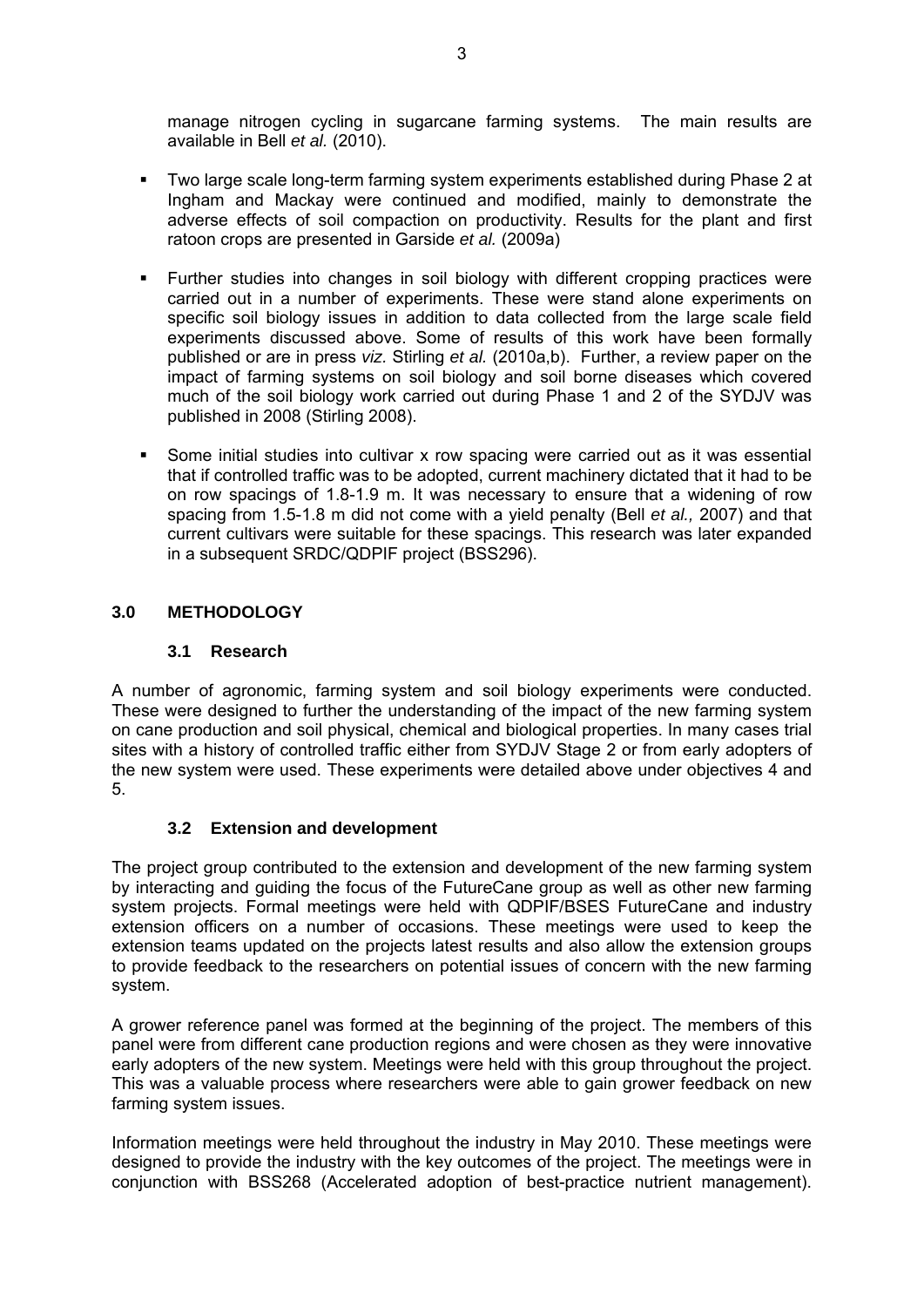Further, the project team participated in numerous local industry meetings throughout the duration of the project where trial results were discussed.

The research staff published much of the research conducted in the project. This included peer reviewed scientific journals (see section 8) as well as general industry publications (newsletters, etc.).

## **3.3 Quantification of adoption**

Adoption of the new farming system components were quantified during SYDJV Phase 2. This process was continued as part of BSS286. Data consisted of estimates obtained from FutureCane agronomists, local productivity boards and extension officers located in each region.

## **4.0 RESULTS**

In this section a brief description of each experiment is provided as well as a summary of the major outputs. Detailed accounts of the work conducted can be found in the appendices.

## **4.1 Comparison of zero and conventional tillage on different row spacings (Tillage x Row spacing)**

Two experiments were established on sites previously used during SYDJV Stage 2. At both sites, cane was either planted back into permanent beds or was planted into newly formed beds following multiple tillage operations. This occurred on three row configurations at each site (1.5 m single, 1.8 m single and 1.8 m dual row). Differences in growth, yield and soil properties were assessed.

The results from these experiments were presented at the Australian Society of Sugar Cane Technologist (ASSCT) conference in 2009 (Garside *et al.* 2009a). This paper is included as an appendix to this report.

Additional yield data from second ratoon crops, not reported in Garside *et al.* (2009a), was collected during 2009. These data (Tables 1 and 2) did not change the conclusions presented in the paper*.* No significant difference was found between tillage treatments and row configurations in the second-ratoon crop at either site.

|                                             |               | Ingham     |                       | <b>Mackay</b>        |            |                       |
|---------------------------------------------|---------------|------------|-----------------------|----------------------|------------|-----------------------|
| <b>Tillage</b>                              | Cane<br>vield | <b>CCS</b> | <b>Sugar</b><br>yield | <b>Cane</b><br>yield | <b>CCS</b> | <b>Sugar</b><br>yield |
| <b>No Till</b>                              | 124.9         | 16.7       | 20.8                  | 102.6                | 17.2       | 17.7                  |
| <b>Till</b>                                 | 117.8         | 16.5       | 19.5                  | 108.3                | 17.1       | 18.5                  |
| <b>Level of</b><br>signif.<br><b>Lsd 5%</b> | nsd           | nsd        | nsd                   | nsd                  | nsd        | nsd                   |

## **Table 1 - Effect of tillage on second ratoon yield components at Ingham and Mackay**

4

nsd – no statistically significant difference (P>0.05)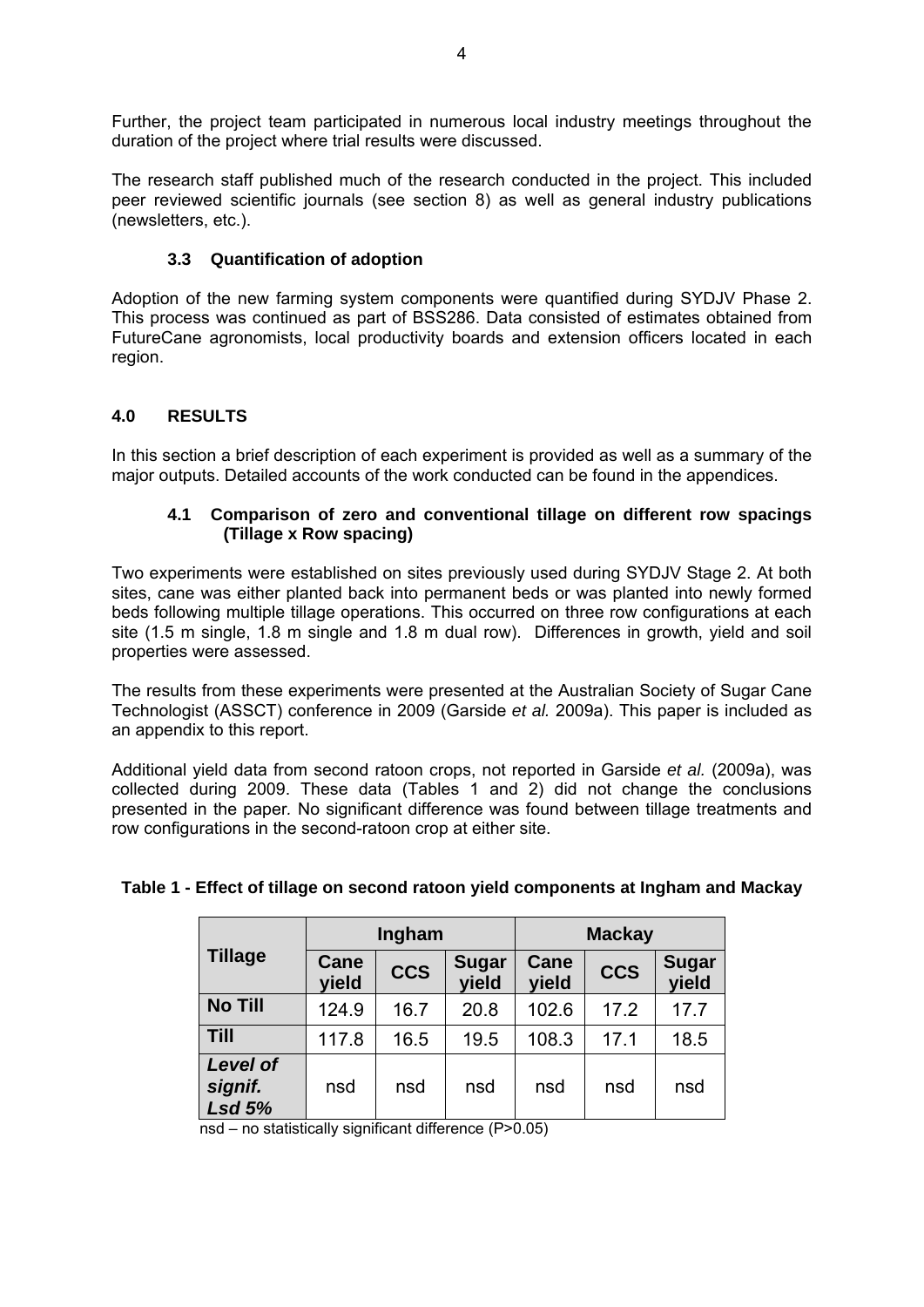|                                             |                      | Ingham     |                       | <b>Mackay</b> |            |                       |
|---------------------------------------------|----------------------|------------|-----------------------|---------------|------------|-----------------------|
| <b>Tillage</b>                              | <b>Cane</b><br>yield | <b>CCS</b> | <b>Sugar</b><br>yield | Cane<br>yield | <b>CCS</b> | <b>Sugar</b><br>vield |
| 1.5S                                        | 121.6                | 16.7       | 20.3                  | 104.3         | 17.2       | 17.9                  |
| 1.8 <sub>S</sub>                            | 120.6                | 16.6       | 19.9                  | 105.1         | 17.2       | 18.1                  |
| 1.8 <sub>D</sub>                            | 121.9                | 16.6       | 20.2                  | 107.0         | 17.0       | 18.2                  |
| <b>Level of</b><br>signif.<br><b>Lsd 5%</b> | nsd                  | nsd        | nsd                   | nsd           | nsd        | nsd                   |

## **Table 2 - Effect of row spacing on second ratoon yield components at Ingham and Mackay**

nsd – no statistically significant difference (P>0.05)

#### **Conclusions**

- Compaction reduces sugarcane yield
- GPS guidance systems will improve the effectiveness of widening row spacings
- Planting sugarcane using zero-tillage resulted in a yield reduction in the plant crop largely because of compaction caused during the previous experiments at these sites when no GPS guidance was available. However, in the following ratoon crops yields were the same for both zero and conventional tillage
- Despite the yield reduction zero-tillage treatments were more profitable for the grower
- Reducing tillage is a viable option for the industry but minimum tillage options need further investigation
- Cane yield was maintained on different row configurations

## **4.2 Determining Cultivar x Tillage effects**

An experiment was established near Ingham to determine whether tillage had an effect on cane yield and to determine whether the response was variety dependant. This work was conducted in order to gain further information on the effect of zero-till farming systems on cane growth. The experiment was located on a heavier textured soil than the two experiments described in section 4.1.

Results from this work are to be presented at ASSCT in 2010 (Park *et al.* 2010). This paper is included as an appendix to this report.

- The zero-tillage treatment produced significantly more yield and was more profitable than a treatment that was tilled twice
- Tillage reduced soil moisture in dry conditions but also exacerbated waterlogging during wet conditions
- **Tillage promoted stool tipping, due to the loss of soil structure**
- Varieties KQ228<sup> $\phi$ </sup> and Q208<sup> $\bar{\phi}$ </sup> responded to tillage in a similar manner
- **Response to tillage is highly likely to differ depending on soil type and environment**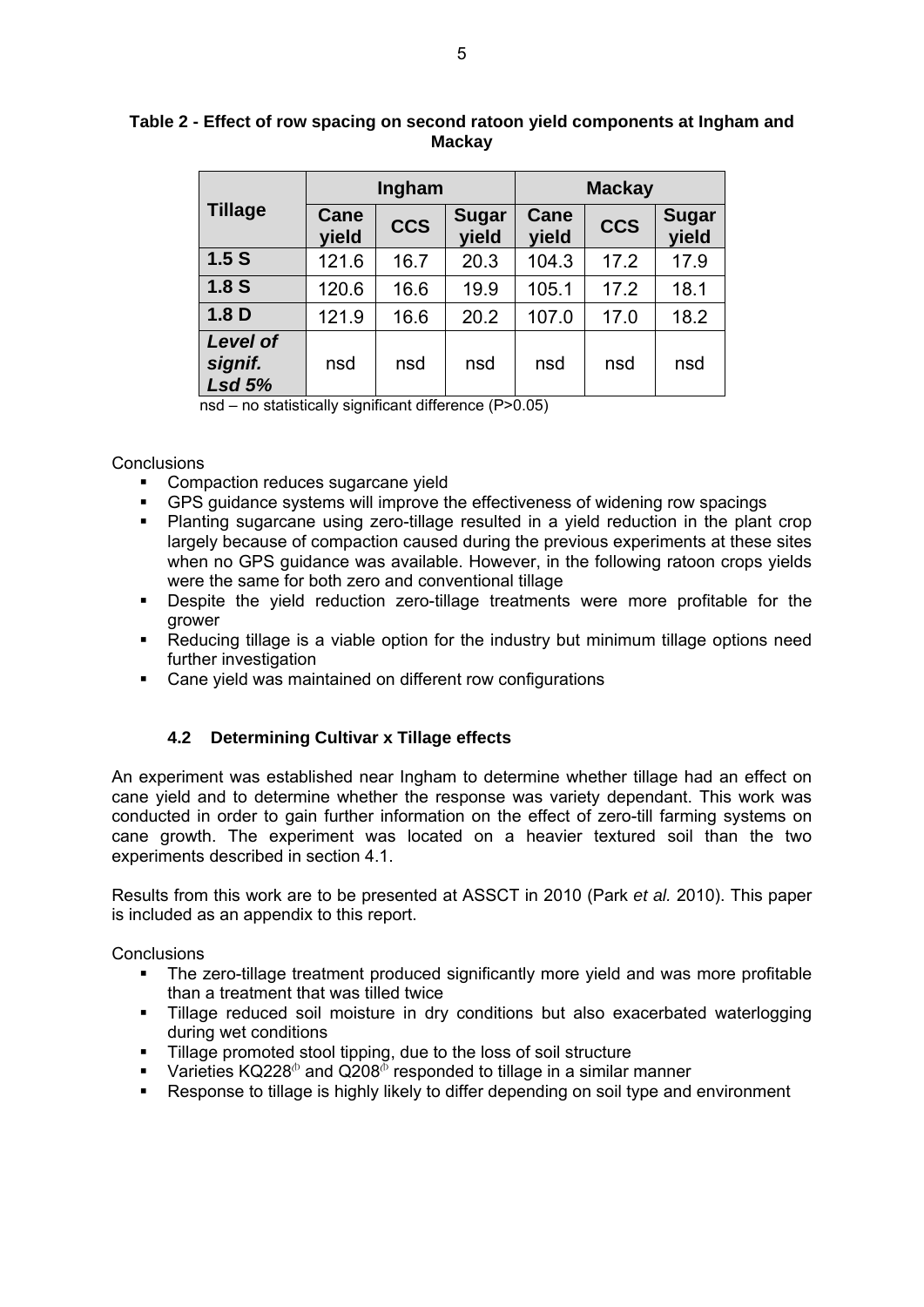## **4.3 Exploring Cultivar x Row configuration interactions**

Initial research work conducted during SYDJV Phase 2 (Garside *et al.* 2006a) showed that the performance of a cultivar changed significantly when it was grown on different row configurations. Potentially, this could have created an issue with adoption of the new farming system as selection of cultivars was taking place on the 'old' conventional farming system and performance of cultivars on wider row configurations was mostly unknown. In response to this issue, an experiment was established at Bundaberg where four cultivars with differing growth habits were grown on five row configurations. A SRDC/QDPIF funded project was also established to investigate this issue further (BSS296).

Results from this work were presented at ASSCT in 2007 (Bell *et al.* 2007). This paper is included as an appendix to this report.

**Conclusions** 

- Sugarcane has the ability to produce similar yields on a wide range of row spacings/configurations
- Cultivar performance did not change significantly on different row configurations
- Cultivars achieve their final yield via different growth pathways (stalk numbers, size, growth rates)
- Cultivars are unlikely to constrain adoption of the new farming system

## **4.4 Species x Tillage x Nitrogen trials at Bundaberg and Ingham**

Research by the SYDJV has shown the benefits of introducing a legume break into the crop cycle, reducing tillage and controlling traffic. A legume rotation crop reduces the need for fertiliser nitrogen, provides some control of sugarcane pathogens and improves crop yields. However, the longevity of these effects required further work. More recent studies of new farming systems combining the elements of reduced tillage, controlled traffic and fallow cropping have highlighted the interactions of these system changes on different soil properties that impact crop performance. For example, soil N dynamics are significantly altered as the amount of tillage is reduced (Bell *et al*. 2006a; Garside *et al*. 2006b), with significant implications for N management. In a similar fashion, pathogen incidence and biological pathogen suppression can be influenced by different combinations of crop rotation and residue management (Bell *et al*. 2006b; Pankhurst *et al*. 2005; Stirling *et al.* 2005).

Field experiments at Ingham and Bundaberg in which combinations of rotation crops (ploughout-replant versus a short fallow of soybeans or maize), tillage prior to cane reestablishment and N fertiliser applications were assessed in plant and first ratoon cane crops. The experiments were established to further investigate the interaction of the various cropping system components, with particular emphasis on crop yields and soil and crop N dynamics. The effects of the cropping system on soil biology are reported in section 4.5.2.

Results from this work are to be presented at ASSCT in 2010 (Bell *et al.* 2010). This paper is included as an appendix to this report.

- There was a positive response to soybeans at Ingham but not at Bundaberg, perhaps because the latter site had a wider range of pathogenic nematode species, not all of which declined during the soybean fallow period
- There was no residual benefit of the legume break beyond the plant crop at either site
- The rate of nitrogen mineralisation is affected by moisture, temperature and tillage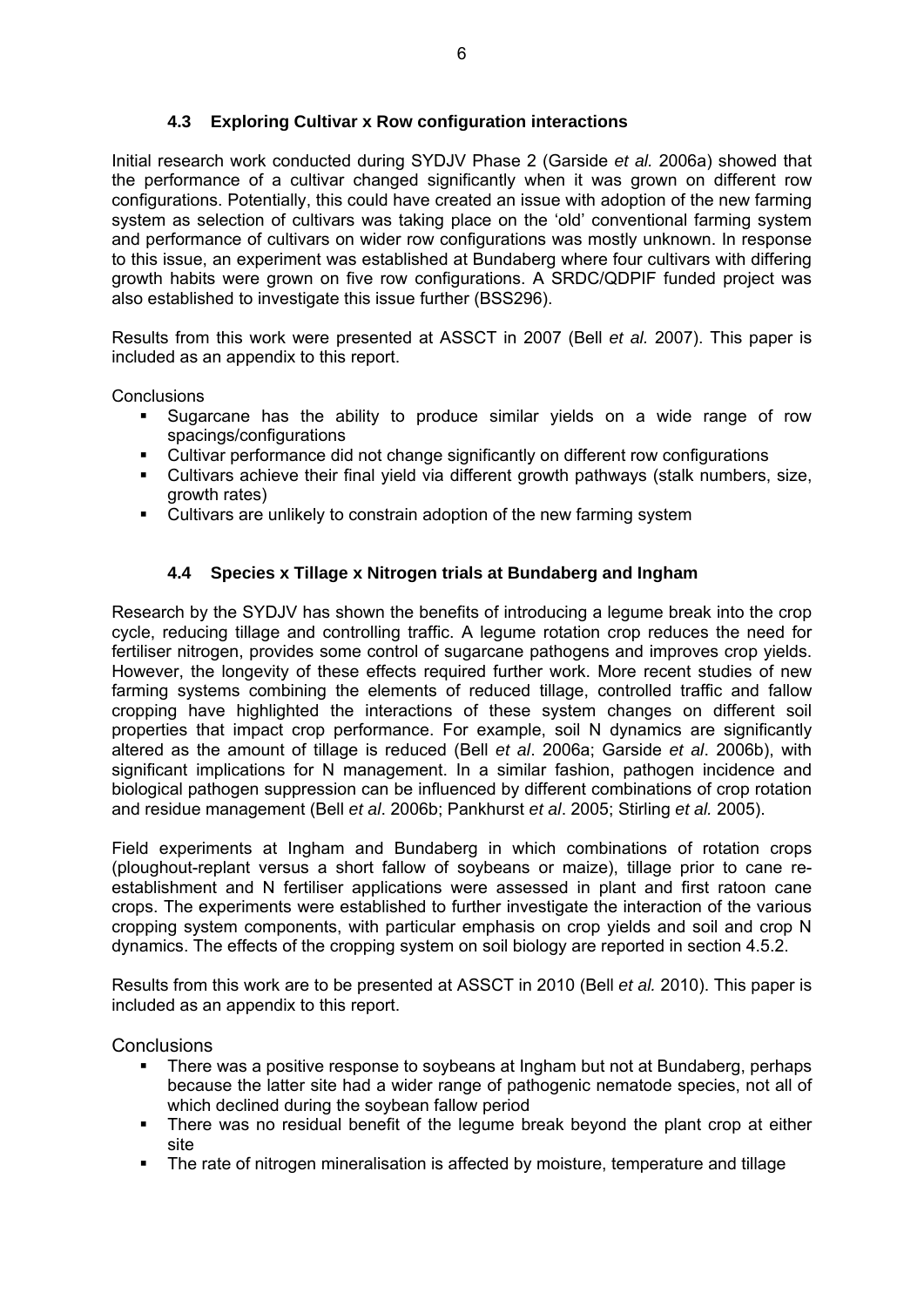- High soil mineral N (fertilizer or legumes) is vulnerable to loss. The major loss pathway at Ingham was denitrification whereas leaching occurred at Bundaberg
- Denitrification reduced the residual nitrogen benefit after the soybean fallow at Ingham
- Despite large difference in crop nitrogen uptake at the two sites, yields were similar

## **4.5 Soil biology experiments**

## **4.5.1 Free-living nematodes as biological indicators**

Since free-living nematodes feed on bacteria, fungi, protozoa, algae or small invertebrates and their populations respond to changes in the availability of their food sources, the number and type of nematodes in soil provides a good indication of what is happening within the soil food web. Nematodes also contribute to the mineralisation of nitrogen and other nutrients, as they feed on the bacteria and fungi that decompose organic matter. Their numbers may therefore provide a good surrogate measurement of the rates of mineralisation in soil.

The results of three studies conducted to investigate this issue are summarised below and detailed in Appendix 1.

**Conclusions** 

- Fungal-feeding nematode populations predominate in bare or weedy fallows because in the absence of organic inputs, recalcitrant carbon compounds (which are primarily utilised by fungi) are the main food source available to soil microorganisms
- Bacterial feeding nematodes increase to very high levels after legume residues are incorporated, indicating an intense period of biological activity as residues decompose and nitrogen is mineralised from the legume
- The proportion of bacterial-feeding enrichment opportunists in the nematode community is a potentially useful indicator of N mineralisation

#### **4.5.2 Impact of cropping history, tillage and nitrogen on the nematode community**

Nematode numbers and species were measured sequentially in the experiments involving species x tillage x nitrogen at Ingham and Bundaberg detailed in section 4.4. The results of these studies are summarised below and detailed in Appendix 1.

- A soybean fallow reduces populations of some pathogenic nematode species but has little effect on others
- **•** Pathogenic nematode species can resurge following legumes crops to numbers similar to a sugarcane monoculture by the time the plant crop is harvested
- Lesion nematode (*Pratylenchus*) populations are initially reduced by conventional tillage but then resurge strongly and tend to be higher than in reduced tillage treatments later in the season
- Application of N does not affect populations of *Pratylenchus* in the plant crop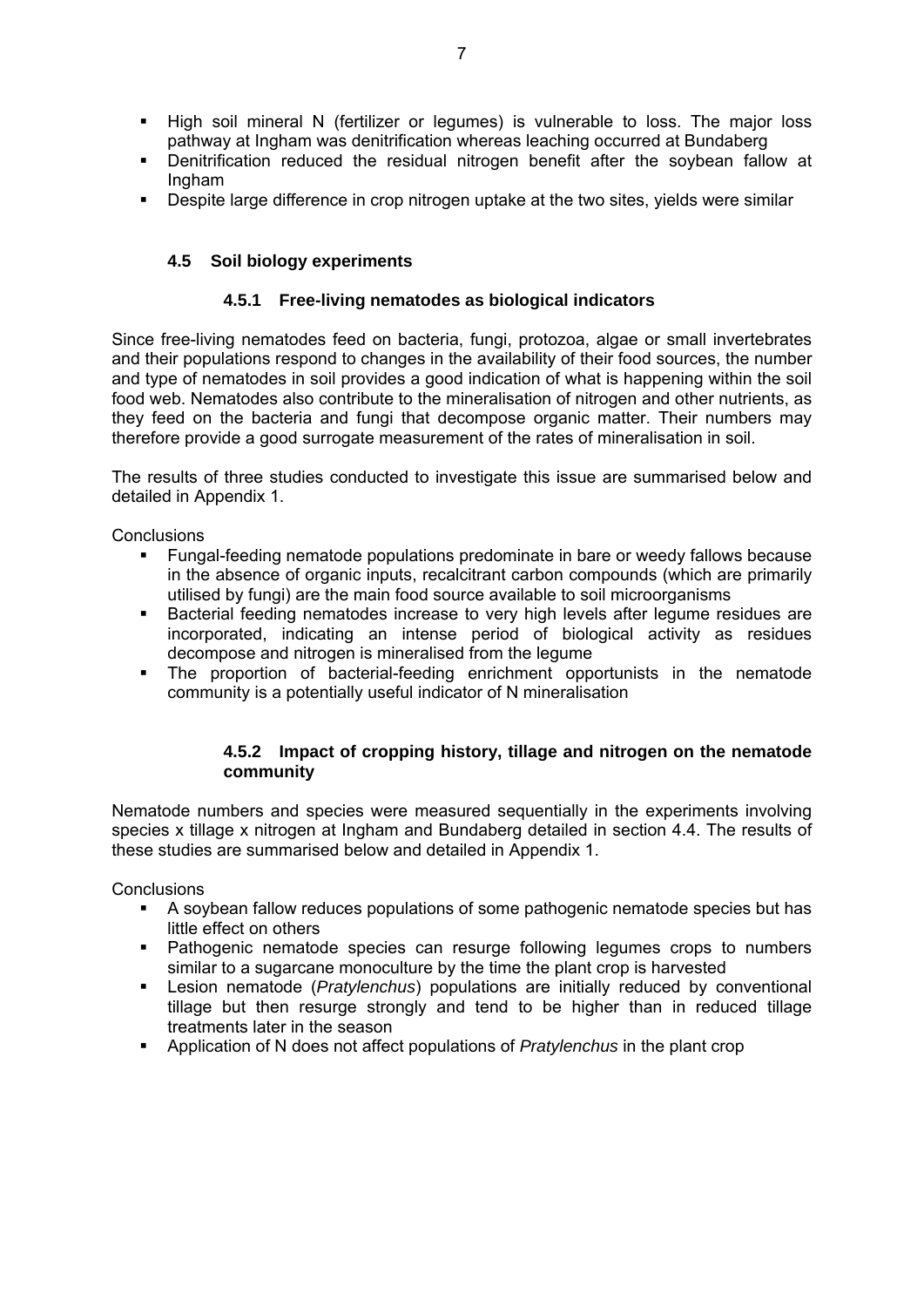#### **4.5.3 Impact of management practices on suppressiveness to plantparasitic nematodes**

Plant-parasitic nematodes and other soil-borne pathogens do not multiply to the same level or cause the same amount of disease in all soils. Pathogens will cause crop losses in a conducive soil but may cause little or no damage in a suppressive soil. Suppressiveness is due to the action of soil organisms that compete with, prey on or in some way disrupt the pathogen, and is therefore broadly related to total soil microbial biomass. Soils with high levels of microbial activity and diversity are more suppressive than sterilised soils, fumigated soils or soils where the biology has been markedly modified by the practices used to grow crops. A number of studies were conducted to determine whether disturbing soil or adding crop residues as an amendment or mulch had an impact on the suppressiveness of sugarcane soils to plant-parasitic nematodes (see Appendix 1).



### **Figure 1 - Sugarcane roots from the region (0-2 cm) immediately below the trash blanket (left) and from 15 cm below the soil surface (right), showing the pathogensuppressive nature of the surface soil**

- Pathogenic nematode species multiply faster in disturbed soil, with greatest multiplication in the most disturbed soils
- A sugarcane trash mulch enhances suppression of pathogenic nematode species possibly via inputs of labile carbon and by maintaining a more suitable moisture and temperature environment for biological activity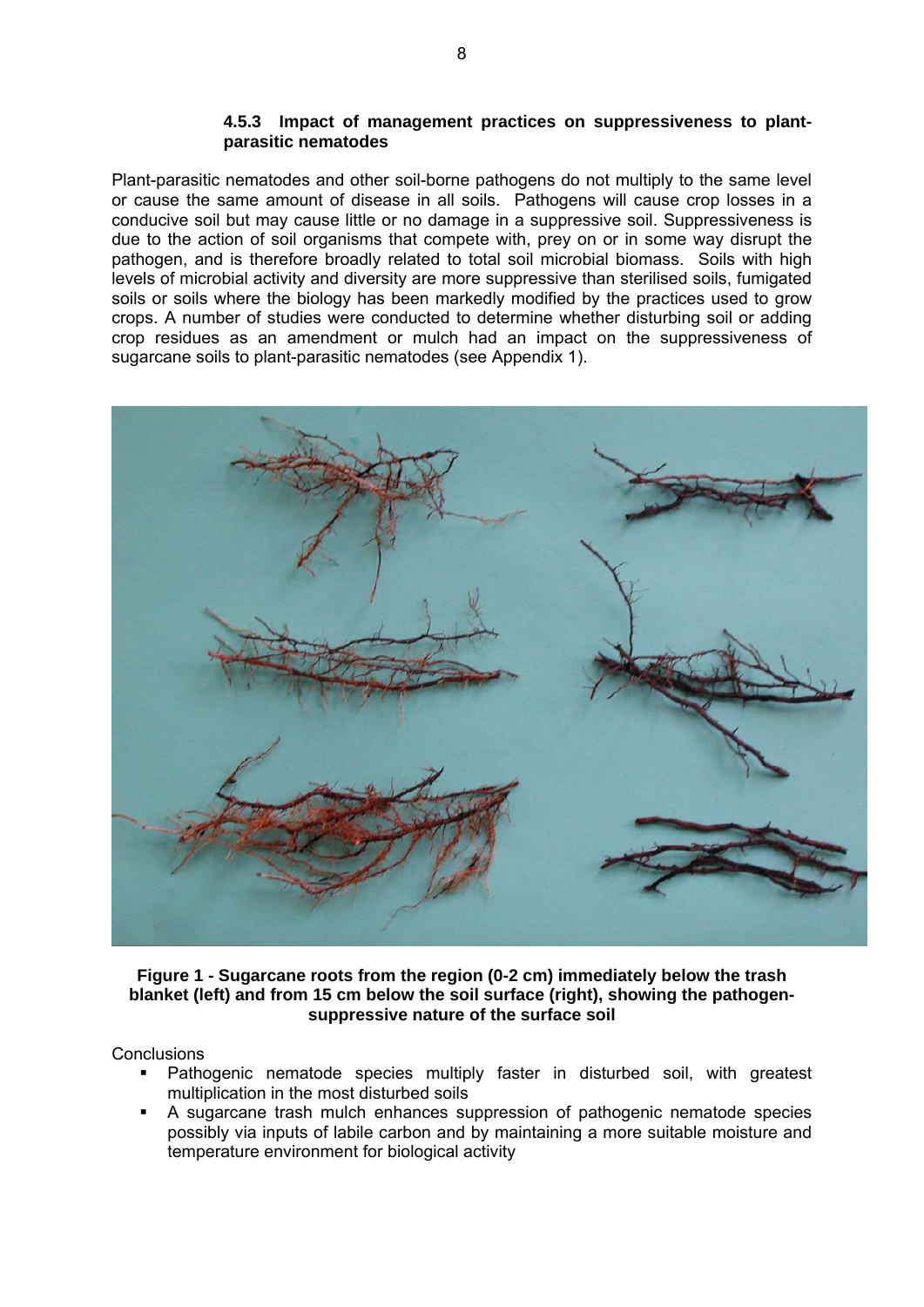- The region immediately below the trash blanket contains a large percentage of the sugarcane root biomass and these roots are much healthier than those further down the profile. Soil from this region is strongly suppressive to plant parasitic nematodes
- The most likely reason for the suppressiveness of surface soils is that root exudates, turnover of roots and labile carbon inputs from the trash blanket are sufficient to support an active and diverse soil food web capable of limiting the multiplication of *Pratylenchus* and other plant-parasitic nematodes

## **4.5.4 Crop rotation as a tool for managing lesion nematode (***Pratylenchus zeae***)**

Legumes such as soybean and peanut are relatively poor hosts of lesion nematode (*Pratylenchus zeae)* and, when used as rotation crops in a sugarcane farming system, they markedly reduce populations of the nematode. However, there were limited data on the host status of other rotation crops that might have a place in the sugarcane farming system, while the capacity of common weeds to host *P. zeae* was also not known. The effect of the inclusion of a winter rotation crop following a summer legume on the level of nematode control obtained with the legume crop was also assessed (see Appendix 1).

**Conclusions** 

- *Pratylenchus* multiplies rapidly on sorghum and sugarcane
- Some cultivars of wheat, oats and Rhodes grass support low nematode multiplication and three crops (*Setaria* cv. Splenda, barley cv. Grimmett and cowpea cv. Red Caloona) are non-hosts of *Pratylenchus*
- Breaking the sugarcane monoculture with a summer legume followed by a winter crop (e.g. wheat, barley, oats, linseed, canola, field pea or chickpea) will not markedly affect the level of nematode control that is achievable with a legume crop alone

## **4.5.5 Chemical and biological properties of soils under different management systems**

Although there is a strong body of evidence from farming systems used for other crops to suggest that soil health will improve under the new sugarcane farming system, any improvements are expected to take many years to manifest themselves. This study therefore measured a range of properties of conventionally managed cane-growing soils with the aim of providing baseline data for future comparisons with soils managed in other ways. However, the data obtained also provided an indication of short-term changes that had taken place since the new farming system was introduced. Soil properties were measured at 11 sites where sugarcane had been grown for 5-7 years using at least some components of the new farming system. Measurements were compared with nearby examples of soil managed under the conventional sugarcane farming system or maintained as a permanent grass pasture. Perennial pasture was included in the comparison because it is often used as a standard reference when monitoring the ecological condition of soils used for agriculture (see Appendix 1).

- Biological and chemical differences between soils under the new and conventional sugarcane farming system were not significant. However, trends for improved soil condition under the new farming system were evident
- Pasture soils had nearly twice as much total C, total N, labile C and water-soluble C as cropped soils and this was the reason for their superior biochemical and biological status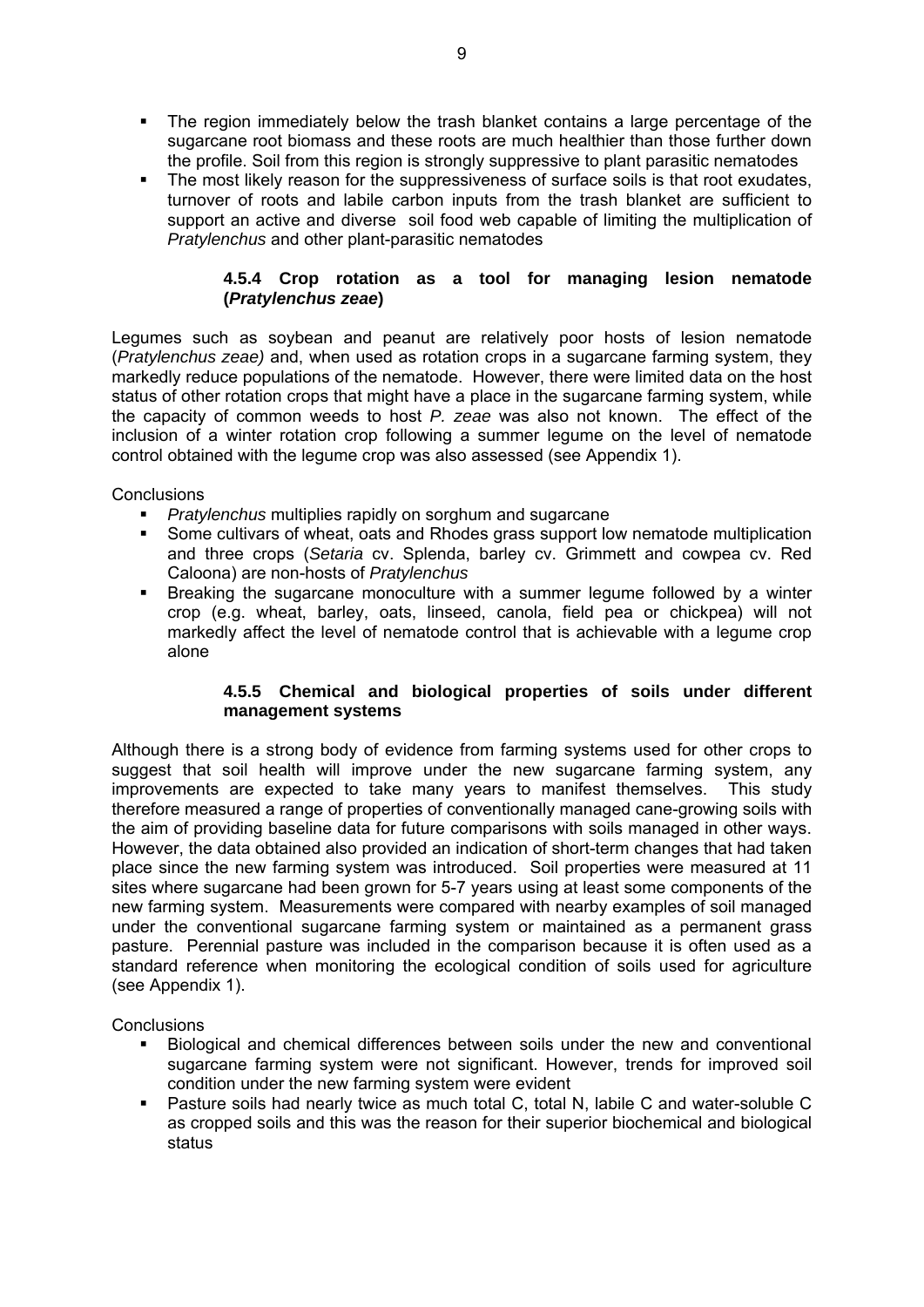Significant changes to a soil's condition are unlikely to occur in the short term following integration of legume break crops, minimum tillage and controlled traffic into the farming system

## **4.6 Extension and development**

#### **4.6.1 Co-ordination of farming system projects**

Combined meetings were held with staff from FutureCane and other farming system projects on 7-9 March 2006, 6-8 March 2007 and 26-28 March 2008 in Bundaberg, Mackay and Cairns, respectively. There were also many informal interactions between members of BSS286 and these groups. These meetings and interactions were used to discuss results and identify problems associated with the new farming system. There was a mutual benefit from these interactions. BSS286 participants assisted extension officers and FutureCane Agronomists with implementing trials, discussing trial designs, treatments, and analysis. Many of these are reported in FurtureCane publications. Ultimately the success of these activities will be based on the adoption of the new farming system. Access to the Farm Economic Assessment Tool (FEAT) developed by the FutureCane team contributed to the economic analysis of experiment results (eg Garside *et al.* 2009a). Demonstrating a lower cost of production has been a valuable tool for encouraging adoption of the new farming system.

Evidence of these collaborations can be seen in ASSCT publications by participants in both BSS286 and FutureCane as demonstrated below:

Dougall AJ; Halpin NV (2008) The influence of depth and method of cane planting on stool tipping and yield on a red-ferrosol at Bundaberg. *Proceedings of the Australian Society of Sugar Cane Technologists* **30**: 241-250

Halpin NV; Cameron T; Rosso PF (2008) Economic evaluation of precision controlled traffic farming in the Australian sugar industry: A case study of an early adopter. *Proceedings of the Australian Society of Sugar Cane Technologists* **30**: 34-42

Garside AL; Poggio MJ; Park G; Salter B; Perna J (2009) Long-term Ingham and Mackay farming system experiments: Comparison between permanent non-tilled beds and re-formed beds. *Proceedings of the Australian Society of Sugar Cane Technologists* **31**: 282-295

Stirling GR; Halpin NV; Dougall A; Bell MJ (2010) Status of winter cereals, other rotation crops and common weeds as hosts of lesion nematode (*Pratylenchus zeae*). *Proceedings of the Australian Society of Sugar Cane Technologists* **32**: 62-70

#### **4.6.2 Grower reference panel**

A grower reference panel was established for the project. It initially consisted of George Henry (Tully), Robert Quirk (NSW), Terry Granshaw (Burdekin) and Roy Price (Bundaberg). Peter Russo (Bundaberg) joined the group following the resignation of Roy Price when he sold his farm.

Meetings were held with the grower reference group on 17 October 2005, 3-4 October 2006, 10-11 October 2007, 7-8 October 2008 and 10 May 2010 at Brisbane, Townsville, Bundaberg, Tully and Bundaberg, respectively. Numerous phone conversations and email exchanges occurred during the project. As with the collaboration with extension officers, the grower reference group was able to highlight issues they were facing with the adoption of the new farming system and contribute practical ideas to trial work. By keeping the grower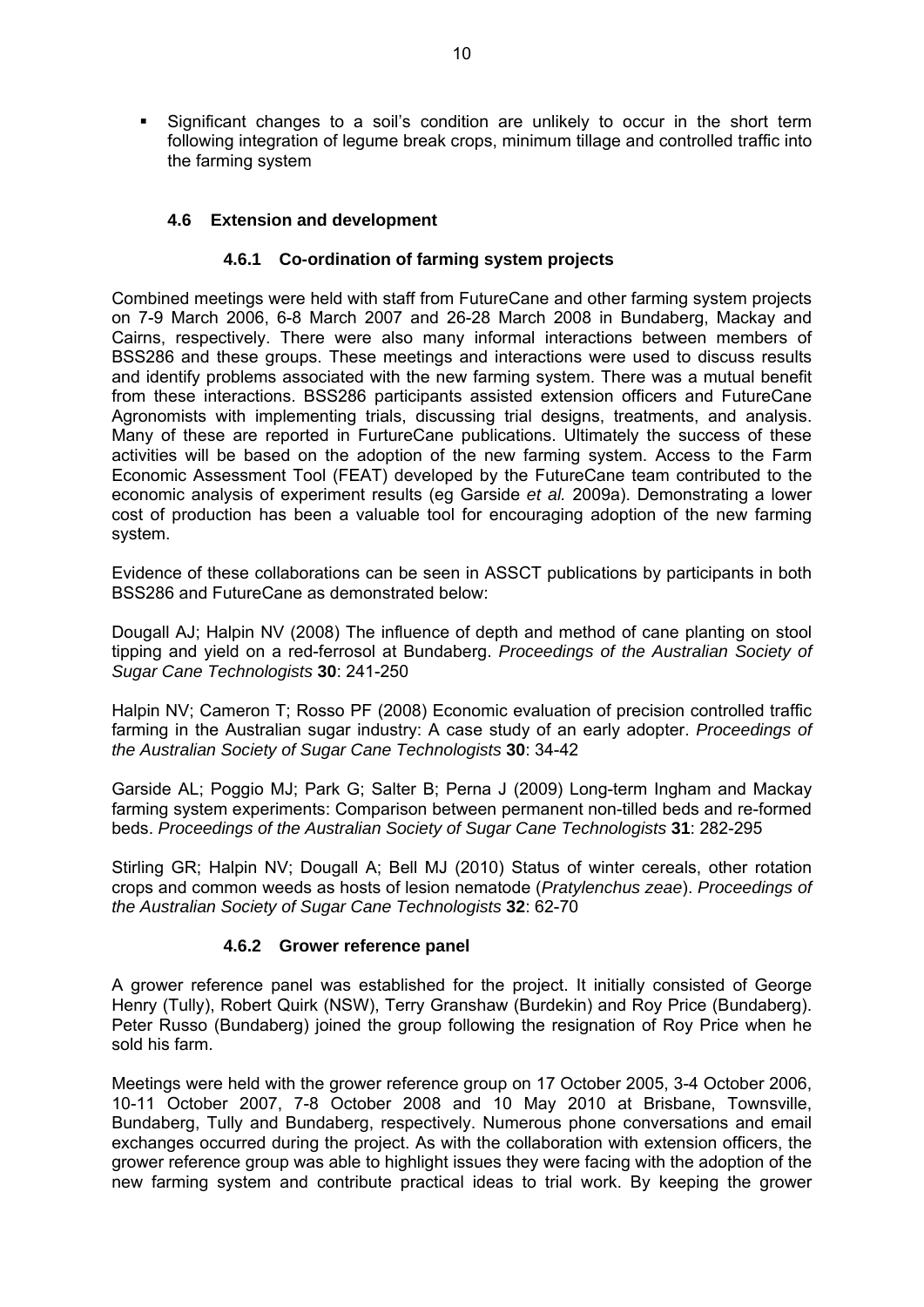reference group up to date with research results, extension of these results back to each region, by the grower reference group, took place.

The success of the grower reference group concept is heavily dependant on the participant's interest and knowledge of the topic. This grower reference group's enthusiasm and understanding of the major issues involved in the project is to be commended. Each grower provided a report on their assessment of progress after each reference group meeting. These reports were included in Milestone reports. In addition, the growers in the reference group were asked to comment about their experience as part of the project. These comments can be found in the Appendix 2 of this report.

## **4.6.3 Industry wide meetings May 2010**

Meetings were held at Mackay, Ayr, Ingham and Innisfail on 24-28 May 2010. Four presentations were delivered:

- Salter Varieties for wide row spacings: BSS296 Evaluation of genotypes for a controlled traffic farming system
- Garside Soil compaction in sugarcane cropping systems: Soil type has important implications
- Stirling Improving the biological status of sugarcane soils what are our options?

Bell The new farming system – it's not a foolproof recipe

The meetings were attended by growers and extension staff. Feedback during the meetings has been included in the Future needs and Recommendations section.

## **4.7 Adoption of farming systems**

Estimates of the level of adoption of fallow cropping, zonal tillage and controlled traffic were obtained after discussions with local extension officers, productivity services and FutureCane agronomists. Adoption of legume fallow crops is represented as a percentage of the total area of fallow ground in each region. Adoption of zonal tillage and controlled traffic is represented as the percentage of area established using these practises compared to the total area of sugarcane land under production (it includes all crop classes). Zonal tillage represents a range of different options other than the traditional offset, rip and hoe of the entire paddock.

Adoption of legume fallow cropping has increased in all regions (Figure 2). The level of adoption is influenced by many factors including the price of soybeans on the market, the price of nitrogen fertiliser, timing of the on-set of the wet season and the timing of the end of the sugarcane harvesting season. The combination of high soybean prices at the start of 2008, a high urea (nitrogen) price and a relatively early finish to the cane crushing season at the end of 2008 resulted in a large increase in the percentage of fallow area planted with a legume. These factors were not present for the 09/10 crop and planting of legumes fell, particularly in the Southern region.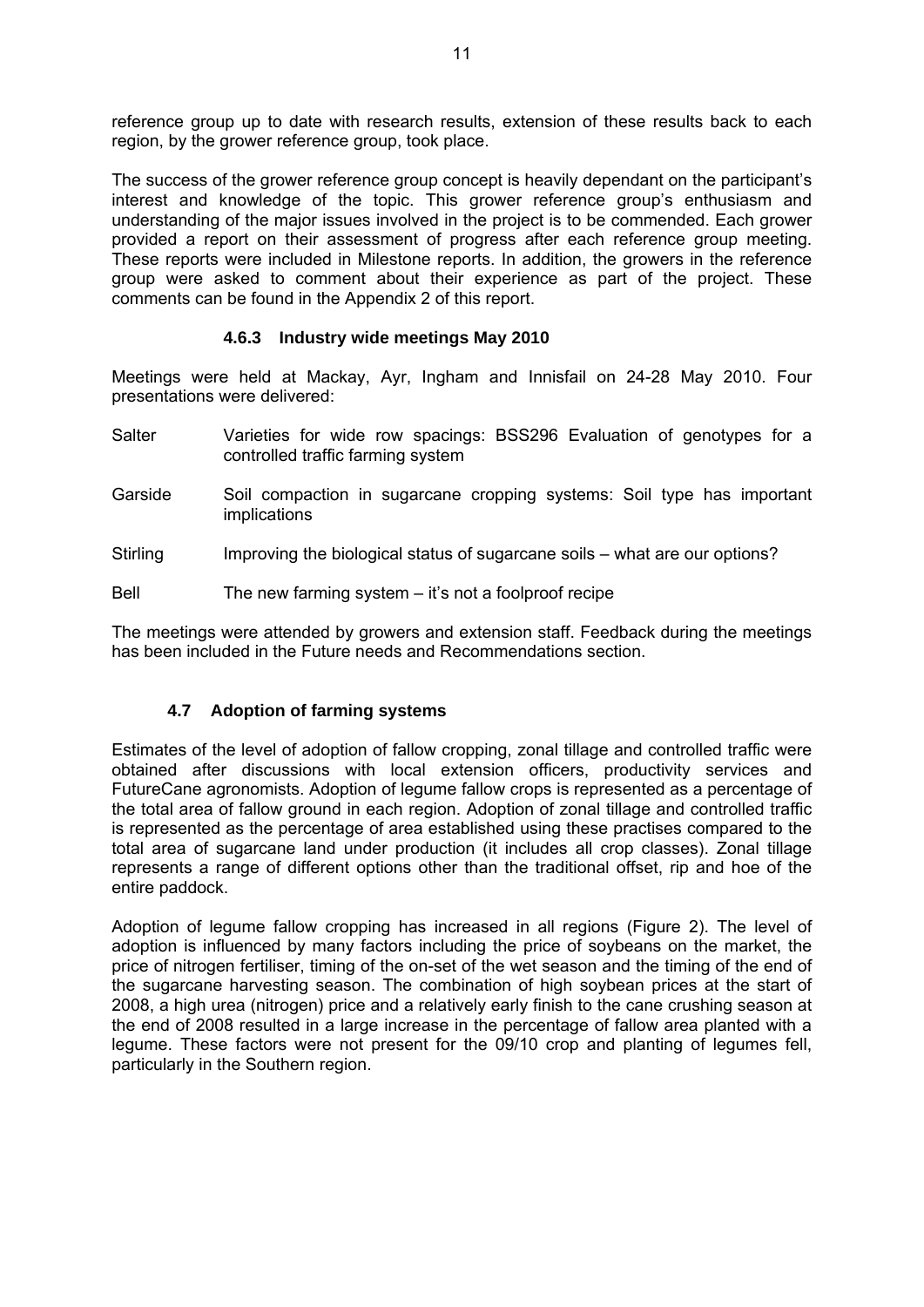

**Figure 2 - Percentage of fallow land planted with a legume crop** 

The adoption of reduced tillage practises such as zonal or zero tillage has been slow (Figure 3). However, it is increasing as the cost of tillage is becoming more apparent to growers. The availability of equipment is also an issue and only recently has commercial zonal tillage equipment become available. Many growers have also accessed zonal tillage equipment through federal government ReefRescue funding. A SRDC/QDPIF project BSS306 is also making zonal tillage equipment available to growers in the Central region. This should see greater adoption of this practise in the future. Some changes to farming practises not captured in this figure have also occurred. In the Burdekin there is widespread adoption of planting into pre-formed beds. Tillage is used prior to forming the bed but not thereafter.



**Figure 3 - Percentage of total area, including all crop classes, established using zonal tillage**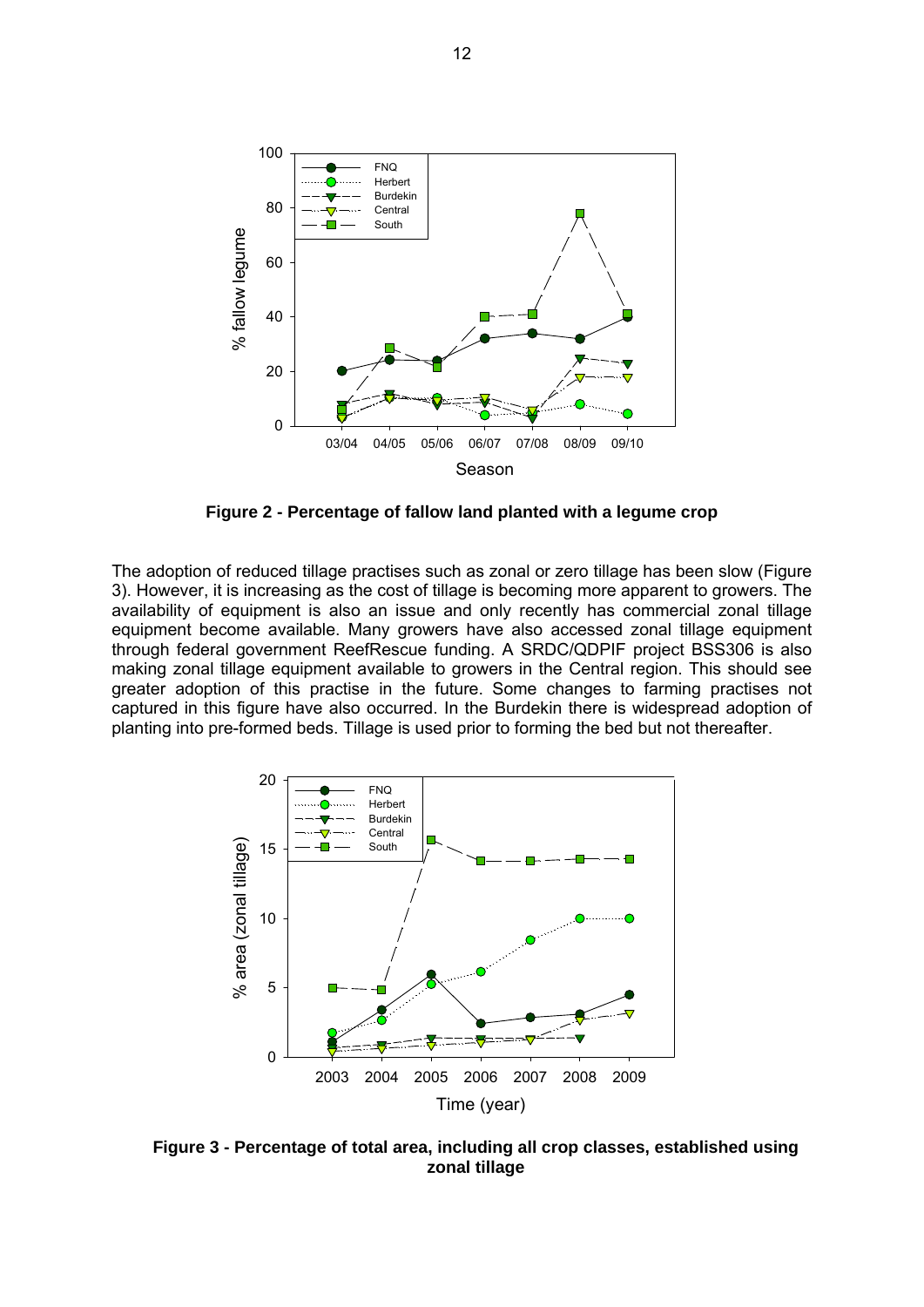Controlled traffic is being adopted in all regions (Figure 4). It should be noted that these data represent the adoption of row spacings of 1.8 m or wider, GPS guidance systems may be required for true controlled traffic. The data from FNQ are slightly distorted as there has been large scale adoption of controlled traffic in Tully but very limited adoption in some of the other areas (Innisfail, Babinda, etc.). There is evidence that the increase in adoption of controlled traffic will continue for a number of years. A survey by the Agriserv Mackay revealed that 34% of plant cane to be harvested in 2010 in the Mackay area was planted on 1.8 m spacings or wider. If this value is extrapolated one could assume that at least 34% of the area will be using wide row spacings in 4-5 years. Similarly, over 13% of the 2009-2010 plant cane crop in the Herbert region was planted on spacings wider than 1.8 m.



**Figure 4 - Percentage of total area (including all crop classes) using controlled traffic farming systems**

## **4.8 Successes and lessons**

#### **Successes**

- Widespread acceptance of legume break crop rotation with the added benefit of no 'N' application in following plant crop and possibly reduced N in the first ratoon.
- Controlling the movement of machinery in the field as a means of reducing yield losses due to compaction. Guidance has also become more affordable and has been widely adopted in the past 3 years.
- Minimum tillage via double-disk opener planters has made it possible to plant sugarcane and legumes through heavy cane trash.
- Researches and farmers have a better understanding about soil biology and the benefits of a healthy soil.
- FutureCane (involving both BSES and QDPIF) improved extension services for growers.
- Lowering inputs have been the bonus with the new farming system when fully implemented.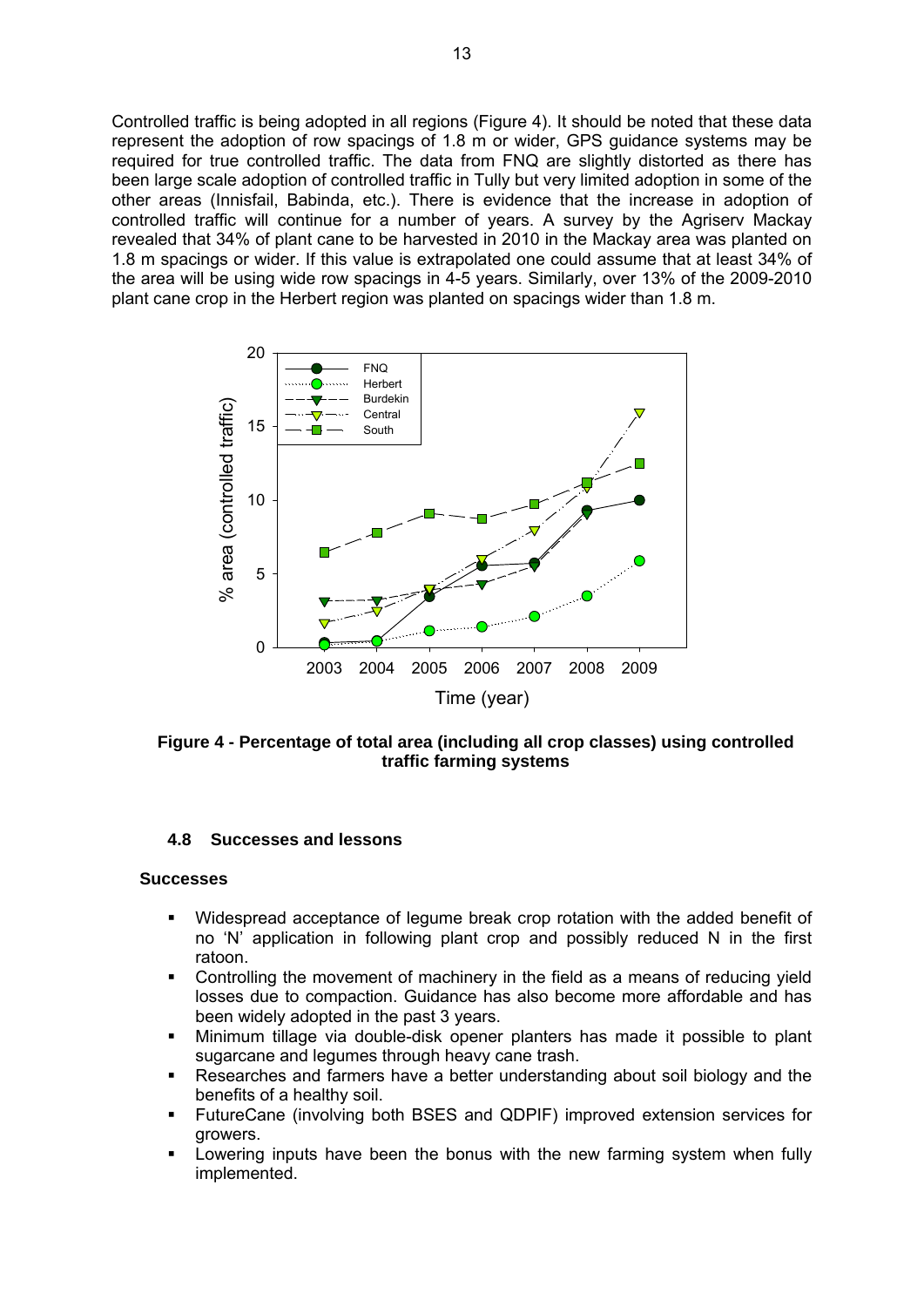- Profitability via economic analysis has become the driver for change. Previously productivity was used as the benchmark.
- While adoption of the system is not 100%, most Australian farmers, and in fact many around the world, have adopted parts of this BMP for sustainability.

#### **Lessons**

- Legumes provide many benefits to the sugarcane farming system, including a degree of nematode control for about 6 months after planting. However, results from the Species x Tillage x Nitrogen trials have shown that a legume rotation crop does not necessarily reduce the impact of nematodes later in the cropping cycle. Nematode populations were relatively high following soybean in both the Bundaberg and Ingham trials and even when a soybean rotation crop was combined with minimum tillage and trash retention, at least four nematodes species (*Meloidogyne*, *Pratylenchus*, *Paratrichodorus* and *Xiphinema*) caused significant damage in the Bundaberg trial
- Nematode populations were relatively high throughout most of the soil profile, but were much lower in the zone immediately under the trash blanket. Also, an unexpectedly high proportion of the crop's roots were found in this zone, and they were much healthier than roots further down the soil profile. Indicative of a positive effect of trash blanketing on nematode management.
- Compaction can cause significant yield losses. It is likely to do this by reducing moisture and nutrient availability and restricting tillering.
- Without guidance (and possibly even with guidance) there will still be a need for some tillage in the system to alleviate compaction from un-controlled traffic, alleviate potential nutrient stratification and allow for the use of traditional mouldboard style planters.
- Controlled traffic and tillage experiments should be conducted with the use of guidance systems on all machinery. Harvesters specifically designed to cut particular row configurations should be used. Currently a standard machine is used to cut all row configurations, possibly creating a bias in the following crops due to varying degrees of harvester damage.
- Current cultivars have an ability to be productive over a range of row spacings.
- No system can be all things to all people.
- Without well co-ordinated research by groups like the SYDJV, production in Australia would be much lower.

## **5.0 OUTPUTS**

Outputs are highlighted in bold in the Results section. These were brought together as the successes and lessons and in the summary.

## **6.0 EXPECTED OUTCOMES**

The project has contributed to the increased adoption of new farming systems principles in all regions. Further increases in adoption are expected to continue into the future. Adoption has been facilitated via a combination of additional research and a co-ordinated extension effort. There was a particularly strong association between BSS286 and the FutureCane program, both of which contributed greatly to new farming system extension activities throughout Queensland.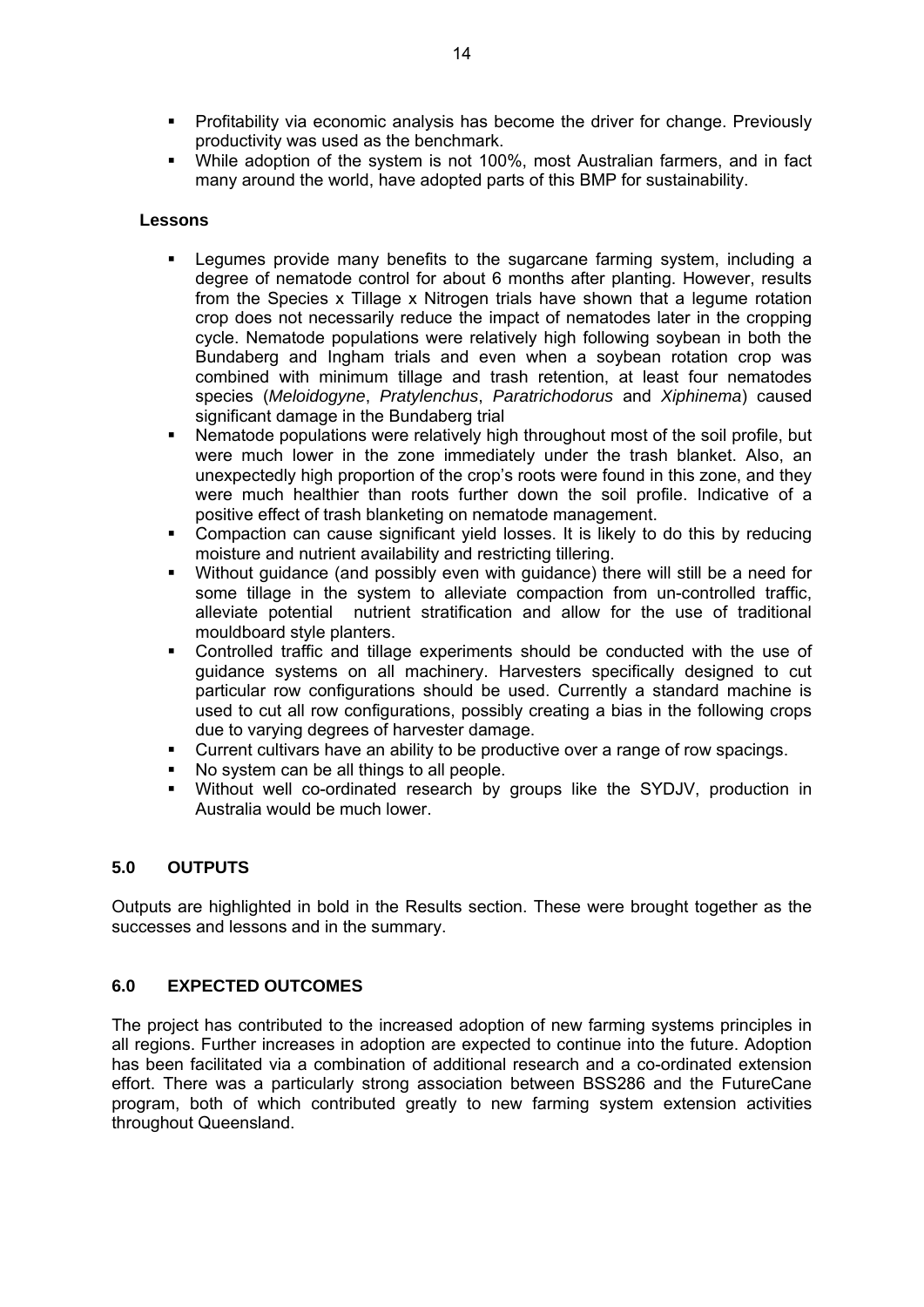There is little doubt that production costs are substantially reduced when legume fallows, reduced tillage and controlled traffic are adopted. This has been demonstrated in a number of studies in recent years (Poggio *et al.* 2007; Schroeder *et al.* 2009). Lowering the cost of production is a critical part of maintaining the industry's sustainability.

Adoption of new farming system principles will ultimately lead to improved soil health (chemical, physical and biological properties). While a survey of soil properties throughout the industry found that there were no significant changes compared to the old conventional farming system as yet, there were some signs of improvement. Ultimately the envisaged improvements to soil health should result in yield increases and also a farming system that is more robust and resilient to climate variability.

While research data on the changes to water quality leaving the farm after the adoption of new farming systems is only now being collected, it is expected that adoption of the new farming system will assist the industry in meeting the environmental requirements for agriculture in the Great Barrier Reef catchments. The research conducted by the SYDJV has allowed the industry to respond to the environmental challenges that have occurred in recent years. In many ways it has been used as the blue-print for responding to these challenges and one wonders what position the industry would be in if the outputs of the SYDJV were not available.

Environmental and social impacts of the new farming system have not changed significantly since SYDJV Phase 2 was completed. Garside and Bell (2006) outlined the likely impacts in the final report of Phase 2.

While many things have been achieved and adoption of the new farming systems is increasing, there are issues that require further work.

## **7.0 FUTURE NEEDS AND RECOMMENDATIONS**

There are a number of issues that still require further investigation. At this stage some of these issues are often used as reasons for not embracing the principles of the new farming system. This will probably remain the case until work is done to address these issues. There is also a tendency for blanket adoption of a new farming system recipe without thinking about the issues and how they may best be applied in different situations. In general the Australian cane grower has been used to recipe farming. The new farming system requires a change to principle thinking. Continued reliance on recipes is likely to result in some adverse responses following adoption leading to doubt about the effectiveness of the new farming system.

## *GPS Guidance*

Zero-till/minimum till systems may only be feasible if all traffic, and particularly harvesting traffic, can be restricted to the inter-row space. Evidence from this project showed that wider row spacings by themselves may not adequately provide controlled traffic, such that soil compaction may still be a problem. To what extent tillage can be reduced is likely to be associated with soil type and the effectiveness of guidance systems. Extension activities promoting reduced tillage will be hampered until this type of work is conducted.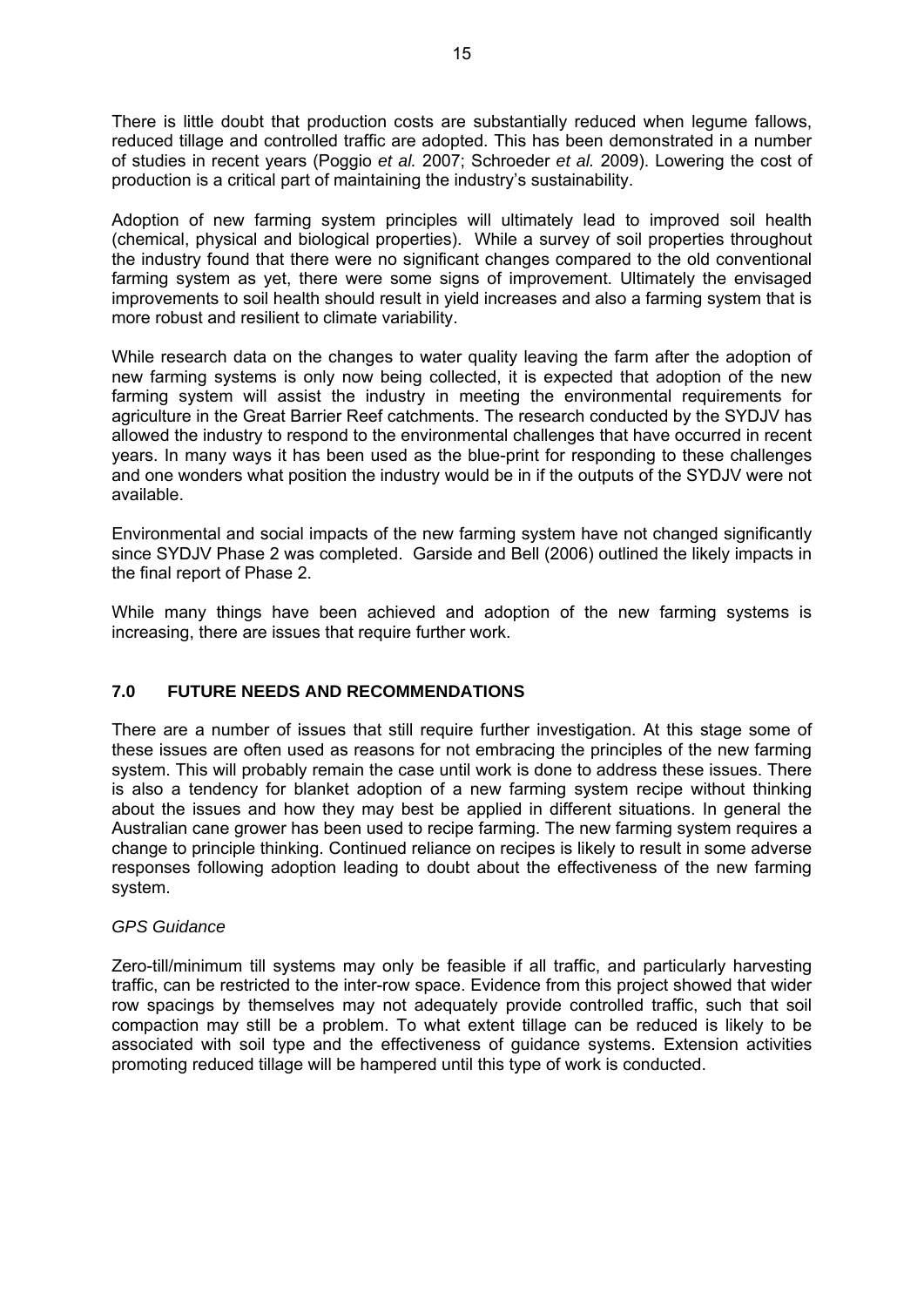#### *Water Management*

Work is required to determine whether reduced tillage practises and fallow cropping result in changes to water holding capacity, infiltration rates, management of water/irrigation and changes to water quality leaving the farm. These issues are being addressed in a recently funded SRDC/QDPIF project (BSS329). The outcomes are critical given the current environmental issues being faced by the industry. New farming system practises are also receiving significant funding from the federal government Reef Rescue program. It remains to be seen whether there is a significant improvement in water quality leaving the farm following the adoption of the new farming system, although intuitively it seems likely. Further, it is likely that the amount of water required to sustain yields at current levels can be substantially reduced with the new farming system. If so, this will also be an environmental benefit.

#### *Nitrogen management*

Although significant improvements to nitrogen management in the sugarcane industry have occurred with the 'Six Easy Steps' program (Schroder *et al.* 2005), the understanding of processes and management of nitrogen in sugarcane farming systems needs to be improved. Particularly, practical cost-effective methods to reduce the potentially large losses of nitrogen from soils are required. This needs to be done by timing nitrogen availability with the main period of crop demand. Currently, split fertiliser applications are not practical due to access issues around and following the wet season, polymer coated fertiliser and urease inhibitors are either too expensive or needing further work, and using formed beds to reduce losses associated with waterlogging are not popular in some regions due to an almost equal chance of both wet and dry years. New investment is required to address these issues given the environmental constraints that will continue to be imposed on any agriculture that adjoins the Great Barrier Reef.

#### *Management of the interface between cycles (fallow crops and cane)*

The SYDJV showed the benefit of fallow crops to the sugarcane farming system. These benefits will only be fully realised if the two crops are grown in a complimentary manner. This issue is being dealt with by a recently funded project in the southern region and the likely funding of similar work in the Burdekin region.

#### *Machinery*

Although problems with double-disc opener planters have been relatively minor, some issues remain (Hurney and Skocaj 2010). Planting depth, soil-sett contact and harvester damage are the main concern.

#### *Nutrient Stratification*

Significant adoption of zero-tillage/minimum tillage is required before nutrient stratification becomes an issue. However, it is likely to become an issue in time and investment in research in this area will be required. Similarly, the application of lime to acidic soils in a minimum till farming system will also need to be addressed.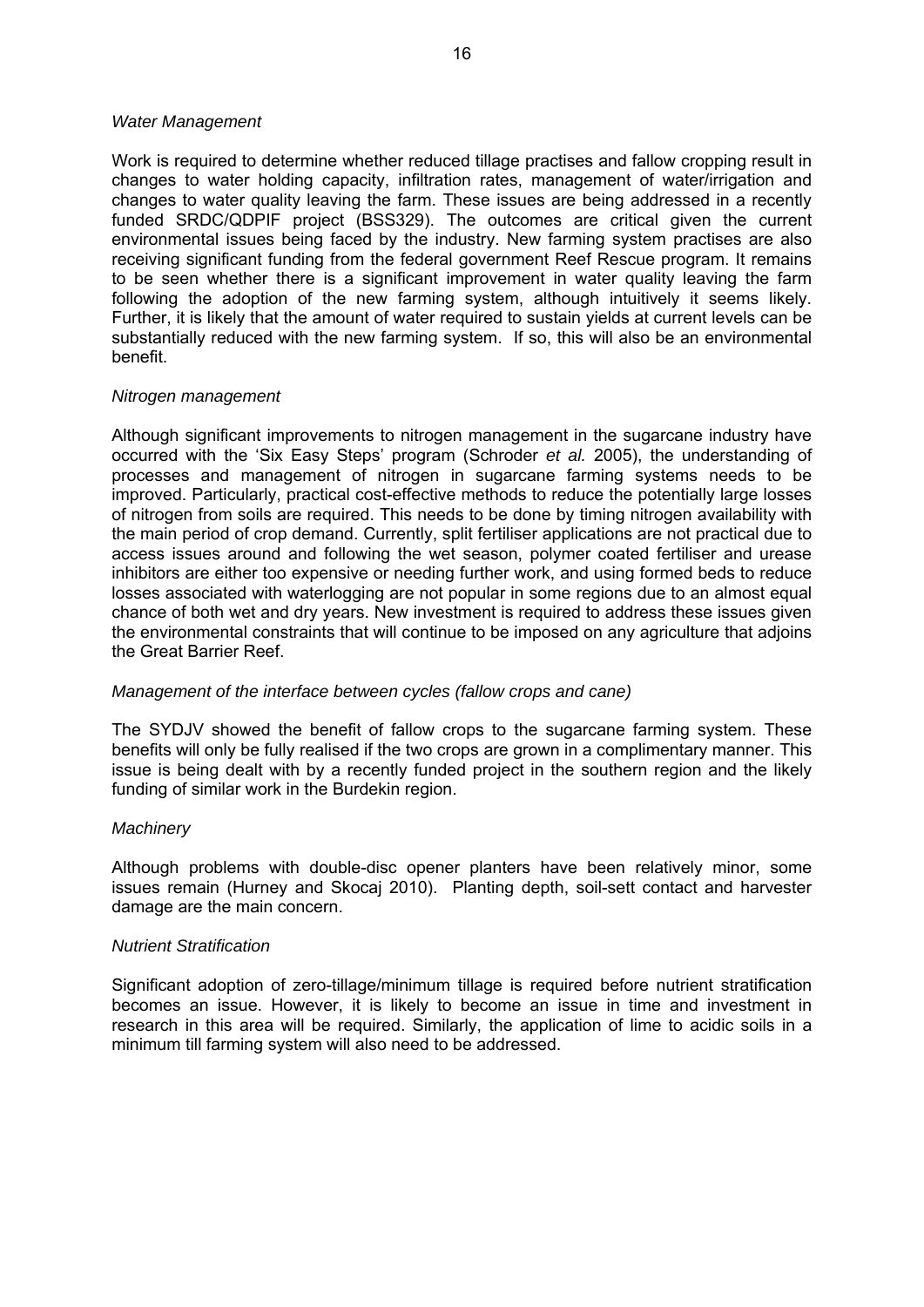#### *Row configuration*

Dual row configurations are unpopular in some regions. Farmers are more likely to adopt controlled traffic if they are confident that single row systems will maintain yield. Despite the large amount of work conducted on row spacing, large scale demonstration trials are still required in some regions to convince growers that yield reduction is not an issue. This is particularly the case in the Wet Tropics.

Weed control on wide single rows is also a perceived problem and is often cited as a reason for not adopting wide single row configurations. Growers believe that the extra time it takes for a wide single row to reach canopy closure (especially erect cultivars) will result in more weed growth in the interrow space and increase management costs. Work is required to determine whether this is a 'real' issue.

#### *Biological suppression of pathogens*

One of the main outputs of this project was that sugarcane trash and the region of soil immediately below it is highly suppressive to sugarcane pathogens. Understanding the mechanisms of suppression is required as it may allow improvements to be made to farming systems in the future.

#### *Resurgence of nematodes following legumes*

Although legume breaks markedly reduce populations of key nematode pests, nematodes resurge strongly when sugarcane is planted. Since the residue remaining following a legume crop decomposes readily (due to its high quality and relatively low biomass) it is possible that there is insufficient organic carbon late in the season to maintain the soil food web required to suppress nematodes and other pathogens. This hypothesis should be tested and options explored for increasing residue inputs during breaks.

#### *Value of crop residues*

The finding that crop residues on the soil surface are important for maintaining a soil food web that is suppressive to pathogens provides further support for the practise of trash blanketing. Given this result, the value of trash as a mulch on a sugarcane field needs to be re-assessed. This could then be weighed up against its value as a garden mulch, a source of energy for the production of electricity, or any other product.

#### *Group to respond to emerging issues*

There are likely to be many issues that emerge as adoption of legume fallow crops, reduced tillage and controlled traffic increases. Some issues will be general in nature while others may be region specific due to the large differences in soils and climate within the sugarcane industry. There is a need for some structure that allows issues with farming systems, particularly those associated with fallow crops, minimum tillage and controlled traffic to be addressed. This need was raised in the final report of SYDJV Phase 2 and was addressed by BSS286 until now. Many of the issues are often small and do not require individual projects, however some form of funding is necessary to address them. It is likely that an adhoc approach to each issue will be less effective than a co-ordinated effort, a finding that the SYDJV has demonstrated very effectively.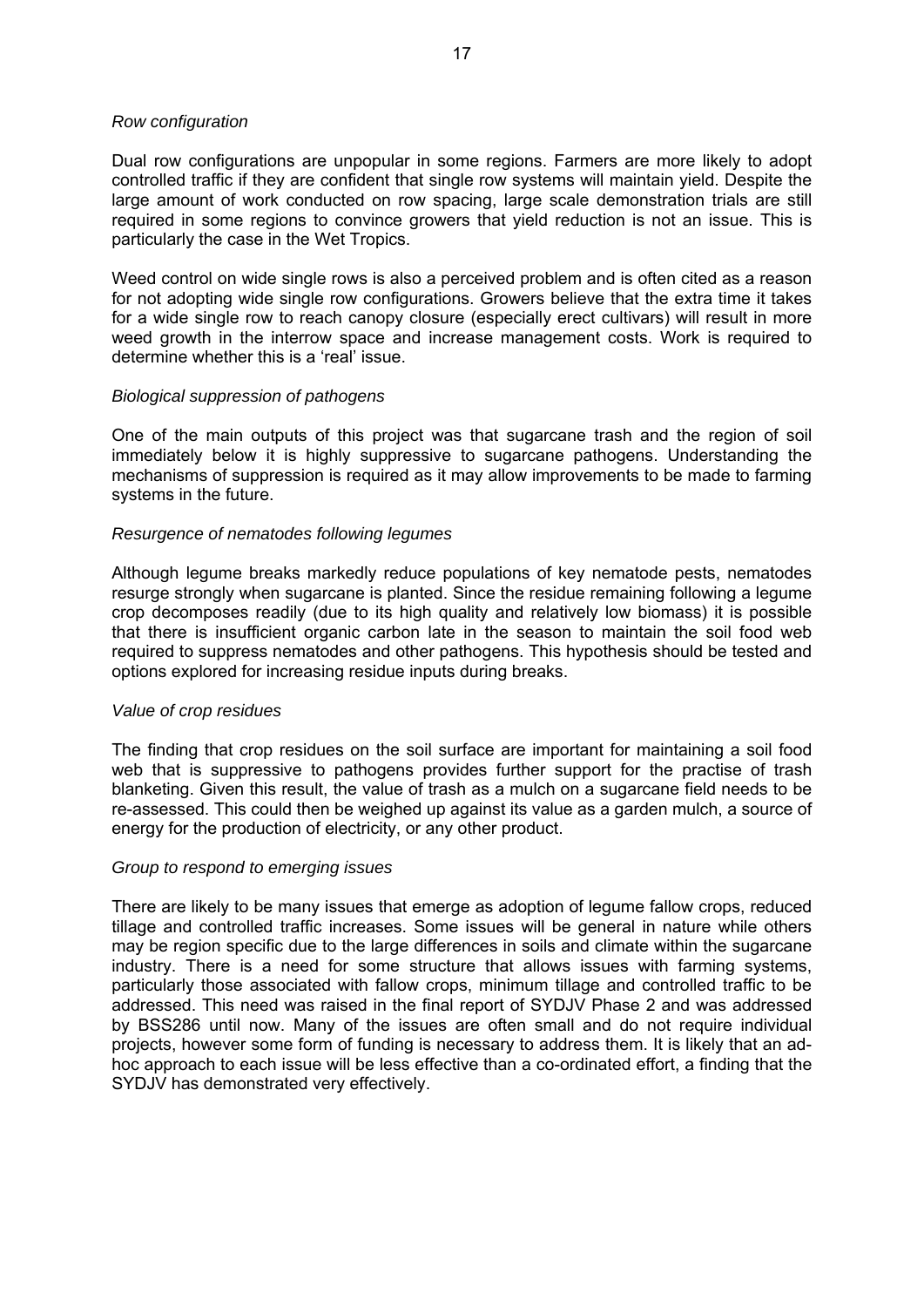#### **8.0 PUBLICATIONS ARISING FROM THE PROJECT**

#### **8.1 Scientific papers published from BSS286**

Bell MJ; Halpin NV; Garside AL (2007) Performance of sugarcane varieties with contrasting growth habit in different row spacings and configurations. *Proceedings of the Australian Society of Sugar Cane Technologists* **29**: 215-225

Stirling GR; Moody P; Stirling AM (2007) The potential of nematodes as an indicator of the biological status of sugarcane soils. *Proceedings of the Australian Society of Sugar Cane Technologists* **29**: 339-351

Garside, A.L., Salter, B., and Kidd, J. (2008). Soil compaction is a major issue operating against the development of sustainable sugarcane cropping systems. Proceedings of the 14<sup>th</sup> Australian Society of Agronomy Conference, Adelaide S.A. 21-25 September 2008

Garside AL; Poggio MJ; Park G; Salter B; Perna J (2009) Long-term Ingham and Mackay farming system experiments: Comparison between permanent non-tilled beds and re-formed beds. *Proceedings of the Australian Society of Sugar Cane Technologists* **31**: 282-295

Bell MJ; Garside AL; Halpin N; Salter B; Moody PW; Park G (2010) Interactions between rotation breaks, tillage and N management on sugarcane grown at Bundaberg and Ingham. *Proceedings of the Australian Society of Sugar Cane Technologists* **31**: 119-139

Park G; Garside AL; Salter B; Perna JM (2010) Effect of zero and zonal tillage on cane growth and yield on a heavy cracking clay soil in the Herbert valley. *Proceedings of the Australian Society of Sugar Cane Technologists* **31**: 97-109

Stirling GR; Halpin NV; Bell MJ; Moody PM (2010) Impact of tillage and residues from rotation crops on the nematode community in soil and surface mulch during the following sugarcane crop. *Proceedings of the Australian Society of Sugar Cane Technologists* **31**: 152-168

Stirling GR; Halpin NV; Dougall A; Bell MJ (2010) Status of winter cereals, other rotation crops and common weeds as hosts of lesion nematode (*Pratylenchus zeae*). *Proceedings of the Australian Society of Sugar Cane Technologists* **31**: 62-70

## **8.2 Additional papers published from SYDJV Phase 2**

This project has allowed the members of the SYDJV to continue working together within the sugarcane industry. One of the outcomes of this continued collaboration is the publication of further scientific papers from work that was conducted as part of SYDJV Phase 2 and also other farming systems work not directly funded by this project.

Garside, A.L., Robotham, B.G., and Bell, M.J. (2006). Management of the interface between sugarcane cycles in a permanent bed, controlled traffic farming system. Proceedings of the 13<sup>th</sup> Australian Society of Agronomy Conference, Perth, W.A. 10-14 September, 2006

Stirling GR; Berthelson JE; Garside AL; James AT (2006) The reaction of soybean and other legume crops to root knot nematodes (Meloidogyne spp.), and implications for growing these crops in rotation with sugarcane. *Australasian Plant Pathology* **35**: 707-714

Bell MJ; Stirling GR; Pankhurst CE (2007) Management impacts on health of soils supporting Australian grain and sugarcane industries. *Soil and Tillage Research* **97**: 256-271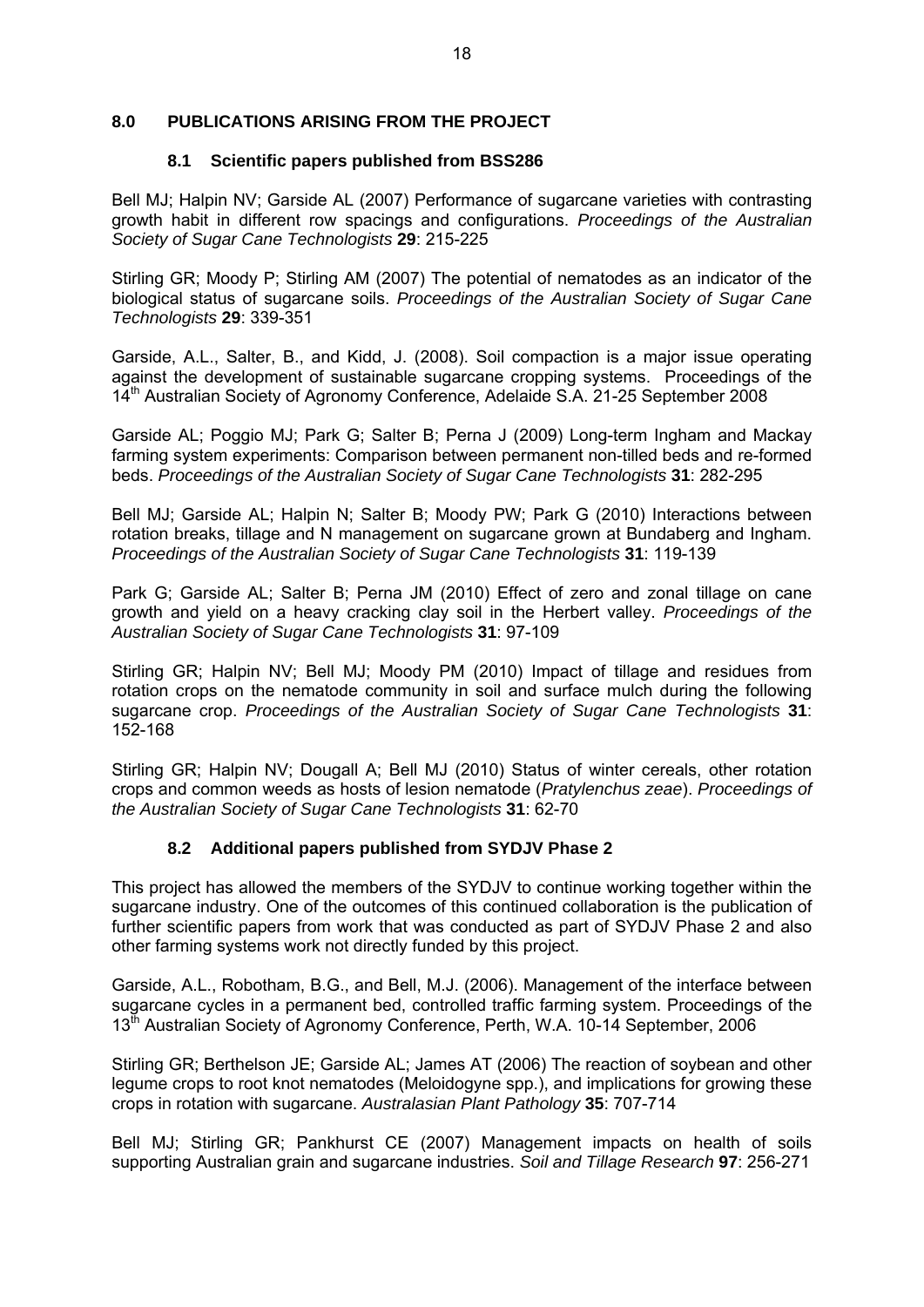Garside, A.L. and Bell, M.J. (2007). The value of legume breaks to the sugarcane cropping system – cumulative yields for the next cycle, potential cash returns from the legume, and duration of the break effect. *Proceedings of the Australian Society of Sugar Cane Technologists* **29**: 299-308

Garside, A.L., Bell, M.J. and Moody, P.W. (2007). High input sugarcane production systems can mask the adverse effects of poor soil health. *Proceedings of the Australian Society of Sugar Cane Technologists* **29**: 204-214

Hurney, A.P., Grace, D., and Garside, A.L. (2007). Effect of direct drill planting onto raised beds on cane growth and yield under rainfed conditions in north Queensland. *Proceedings of the Australian Society of Sugar Cane Technologists* **29**: 290-298

Stirling GR (2007). The potential for nematode problems in Australia's developing soybean industry. 14th Australian Soybean Industry Conference, Bundaberg, March 2007

Stirling GR (2008) The impact of farming systems on soil biology and soilborne diseases: examples from the Australian sugar and vegetable industries – the case for better integration of sugarcane and vegetable production and implications for future research. *Australasian Plant Pathology* **37**: 1 - 18

Garside AL; Bell MJ (2009) Row spacing and planting density effects on the growth and yield of sugarcane. 1. Responses in fumigated and non-fumigated soil. *Crop & Pasture Science* **60**: 532-543

Garside AL; Bell MJ; Robotham BG (2009) Row spacing and planting density effects on the growth and yield of sugarcane. 2. Strategies for the adoption of controlled traffic. *Crop & Pasture Science* **60**: 544-554

Garside AL; Bell MJ (2009) Row spacing and planting density effects on the growth and yield of sugarcane. 3. Responses with different cultivars. *Crop & Pasture Science* **60**: 555-565

## **8.3 Topical articles**

Garside, A. 2006. Joint venture passes into history. BSES Bulletin 12: 10-12.

Garside, A. 2006. Non-tilled permanent beds improve soil structure and water holding capacity – but it takes time! BSES Bulletin 12: 18-19.

Kidd, J. 2006. Stay on track to minimise soil compaction. BSES Bulletin 12: 28-30.

Salter, B. 2006. Activities of the Sugar Yield Decline Joint Venture. BSES Central Field Day **Newsletter** 

Stirling, G. 2006. Nematodes: the unseen enemy. Australian Sugarcane 10(1): 11-13.

Salter, B. 2008. Zero till fights back in the first ratoon. Mackay Cane News (November)

Salter, B. 2009. Calculating the nitrogen delivered by a legume crop. Mackay Cane News (February)

Salter, B. 2010. Row spacing – is there a difference? Canegrowers Mackay Newsletter (February 25)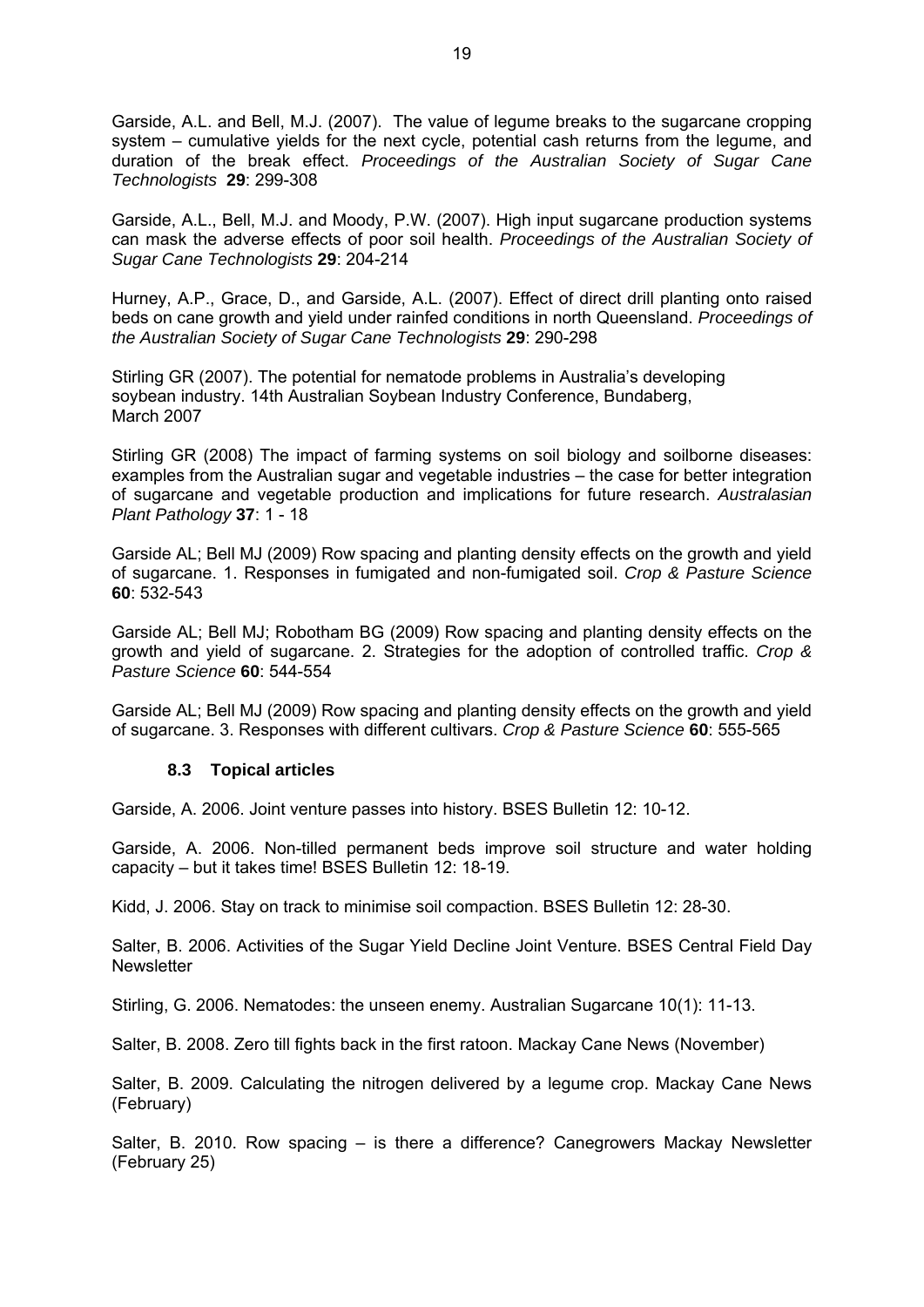### **9.0 ACKNOWLEDGMENTS**

A number of people have contributed to the success of BSS286. Neil Halpin, Glen Park and Jason Perna are thanked for significant effort conducting much of the trial work associated with the project. Bruce Compton and laboratory staff at the Queensland Department of Environment and Resource Management are thanked for contributing to the analysis of plant and soil samples. Charlie McLennan, Ed Morris, Louie Raiteri, Morris Raiteri, Don Halpin, Charlie Halpin and Jeff Plath are thanked for volunteering land on their properties for research trials (for many years) and assisting with the management of trial plots. Previous members of the SYDJV, Brain Robotham and Clive Pankhurst, are thanked for their constructive advice. Members of FutureCane are thanked for their efforts in delivering the extension message to the industry and their constructive approach to the new farming system. Finally the grower reference group, Robert Quirk, George Henry, Peter Russo and Terry Granshaw, are thanked for their enthusiasm and ability to provide practical advice to the research group.

#### **10.0 REFERENCES**

Bell MJ; Garside AL; Halpin N; Salter B; Moody PW; Park G (2010) Interactions between rotation breaks, tillage and N management on sugarcane grown at Bundaberg and Ingham. *Proceedings of the Australian Society of Sugar Cane Technologists* **31**: 119-139

Bell MJ, Garside AL, Stirling G, Magarey R, Moody PW, Halpin NV, Berthelsen JE, Bull J (2006b) Impact of fallow length, organic amendments, break crops and tillage on soil biota and sugarcane growth. *Proceedings of the Australian Society of Sugarcane Technologists* **28**: 273-290.

Bell MJ; Halpin NV; Garside AL (2007) Performance of sugarcane varieties with contrasting growth habit in different row spacings and configurations. *Proceedings of the Australian Society of Sugar Cane Technologists* **29**: 215-225

Bell MJ, Moody PW, Halpin NV, Garside AL (2006a) Impact of management of cane trash and legume residues on N mineralisation and crop N uptake. *Proceedings of the Australian Society of Sugarcane Technologists* **28**: 129-141.

Garside AL (1999) Sugar Yield Decline Joint Venture Technical Summary Report Phase 1 (July 1993 – June 1999). BSES Publication SD00007.

Garside AL; Bell MJ (2006) Sugar Yield Decline Joint Venture Phase 2 (July 1999 – June 2006). SRDC Final Report SD06011.

Garside AL; Bell MJ (2009a) Row spacing and planting density effects on the growth and yield of sugarcane. 1. Responses in fumigated and non-fumigated soil. *Crop & Pasture Science* **60**: 532-543

Garside AL; Bell MJ (2009b) Row spacing and planting density effects on the growth and yield of sugarcane. 3. Responses with different cultivars. *Crop & Pasture Science* **60**: 555- 565

Garside AL; Bell MJ; Robotham BG (2009b) Row spacing and planting density effects on the growth and yield of sugarcane. 2. Strategies for the adoption of controlled traffic. *Crop & Pasture Science* **60**: 544-554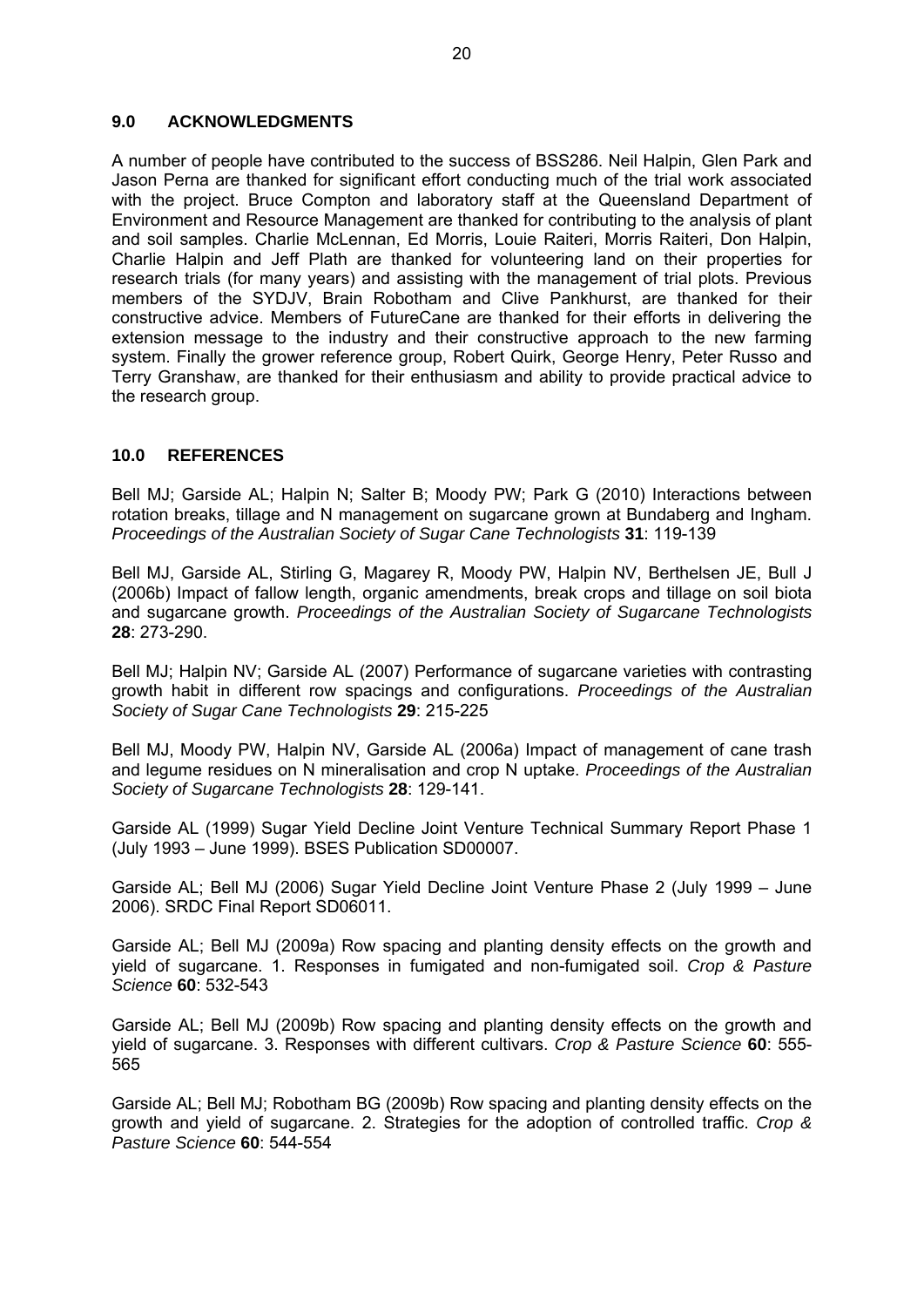Garside AL; Berthelsen JE; Robotham BG; Bell MJ (2006b) Management of the interface between sugarcane cycles in a permanent bed, controlled traffic farming system. *Proceedings of the Australian Society of Sugarcane Technologists* **28**: 118-128

Garside AL; Berthelsen JE; Robotham BG; Berding N (2006a) Row spacing effect on the growth and yield of several sugarcane cultivars in north Queensland. *Proceedings of the Australian Society of Sugar Cane Technologists* **28**: 298-309

Garside AL; Poggio MJ; Park G; Salter B; Perna J (2009a) Long-term Ingham and Mackay farming system experiments: Comparison between permanent non-tilled beds and re-formed beds. *Proceedings of the Australian Society of Sugar Cane Technologists* **31**: 282-295

Hurney AP; Skocaj DM (2010) Assessment and possible adaption of the double-disc opener planter technique in the wet tropics. *Proceedings of the Australian Society of Sugar Cane Technologists* **32**: 110-118

Pankhurst CE, Stirling GR, Magarey RC, Blair BL, Holt JA, Bell MJ, Garside AL (2005) Quantification of the effects of rotation breaks on soil biological properties and their impact on yield decline in sugarcane. *Soil Biology & Biochemistry* **37**: 1121-1130

Park G; Garside AL; Salter B; Perna JM (2010) Effect of zero and zonal tillage on cane growth and yield on a heavy cracking clay soil in the Herbert valley. *Proceedings of the Australian Society of Sugar Cane Technologists* **31**: 97-109

Poggio M; Morris E; Reid N; Di Bella L (2007) Grower group case study on new farming practices in the Herbert. *Proceedings of the Australian Society of Sugar Cane Technologists* **29**: 64-70.

Schroeder BL, Cameron T, Linedale AI, Allsopp PG (2009) Realised value of RD&E in the Australian sugar industry: Economic benefits of the changing farming system. *Proceedings of the Australian Society of Sugar Cane Technologists* **31**: 221-229

Schroeder BL, Wood AW, Moody PW, Bell MJ, Garside AL (2005) Nitrogen fertiliser guidelines in perspective. *Proceedings of the Australian Society of Sugar Cane Technologists* **27**: 291-304*.*

Stirling GR (2008) The impact of farming systems on soil biology and soilborne diseases: examples from the Australian sugar and vegetable industries – the case for better integration of sugarcane and vegetable production and implications for future research. *Australasian Plant Pathology* **37**: 1-18

Stirling GR, Wilson EJ, Stirling AM, Pankhurst CE, Moody PW, Bell MJ, Halpin NV (2005) Amendments of sugarcane trash induce suppressiveness to plant parasitic nematodes in sugarcane soils. *Australasian Plant Pathology* **34**: 203-211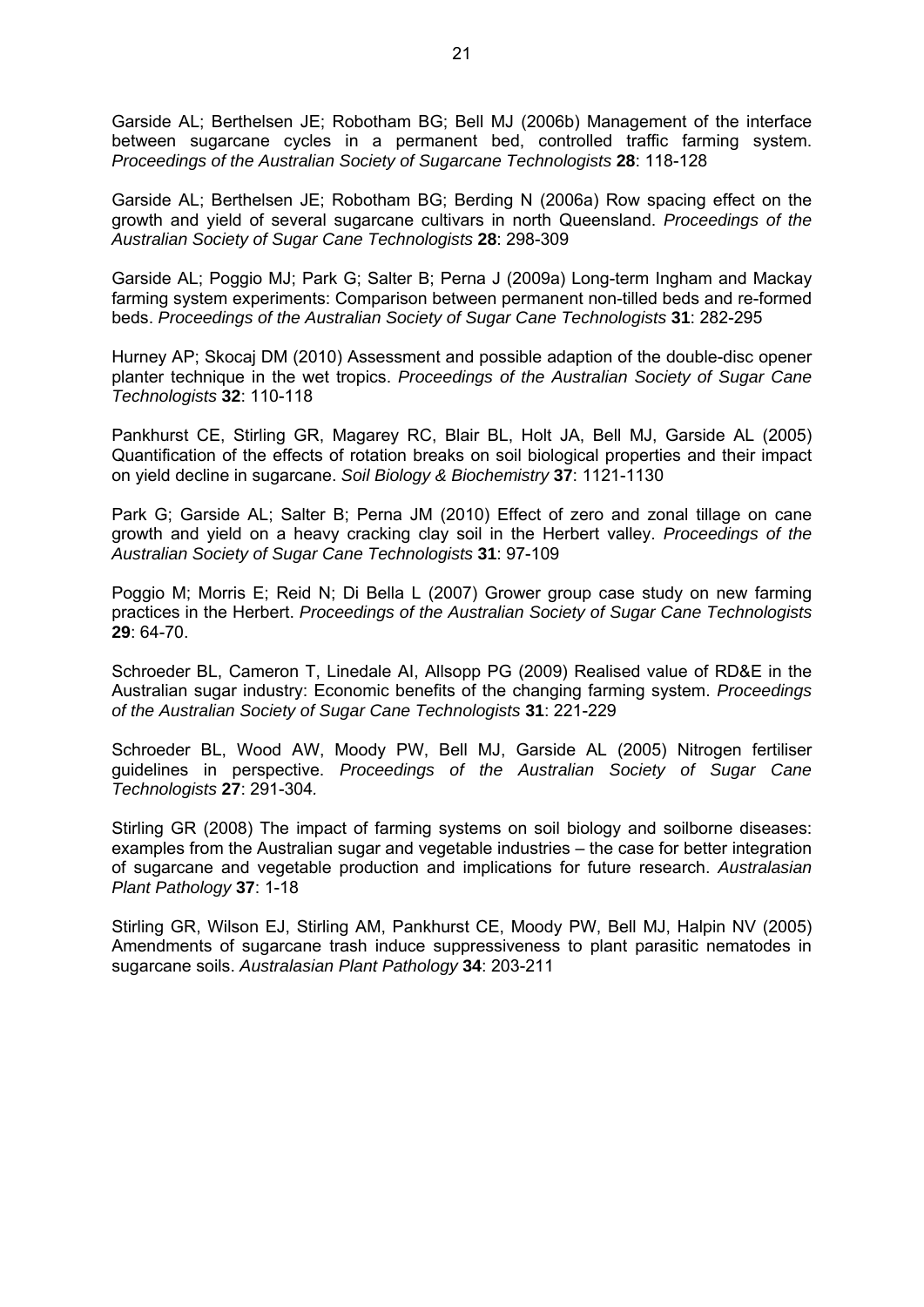## **11.0 APPENDICES**

- Appendix 1. Soil biology studies
- Appendix 2. Comments from grower reference group
- Appendix 3. Scientific papers produced from BSS286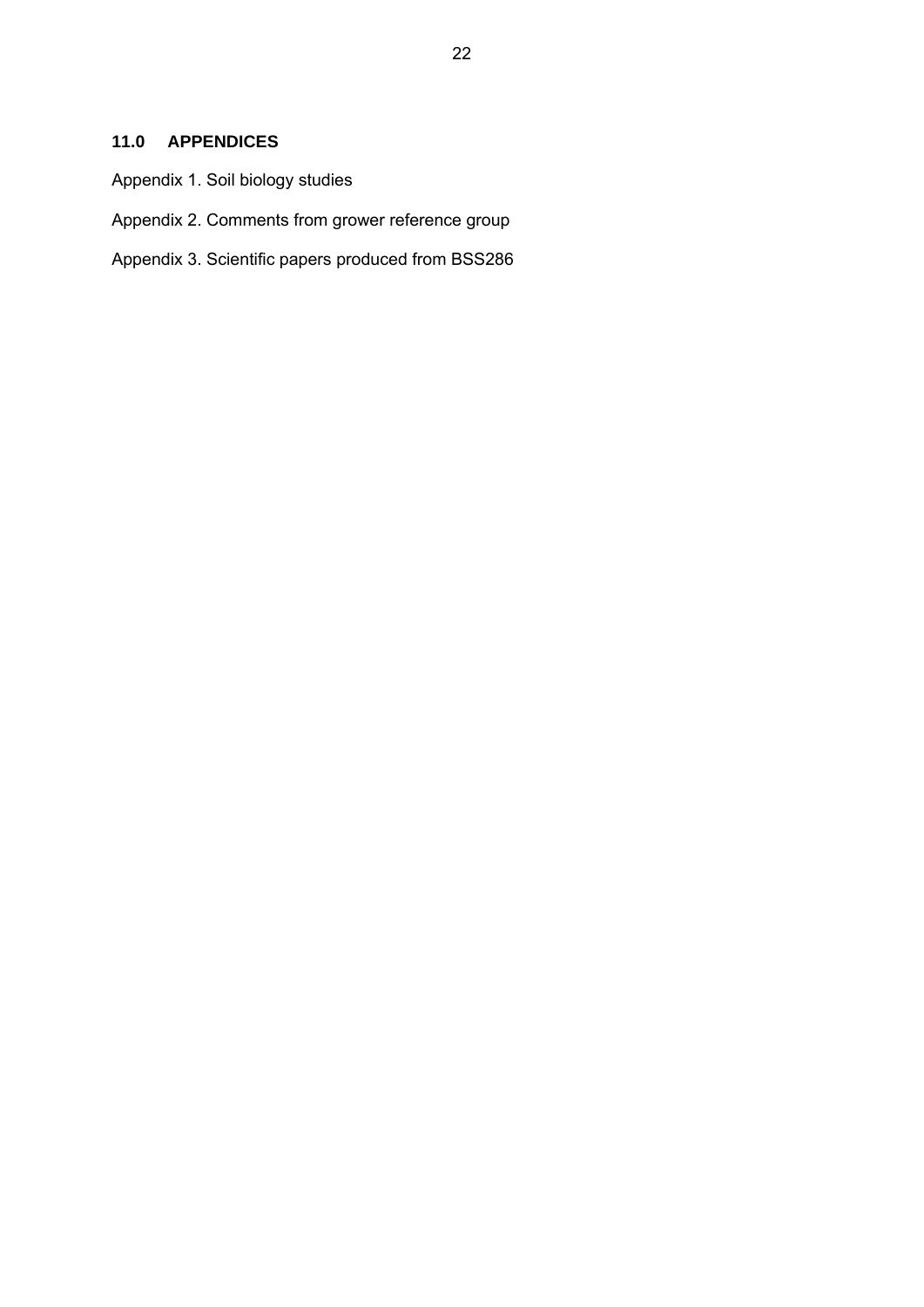#### **APPENDIX 1 – SOIL BIOLOGY STUDIES**

#### **SYDJV PHASE 3: FINAL REPORT (SOIL BIOLOGY)**

#### Graham Stirling

This report covers the soil biology work done in project BSS286. It is subdivided into five sections as follows:

- 1. Free-living nematodes as biological indicators
- 2. Impact of cropping history, tillage and nitrogen on the nematode community
- 3. Impact of management practices on suppressiveness to plant-parasitic nematodes
- 4. Crop rotation as a tool for managing lesion nematode (*Pratylenchus zeae*)
- 5. Chemical and biological properties of soils under different management systems

#### *1. FREE-LIVING NEMATODES AS BIOLOGICAL INDICATORS*

Although many different tests are available to assess a soil's physical and chemical status, there is a paucity of information on the biological status of various soils. One reason for this is that there are a myriad of organisms in soil, they vary in size from bacteria to earthworms. Since the smallest and most numerous inhabitants (bacteria, fungi and protozoa) are difficult to enumerate and their populations may change rapidly with time, many ecological studies over the last 20 years have been done with larger soil organisms. This work has shown that nematodes are perhaps the most useful biological indicator for a number of reasons: 1) they are relatively easy to extract from soil, 2) they are readily identified using morphological characters and 3)their feeding habits can be inferred from the structure of their mouth parts. Since free-living species feed on bacteria, fungi, protozoa, algae or small invertebrates and their populations respond to changes in the availability of their food sources, the number and type of nematodes in soil provides a good indication of what is happening within the soil food web.

Another reason for studying free-living nematodes is that they contribute to the mineralisation of nitrogen and other nutrients. When nematodes feed on the bacteria and fungi involved in the decomposition of organic matter, the excess N that is assimilated nematodes during growth or is used to meet the C needs of respiration is excreted in mineral form as  $NH_4^+$ . It is therefore possible that free-living nematodes are a useful indicator of N mineralisation rates in sugarcane soils.

The following work is the first serious attempt to fully assess the nematode communities in sugarcane soils. The objectives were to determine the impact of practices such as crop rotation, tillage and incorporation of crop residues on the biological status of soil and rates of N mineralisation.

#### **Impact of rotation, tillage and fallowing on the nematode community**

This work was published in the following paper, and a copy is included in the appendix to this report.

Stirling GR, Moody P, Stirling AM (2007) The potential of nematodes as an indicator of the biological status of sugarcane soils. *Proceedings of the Australian Society of Sugarcane Technologists* **29**, 339-351.

#### **Impact of tillage following soybean**

This study utilised three trials in the Bundaberg/Maryborough area that were established by Andrew Dougall as part of the Future Cane program. The aim was to examine relationships between the nematode community and N mineralisation from soybean residue when sugarcane was planted into tilled or non-tilled soil.

#### *Methods*

Soybeans grown during summer/autumn 2005 were either rotary hoed or left undisturbed and sugarcane was planted in spring 2005 to produce two tillage treatments: conventional tillage (CT) and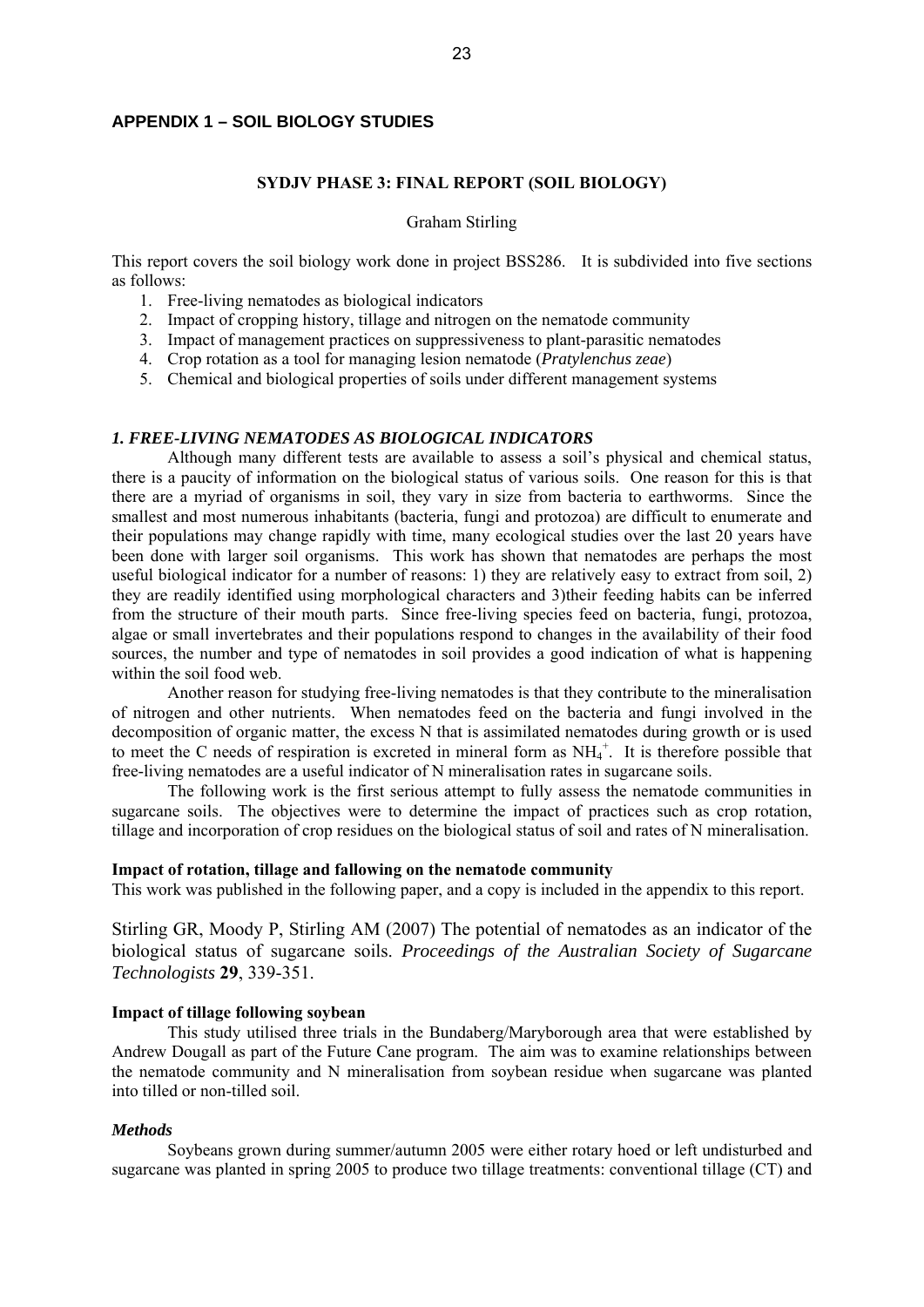direct drill (DD). Soil samples (10-15 soil cores to a depth of 15 cm) were collected from 3 or 4 replicate plots of each treatment in the first 10 weeks after soybeans were incorporated in the DD treatment (Table 1). Nematodes were extracted from 200 mL soil samples using a standard nematode extraction tray for 2 days, separated into major trophic groups[enrichment bacterial feeders (mainly Rhabditida), other bacterial feeders (mainly Cephalobidae), fungal-feeders (*Aphelenchus*, *Aphelenchoides* and fine-tailed Tylenchidae)], and counted. Soil N was measured at W. Glass site using standard methods.

|                                       | Table 1. Details of sites and sampling dates (in 2005) for comparisons of conventional tillage |
|---------------------------------------|------------------------------------------------------------------------------------------------|
| (CT) and direct drill (DD) treatments |                                                                                                |

| Site                | Location    | Date soybeans<br>incorporated in<br>DD treatment | Date<br>sugarcane<br>planted | Sampling dates | No. days after<br>soybeans were<br>incorporated |
|---------------------|-------------|--------------------------------------------------|------------------------------|----------------|-------------------------------------------------|
| W. Glass            | Bundaberg   | 19 August                                        | 19 August                    | 22 August      | 3                                               |
|                     |             |                                                  |                              | 12 September   | 24                                              |
|                     |             |                                                  |                              | 4 October      | 46                                              |
|                     |             |                                                  |                              | 19 October     | 61                                              |
| <b>Bundaberg RS</b> | Bundaberg   | 13 September                                     | 5 October                    | 23 November    | 71                                              |
| Coutts-Smith        | Maryborough | 6 September                                      | 16 September                 | 6 October      | 30                                              |

#### *Results*

Differences in numbers of bacterial-feeding nematodes, fungal-feeding nematodes and total free-living nematodes were observed between CT and DD 3 days after soybeans were incorporated (Figure 1). However, because the site was not sampled before the soybeans were rotary hoed, it is not possible to be sure of the reasons for these differences. Nematode numbers were lower in CT plots, possibly because tillage was detrimental to the nematode community. However, at 46 and 61 days, populations of all nematodes were much higher in CT than DD plots (Figure 1).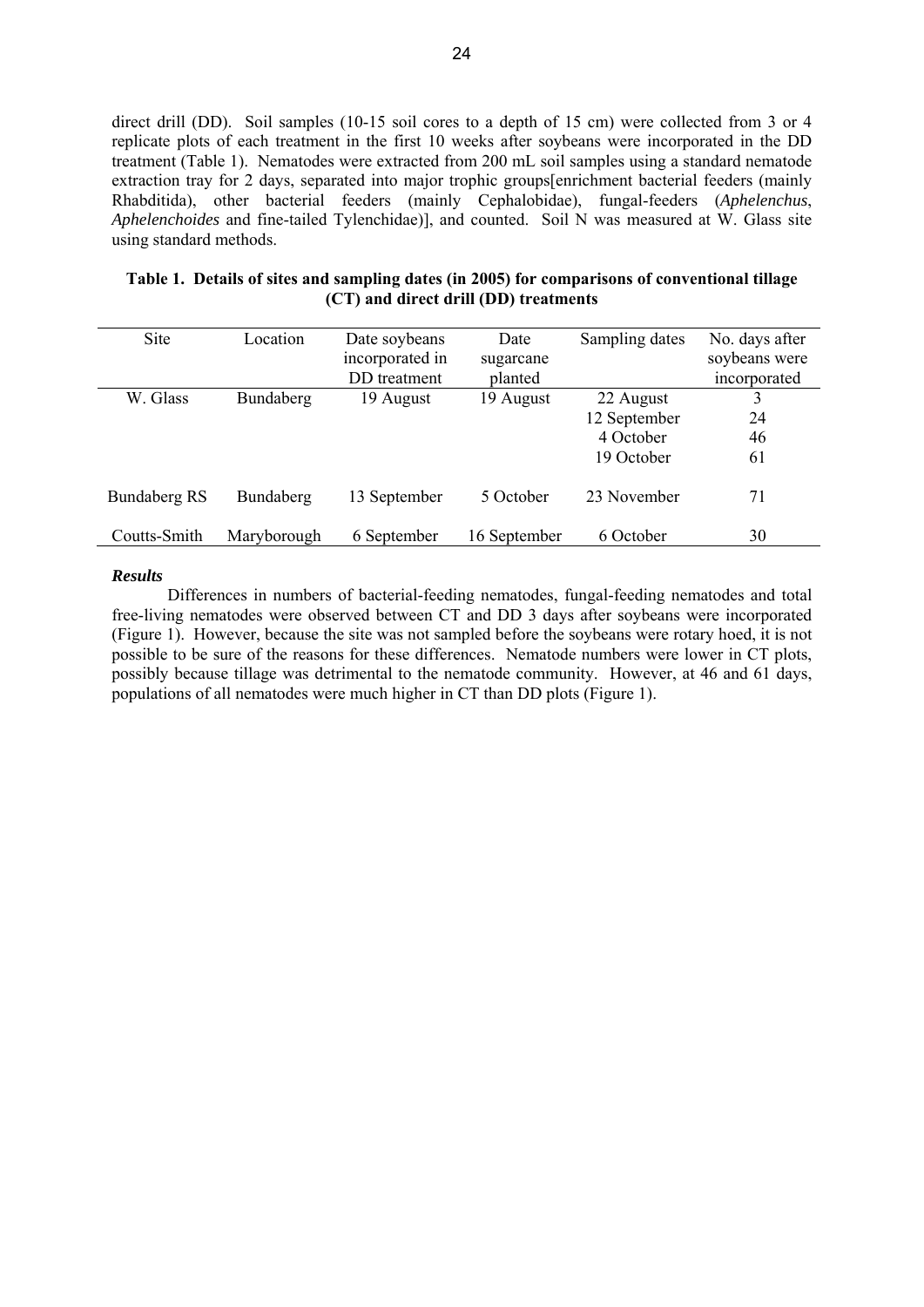

**Fig. 1. Total numbers of free-living nematodes and components of the nematode community in soil at the Glass site after sugarcane was planted into a soybean fallow following conventional tillage**  $(•)$  or by direct drill  $(□)$ .

The nematode channel ratio (NCR), which is the proportion of microbivorous nematodes that feed on bacteria [B/(B+F)], tended to remain constant following CT and decline in DD plots (Figure 2). Thus in the DD treatment there was a temporal trend towards a decomposition pathway that was increasingly dominated by fungi rather than bacteria. This probably occurred because the most labile C compounds in soybean residue were utilised by soil organisms during late spring and winter, leaving more recalcitrant residues with a higher C/N ratio to be decomposed mainly by fungi. Cultivation resulted in a flush of free-living nematodes, particularly bacterial-feeding species, and this arrested the decline in the NCR.



**Fig. 2. Effect of tillage (** $\bullet$  **= conventional till,**  $\Box$  **= direct drill) on the nematode channel ratio at the Glass site**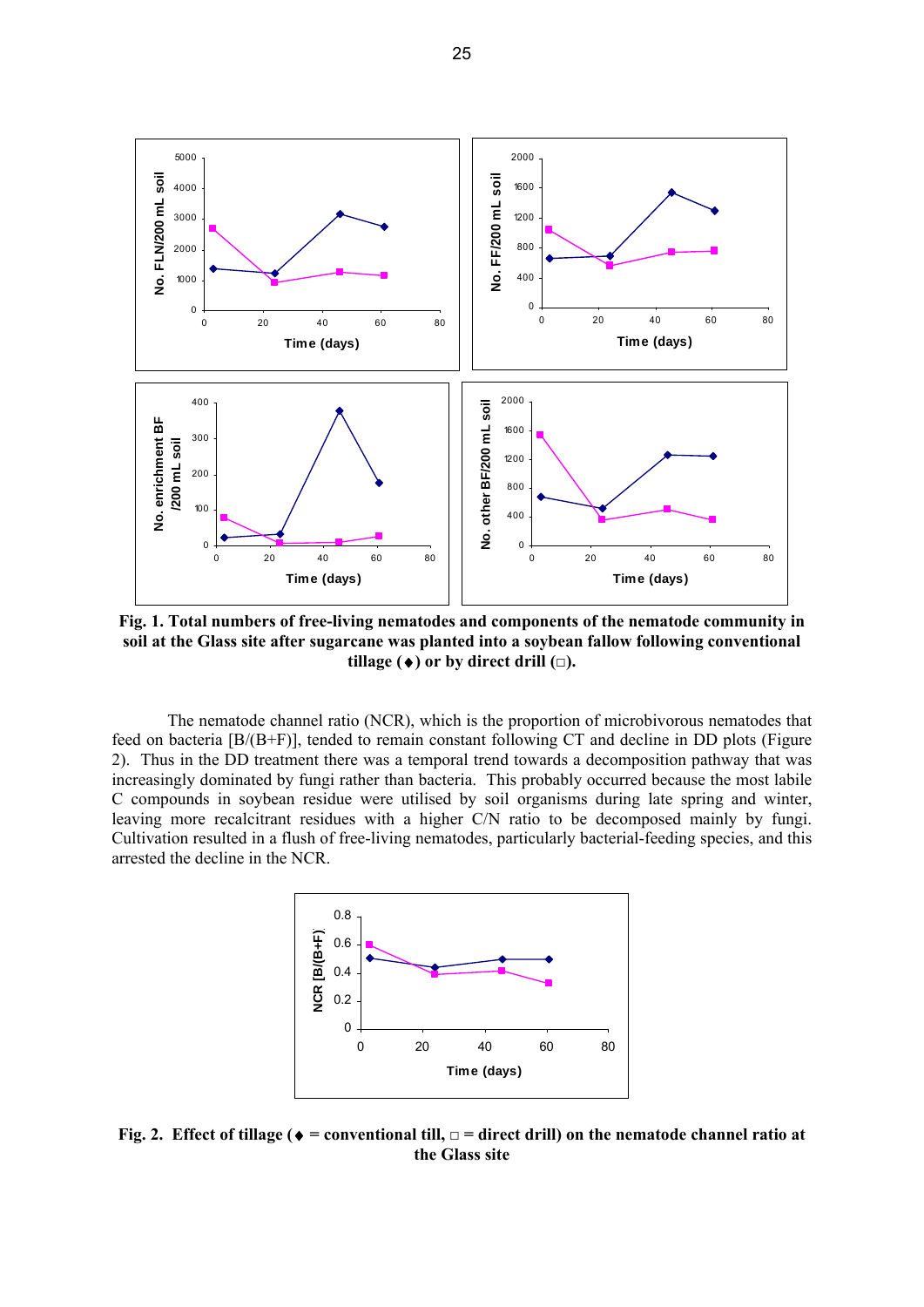More  $NO_3$ -N and  $NH_4$ -N were mineralised in CT than DD, with  $NH_4$ -N mineralisation commencing as soon as tillage occurred and  $NO_3-N$  mineralisation increasing with time (Figure 3). Conventionally-tilled plots were wetter than DD plots but the N data did not suggest that additional denitrification had occurred in the DD treatment (Figure 3). Concentrations of dissolved organic carbon were slightly but consistently higher in DD than CT (Figure 3).



**Fig. 3. Soil nitrogen, carbon, and moisture content at the Glass site after sugarcane was planted into a soybean fallow following conventional tillage**  $(\bullet)$  **or by direct drill**  $\Box$ **).** 

There was a relationship between the amount of N mineralised and numbers of bacterial and fungal-feeding nematodes, as correlation coefficients (r) for relationships between  $NO<sub>3</sub>-N$  and total N and various components of the nematode community generally ranged from 0.42 to 0.67 (Table 2).

|                 | $NH_4-N$ | $NO3-N$ | Total N |
|-----------------|----------|---------|---------|
|                 |          |         |         |
| <b>TFLN</b>     | 0.171    | 0.626   | 0.551   |
| Enrichment BF   | 0.143    | 0.320   | 0.297   |
| Other BF        | 0.119    | 0.476   | 0.416   |
| Total BF        | 0.144    | 0.501   | 0.442   |
| <b>Total FF</b> | 0.168    | 0.674   | 0.589   |

**Table 2. Matrix of correlation coefficients for selected components of the nematode community and concentrations of soil nitrogen (Glass site).** 

Nematode counts at all sites 30-71 days after soybeans were incorporated (Table 3) clearly show that that the nematode community at the Bundaberg RS site was markedly different from the other two sites. There were large numbers of rhabditid nematodes in both treatments at this site and the nematode community was dominated by bacterial-feeding nematodes (NCR  $> 0.86$ ). Although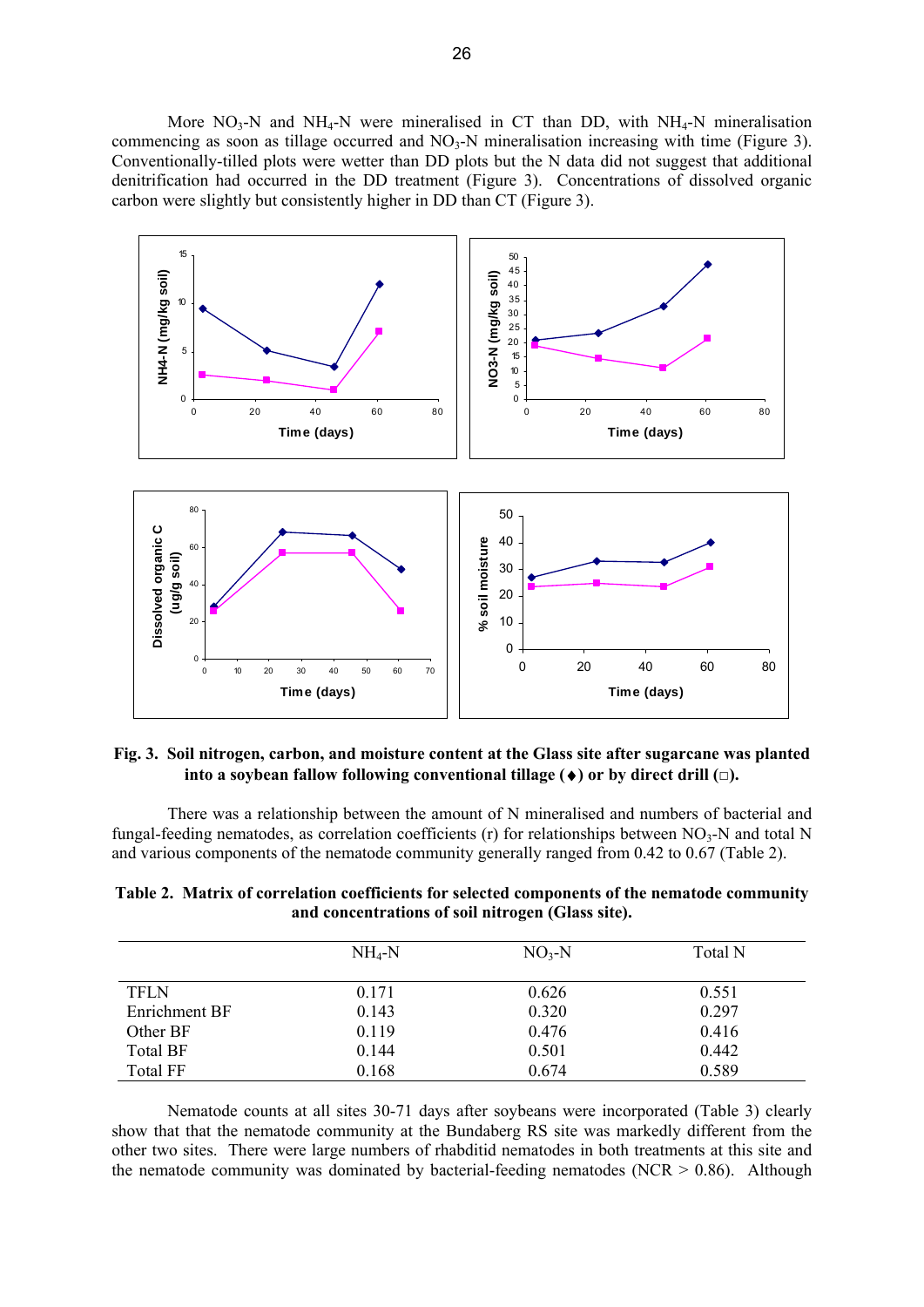this group of nematodes feed on bacteria in water films around soil particles and are therefore favoured by wet soils, this was not the reason that these nematodes predominated. The soil drained readily at this site and moisture inputs from rainfall and irrigation were not excessive (127 mm and 105 mm in the two 35 –day periods prior to sampling). The greater interval between incorporation and sampling at this site may have been a factor, but most likely reason for the large numbers of bacterial-feeding nematodes is high N inputs in the years before the trial was established. Citrus was grown previously at this site and analyses taken before soybeans were planted showed a  $NO<sub>3</sub>-N$ concentration of 34 mg/kg in the upper 20 cm of the soil profile. Despite the high N concentrations and predominance of rhabditid nematodes, it is interesting that CT still markedly increased populations of all groups of nematodes.

At the other two sites, tillage also increased all components of the nematode community, while an increase in the NCR showed that the importance of bacterial-feeding nematodes to fungalfeeding nematodes also increased (Table 3).

| Nematode<br>∗<br>group | Glass<br>$(61 \text{ days})$ |       |       | Coutts-Smith<br>$(30 \text{ days})$ | <b>Bundaberg RS</b><br>days) |       |
|------------------------|------------------------------|-------|-------|-------------------------------------|------------------------------|-------|
|                        | CТ                           | DD    | CТ    | DD                                  | CТ                           | DD    |
| TFLN                   | 2747                         | 1333  | 7480  | 3507                                | 8485                         | 1965  |
| Rhabditids             | 176                          | 25    | 891   | 102                                 | 6105                         | 1403  |
| Other BF               | 1240                         | 350   | 1993  | 917                                 | 1341                         | 331   |
| BF                     | 1416                         | 375   | 2884  | 1019                                | 7446                         | 1734  |
| FF                     | 1300                         | 753   | 3481  | 1790                                | 980                          | 203   |
| <b>NCR</b>             | 0.494                        | 0.321 | 0.384 | 0.301                               | 0.863                        | 0.882 |

**Table 3. Nematode counts for various components of the nematode community (numbers/200 mL soil), and Nematode Channel Ratios (NCR) for conventional tillage (CT) and direct drill (DD) treatments at three sites 30-71 days after soybeans were incorporated in the CT treatment** 

 $*$  TFLN = total free-living nematodes, Rhabditids = bacterial-feeding enrichment opportunists, BF = bacterial-feeders,  $FF = \text{funed}$  feeders.

#### *Discussion*

As expected, the study at the Glass site showed that more N was mineralised when soybeans are incorporated rather than left standing. Even in the relatively cool conditions which occur in August and September in Bundaberg, clear differences in N mineralisation between tillage treatments were apparent after 24 days.

This study confirmed that FLN are a potentially useful indicator of N mineralisation in sugarcane soils. Results from the Glass site 24, 46 and 61 days after soybeans were incorporated showed that the increase in numbers of FLN in CT compared with DD was similar to the increase in concentrations of  $NO_3-N$  in soil. Numbers of FLN were 1.34, 2.52 and 2.42 times greater in CT than DD at the three sampling times, while the differences in  $NO<sub>3</sub>-N$  concentrations at the same sampling times were 1.62, 2.95 and 2.23, respectively.

One thing that is clear from these data is that enrichment opportunists (mainly Rhabditida) were not the only group of nematodes to increase in population density following incorporation of soybeans. All major nematode groups responded to tillage, suggesting that they all contributed to the increased N mineralisation observed in the CT treatment. Interestingly, the best correlations between N and nematodes were with fungal-feeding nematodes, perhaps because at the time of incorporation, the soybean residue was no longer green and had therefore lost the sugars, carbohydrates and other labile C compounds that are favoured by bacteria. Fungi are the main decomposers of more recalcitrant compounds such as cellulose and lignins.

Studies on other crops in moist, temperate climates have shown that rhabditid nematodes multiply rapidly and reach very high population densities when organic matter is added to soil. This response occurred at the Bundaberg RS site and has been observed previously in sugarcane soils following incorporation of green manured legumes. In these situations, rhabditid nematodes may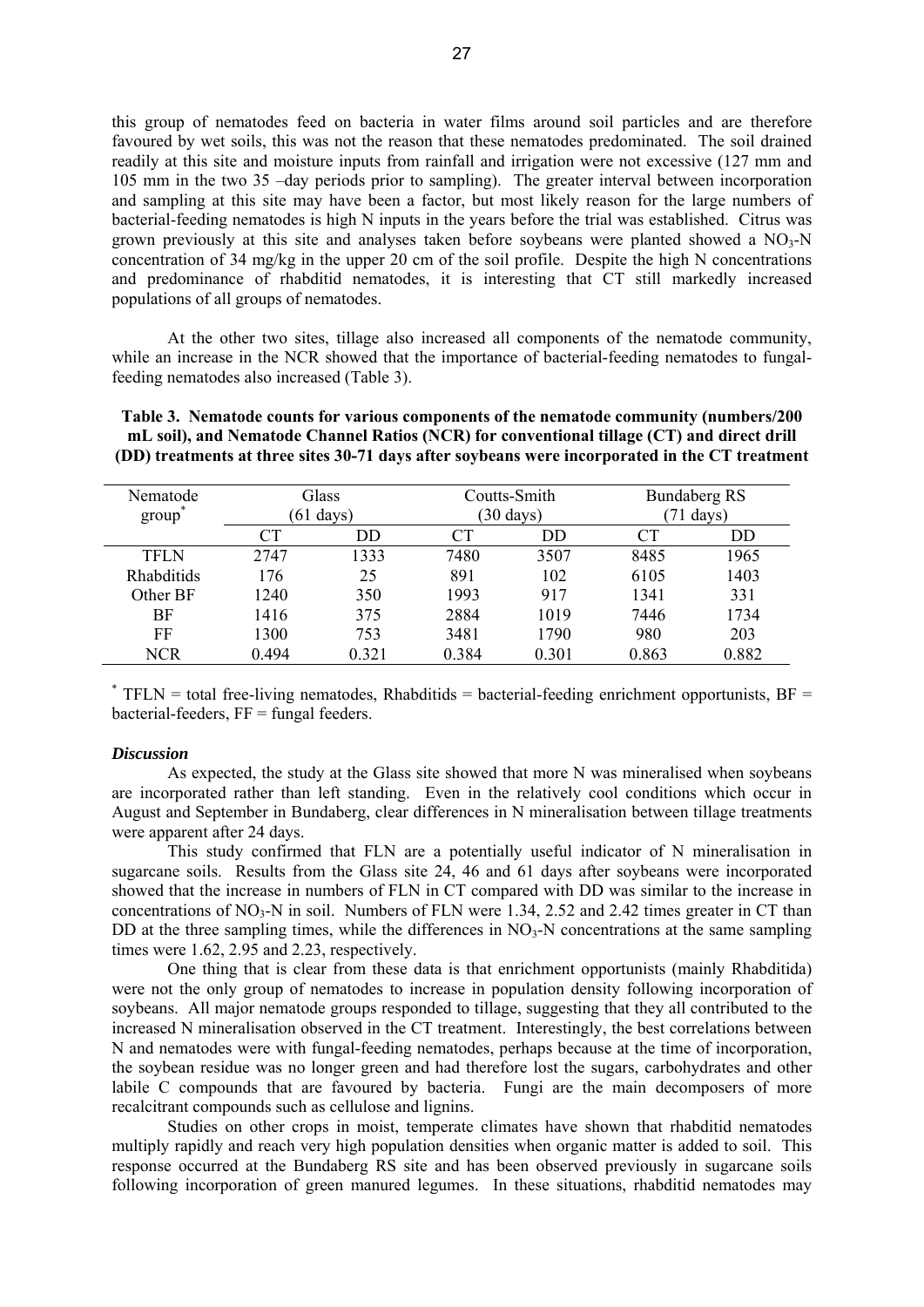comprise >75% of the nematode community. The fact that his did not occur at the Glass and Coutts-Smith sites is of interest because it raises questions about the factors that influence populations of rhabditids in sugarcane soils.

#### **Impact of amending soil with soybean residue**

In this experiment, green soybean residue was incorporated into field soil in pots and allowed to decompose at different temperatures and moisture levels. Microbial activity, numbers of freeliving nematodes and concentrations of N in the soil were measured periodically. The objective was to determine whether biological measurements were useful predictors of the rate of N mineralization.

#### *Methods*

The experiment consisted of 2 amendments (nil, soybean)  $\times$  2 moisture levels (wet, variable)  $\times$  2 temperatures (20, 30°C)  $\times$  5 sampling times (10, 20, 30, 45, 60 days)  $\times$  3 replicates.

Soil and actively-growing soybeans were collected from the BMP trial site (Chapman) at Bundaberg on 20 May 2005. Since there had been heavy rain in the previous week and a storm the night before sampling, it was assumed that the moisture content (16.6%) was close to field capacity. Polystyrene cups (500 mL) were filled with 550 g moist field soil (i.e. 474 g dry soil). For the amended treatment, 15.4 g of moist green soybean material (leaves, pods and stems) was chopped into pieces 2-4 cm long and mixed with the soil, which was equivalent to adding 4 g dry soybean residue/ 500 mL pot or 8 t dry matter /ha to a depth of 10 cm. Given that the soybean residue contained 2.63%N, this meant that 220 mg N was added/kg dry soil. Cups were then placed in an incubator at either 20 or 30˚C. For the wet treatment, pots were covered and soil was maintained at 16-18% moisture content throughout the experiment. In the variable moisture treatment, soil was allowed to dry to a moisture content of 6- 8% over the first 30 days, was then re-wetted to field capacity and allowed to dry again from 31-60 days. The rate of drying was controlled by moving cups into and out of large plastic bags as required. Soil moisture was monitored by weighing pots every 3-4 days.

Measurements were done on days 10, 20, 30, 45 and 60. At each sampling time, the soil was mixed, nematodes were extracted by placing a 200 mL sample on a standard nematode extraction tray for 2 days, and the remaining soil was forwarded to NR&M for chemical analyses.

#### *Results*

Results are presented in figures 4-10, with the following abbreviations used in the figures: S; soil amended with soybean, N; no amendment, W; wet soil, V; variable soil moisture, 20; soil temperature of 20˚C, 30; soil temperature of 30˚C. Moisture contents in soil from the wet and variable moisture treatments are presented in Figure 4.



**Figure 4. Soil moisture in the four treatments with varying moisture contents and mean soil moisture in the four wet treatments**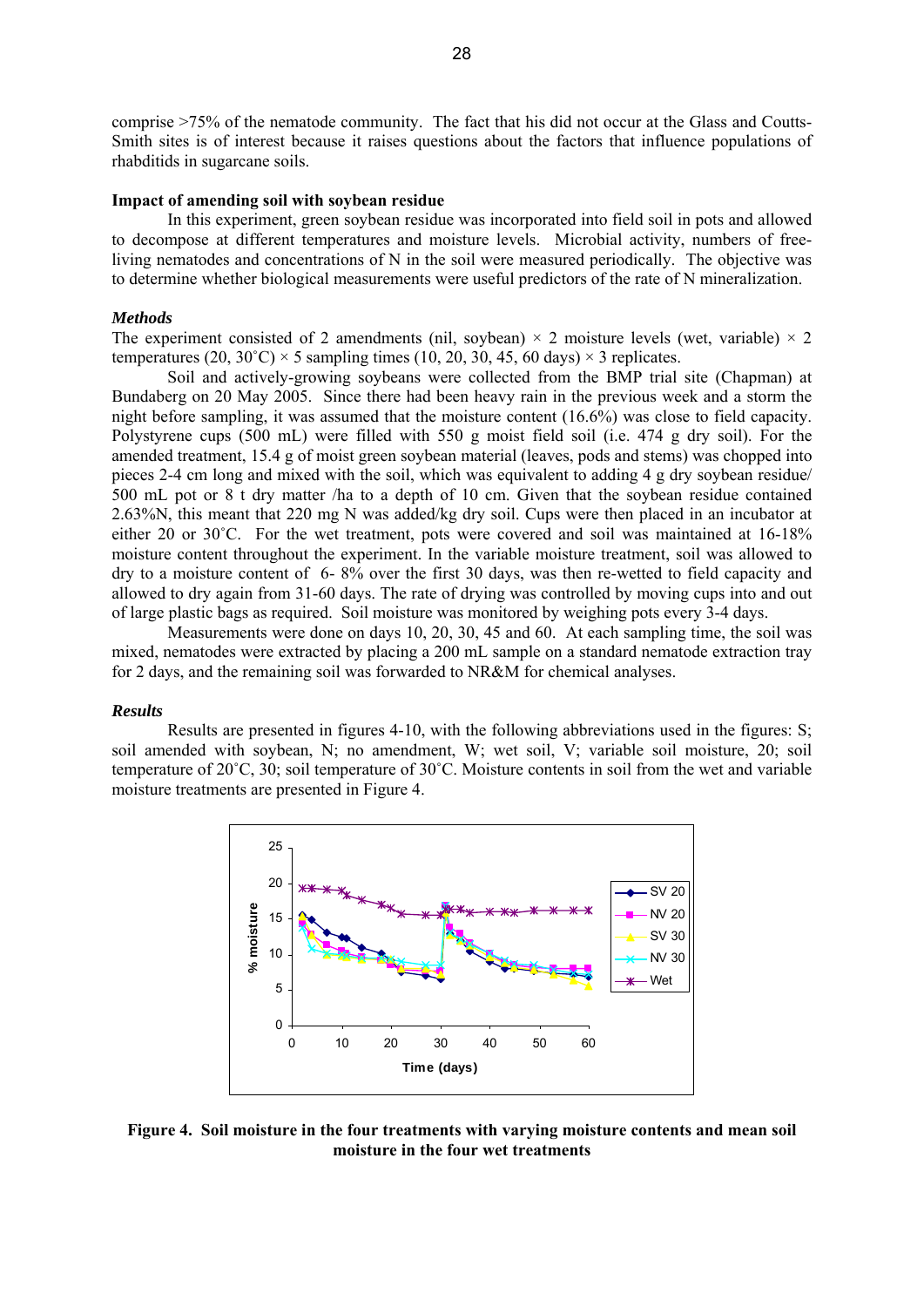The nematode community in the soil was dominated by rhabditids (bacterial-feeding, enrichment opportunists) and aphelenchs (fungal-feeding nematodes). There were very few dorylaimids (omnivorous nematodes) and only 50-100 mononchids (predatory nematodes). In nonamended soil, numbers of microbivorous remained low at all sampling times, with typical counts (/200 mL soil) less than 1000 for rhabditids and less than 20 for aphelenchs. Rhabditids multiplied rapidly in amended soil, reaching populations of more than 160,000/200 mL soil after 10 days at 30˚C. Similar population densities were obtained after 20 days at 20˚C. Moisture content did not appear to have a major effect on populations of rhabditids and numbers were still very high at both temperatures and in both moisture treatments at the end of the experiment (Figure 5).



**Figure 5. Effect of amendment, soil moisture and temperature on populations of rhabditids** 

Numbers of aphelenchs also increased in amended soils but populations were much lower than rhabditids. Initially, numbers increased more rapidly at 30˚C than at 20˚C but final population densities were higher at 20˚C than 30˚C (Figure 6).



**Figure 6. Effect of amendment, soil moisture and temperature on populations of aphelenchs** 

NH4-N was detected in soil amended with soybean residue but not in non-amended soil. Concentrations were generally highest at 10 days and then started to decline as NH4-N was converted to  $NO<sub>3</sub>-N$ . Conversion to  $NO<sub>3</sub>-N$  took place more slowly in the variable soil moisture treatment than in wet soil, which meant that concentrations of NH<sub>4</sub>-N remained higher for longer in this treatment (Figure 7). Concentrations of  $NO_3-N$  increased with time and were generally similar in the two soil moisture treatments. However the decline in concentration in wet soil at 60 days suggested that denitrification may have been occurring (Figure 8).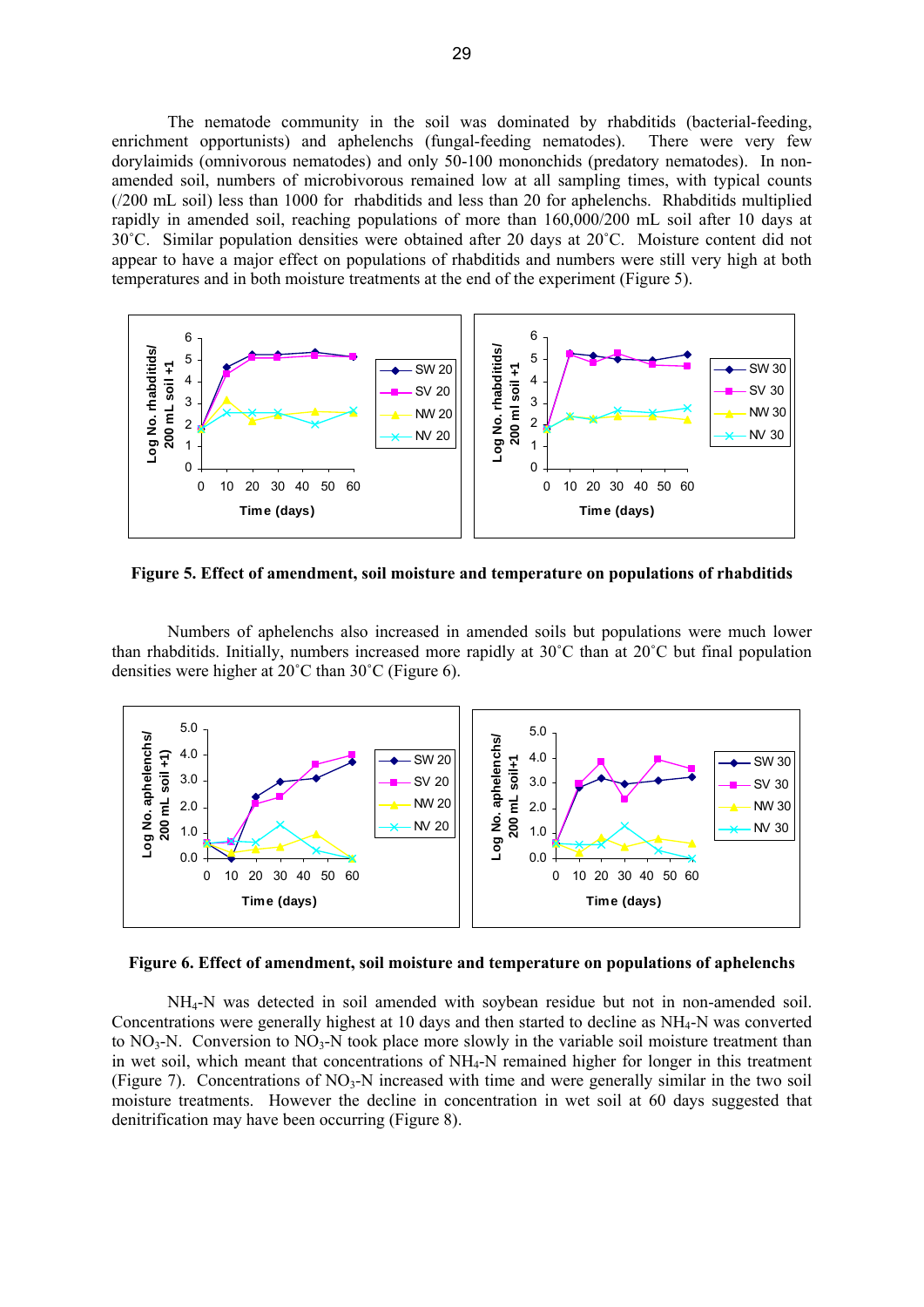

Figure 7. Effect of amendment, soil moisture and temperature on concentrations of NH<sub>4</sub>-N



Figure 8. Effect of amendment, soil moisture and temperature on concentrations of NO<sub>3</sub>-N

Measurements of microbial activity and dissolved organic C showed that there were no consistent treatment effects with either of these parameters (Figures 9 and 10). Microbial activity was higher in amended than non-amended soil at some sampling times, whereas dissolved organic C did not respond to the addition of soybean residue.



**Figure 9. Effect of amendment, soil moisture and temperature on microbial activity**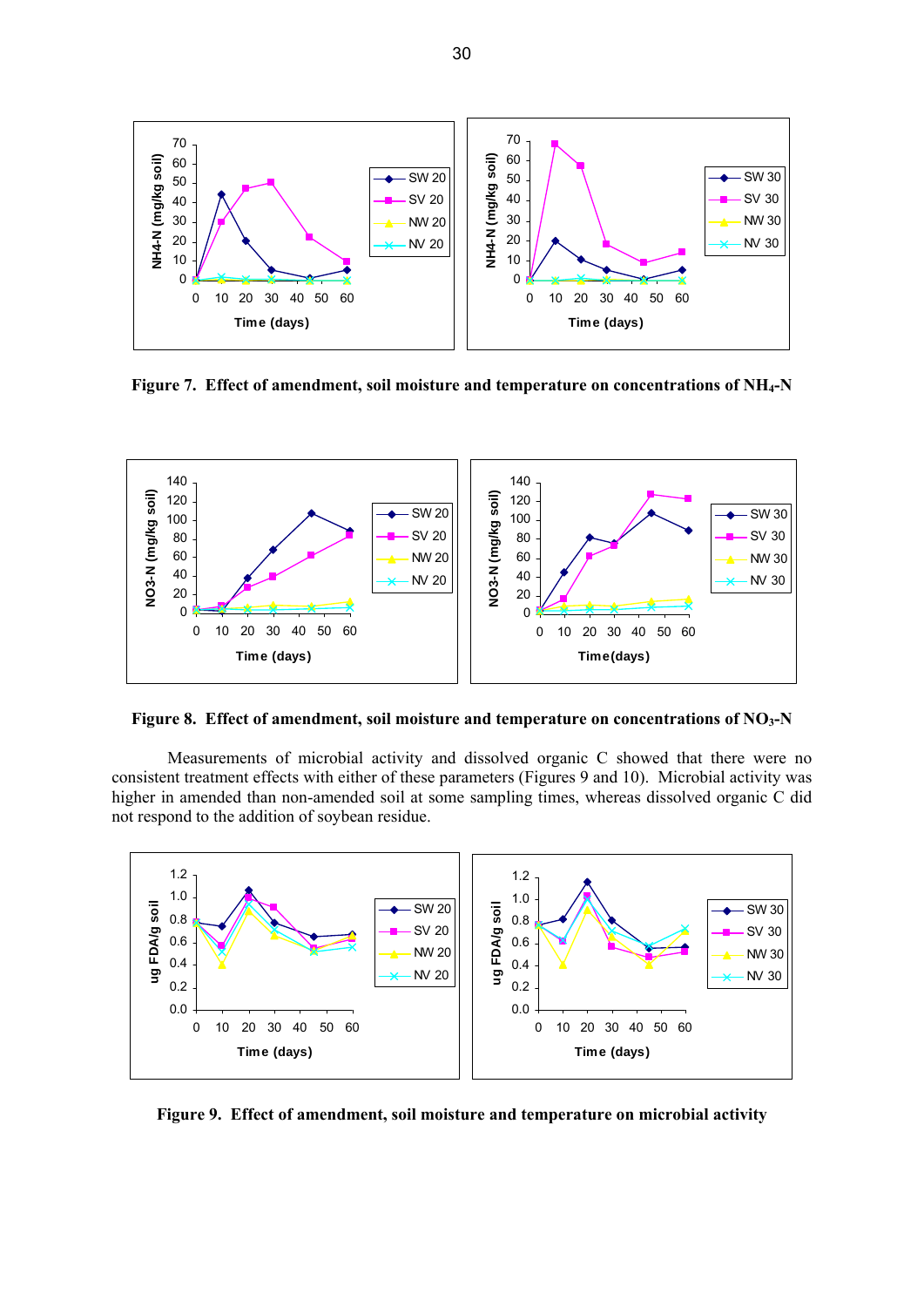

**Figure 10. Effect of amendment, soil moisture and temperature on concentrations of dissolved organic C** 

When all the data collected during the experiment were examined using correlation analysis, there were strong positive correlations between nematode numbers and concentrations of  $NO<sub>3</sub>-N$ . Similar correlations were obtained when data from individual sampling times were examined (Table 4). Correlations between nematode numbers and concentrations of NH4-N were not as strong as for NO3-N, while concentrations of dissolved organic C were generally negatively correlated with the above parameters (Table 4). When data obtained from non-amended soil were excluded, the correlations apparent in Table 4 were no longer observed (Table 5).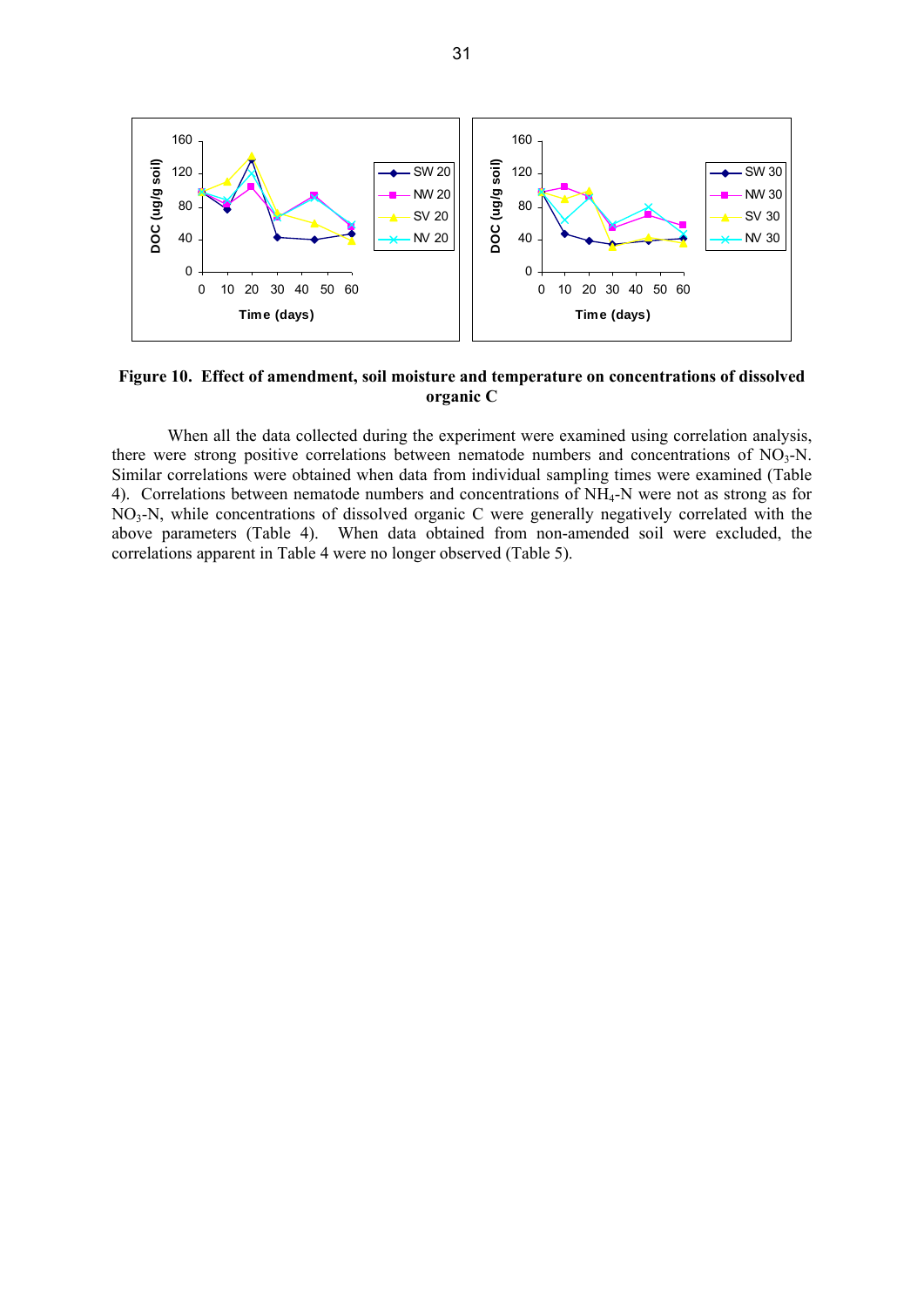|               |                          | Log Rhab | Log Aph  | Log FLN  | $NH_4-N$     | NO <sub>3</sub> N | <b>FDA</b>   |
|---------------|--------------------------|----------|----------|----------|--------------|-------------------|--------------|
|               |                          |          |          |          | $\mathbf{1}$ |                   |              |
| Day 10        | $NH_4-N$                 | 0.758    | 0.435    | 0.758    |              |                   |              |
|               | $NO3-N$                  | 0.548    | 0.725    | 0.549    | 0.131        | $\mathbf{1}$      |              |
|               | <b>FDA</b><br><b>DOC</b> | 0.550    | 0.458    | 0.551    | 0.333        | 0.477             | 1            |
|               |                          | $-0.196$ | $-0.284$ | $-0.197$ | 0.202        | $-0.538$          | $-0.494$     |
| Day 20        | $NH_4-N$                 | 0.672    | 0.660    | 0.677    | $\mathbf{1}$ |                   |              |
|               | $NO3-N$                  | 0.774    | 0.842    | 0.776    | 0.469        | $\mathbf{1}$      |              |
|               | <b>FDA</b>               | 0.573    | 0.632    | 0.579    | 0.237        | 0.627             | 1            |
|               | <b>DOC</b>               | 0.072    | $-0.198$ | 0.067    | 0.408        | $-0.440$          | $-0.390$     |
| Day 30        | $NH_4-N$                 | 0.537    | 0.405    | 0.501    | $\mathbf{1}$ |                   |              |
|               | $NO3-N$                  | 0.866    | 0.841    | 0.834    | 0.289        | 1                 |              |
|               | <b>FDA</b>               | 0.227    | 0.178    | 0.277    | 0.397        | 0.000             | 1            |
|               | <b>DOC</b>               | $-0.433$ | $-0.518$ | $-0.463$ | 0.207        | $-0.738$          | 0.269        |
|               |                          |          |          |          |              |                   |              |
| Day 45        | $NH_4-N$                 | 0.453    | 0.529    | 0.457    | $\mathbf{1}$ |                   |              |
|               | $NO3-N$                  | 0.875    | 0.886    | 0.880    | 0.264        | 1                 |              |
|               | <b>FDA</b>               | 0.287    | 0.158    | 0.281    | $-0.066$     | 0.285             | $\mathbf{1}$ |
|               | <b>DOC</b>               | $-0.840$ | $-0.797$ | $-0.842$ | $-0.177$     | $-0.906$          | $-0.198$     |
| Day 60        | $NH_4-N$                 | 0.587    | 0.690    | 0.592    | $\mathbf{1}$ |                   |              |
|               | $NO3-N$                  | 0.859    | 0.926    | 0.862    | 0.775        | 1                 |              |
|               | <b>FDA</b>               | $-0.284$ | $-0.347$ | $-0.286$ | $-0.462$     | $-0.494$          | 1            |
|               | <b>DOC</b>               | $-0.764$ | $-0.805$ | $-0.767$ | $-0.702$     | $-0.833$          | 0.361        |
|               |                          |          |          |          |              |                   |              |
| $10-$<br>Days |                          |          |          |          |              |                   |              |
| 60            | $NH_4-N$                 | 0.530    | 0.330    | 0.522    | $\mathbf{1}$ |                   |              |
|               | $NO3-N$                  | 0.713    | 0.839    | 0.711    | 0.083        | 1                 |              |
|               | <b>FDA</b>               | 0.173    | 0.132    | 0.183    | 0.257        | $-0.033$          | 1            |
|               | <b>DOC</b>               | $-0.243$ | $-0.363$ | $-0.250$ | 0.332        | $-0.550$          | 0.243        |

#### **Table 4. Partial correlation matrix showing correlations between various parameters at different times during the experiment, and for all data collected in the experiment.**

Correlation coefficients  $> \pm 0.7$  are indicated in bold

## **Table 5. Partial correlation matrix showing correlations between various parameters in soil amended with soybean residue**

|            | Log Rhab | Log Aph  | Log FLN  | $NH_4-N$ | $NO3-N$  | FDA   |
|------------|----------|----------|----------|----------|----------|-------|
| $NH4-N$    | $-0.148$ | $-0.327$ | $-0.189$ |          |          |       |
| $NO3-N$    | 0.091    | 0.695    | 0.127    | $-0.630$ |          |       |
| <b>FDA</b> | 0.180    | $-0.109$ | 0.215    | 0.237    | $-0.321$ |       |
| DOC        | $-0.132$ | $-0.411$ | $-0.159$ | 0.667    | $-0.656$ | 0.372 |

#### *Discussion*

This experiment showed that populations of free-living nematodes (particularly bacterialfeeding rhabditids) increase rapidly to very high levels when green soybean tissue is incorporated into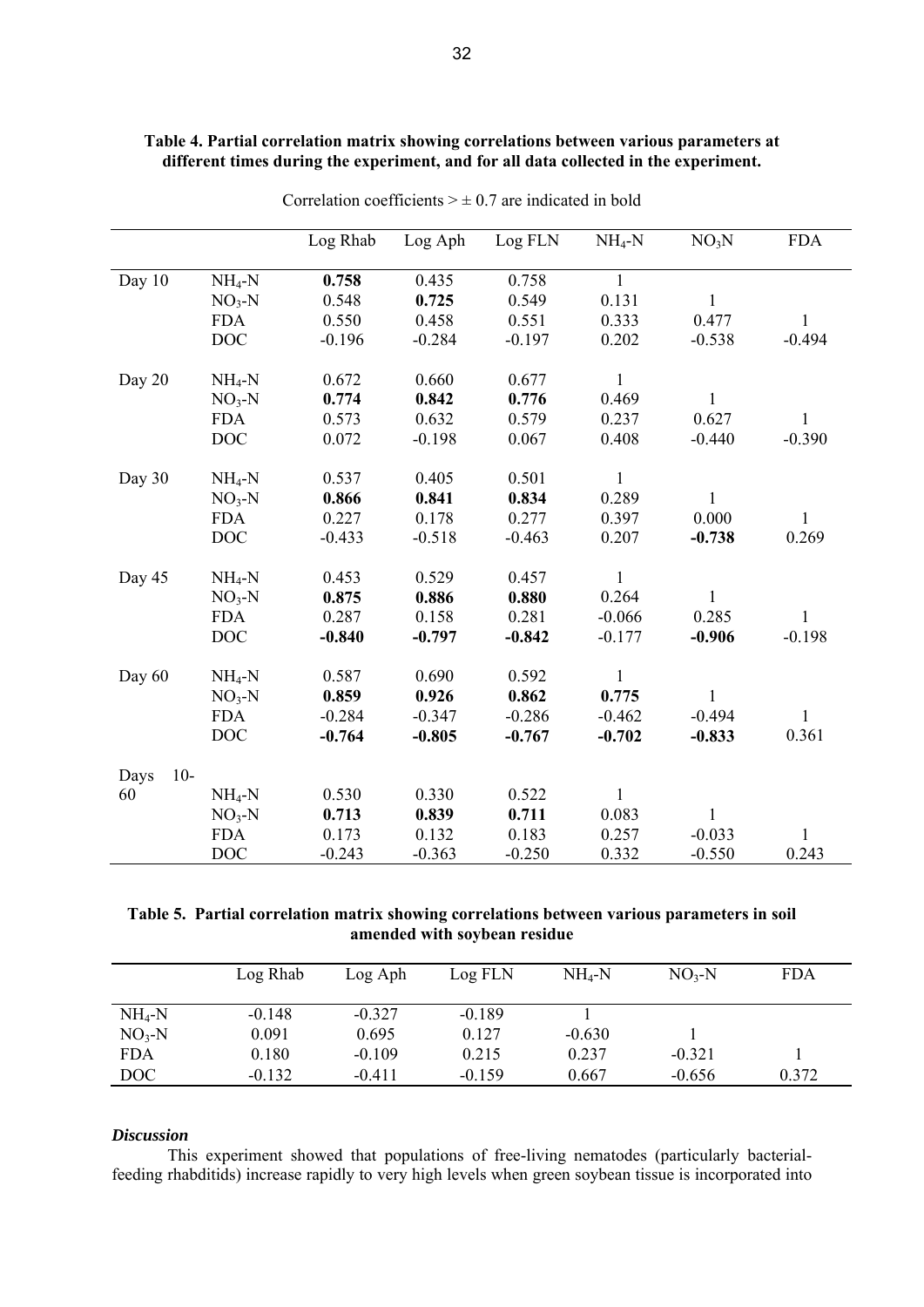soil. The number of nematodes present was much higher than is usually observed in the field, probably because moisture and temperature conditions in pots were ideal for nematode multiplication.

Calculations based on the N content of the soybean residue incorporated into the soil indicate that 220 mg N was added/kg soil. The data in figures 4 and 5 suggest that most this N was mineralized by the soil biota during the following 60 days. Mineralisation occurred rapidly and was not markedly affected by soil temperature and soil moisture. However, it was a little slower at 20˚C than 30˚C, and in soil that was wetted and dried rather than remaining continually wet..

 Although good correlations were obtained between numbers of free-living nematodes and concentrations of  $NO<sub>3</sub>-N$  (Table 4), this is probably an artefact caused by the low numbers of nematodes and low N in non-amended soil and the high numbers of nematodes and high N in soybean-amended soil. The shapes of the curves in Figures 5, 6 and 7 do not suggest a close relationship between numbers of nematodes and N mineralization, and this is borne out by the poor correlations obtained when non-amended soils were excluded (Table 5). However, a better way of looking at these data may be to think of the nematode population as indicative of a soil biology that is capable of mineralising a certain amount of N from organic matter. In this experiment, the number of free-living nematodes remained relatively constant from days 10-60 (130,000/200 mL soil or 685 nematodes /g soil), and during this period about 125 mg/kg  $NO<sub>3</sub>$ N was mineralized. This suggests that when the biology is capable of supporting this number of nematodes, about 2.5 mg  $NO<sub>3</sub>$  $N$  will be mineralized/kg soil/day). On this basis, the biology in typical sugarcane fields (which generally supports 1000-5000 free-living nematodes) would be capable of mineralizing  $0.02$  to  $0.1$  mg NO<sub>3</sub>.N /kg soil/day. If mineralization rates of this magnitude could be confirmed in the field and good correlations obtained between nematode numbers and N mineralization rates, counts of free-living nematodes may provide a relatively simple way of predicting the amount of mineralization likely to occur in sugarcane fields.

#### 2. IMPACT OF CROPPING HISTORY, TILLAGE AND NITROGEN ON THE NEMATODE *COMMUNITY*

Studies of the new sugarcane farming system (which combines reduced tillage, controlled traffic and fallow cropping) have shown that each component of the system not only impacts on soil properties and crop performance but also interacts with other components in the system. Since these interactions have not been studied in detail, two field trials, (one at Bundaberg and the other at Ingham) were established to examine interactions between rotation crops (plough-out-replant sugarcane v. short fallows of soybeans or maize), tillage practice prior to cane re-establishment (direct drill v. conventional till) and amount of N fertiliser applied (low N v normal N). The effects of these treatments on the nematode community are presented in this component of the report.

#### **Bundaberg experiment**

The results of this experiment were published in the following paper, and a copy is included in the appendix to this report.

Stirling GR, Halpin NV, Bell MJ, Moody PW (2010) Impact of tillage and residues from rotation crops on the nematode community in soil and surface mulch during the following sugarcane crop. *Proceedings of the Australian Society of Sugarcane Technologists* **32** (in press)

#### **Ingham experiment**

The objectives of this experiment and the experimental design were broadly similar to the Bundaberg experiment described above.

#### *Methods*

Details of the experiment are given elsewhere (Bell *et al*. 2010), but briefly, the soybean and maize rotation crops matured in May 2007, tillage treatments were imposed in July 2007 and the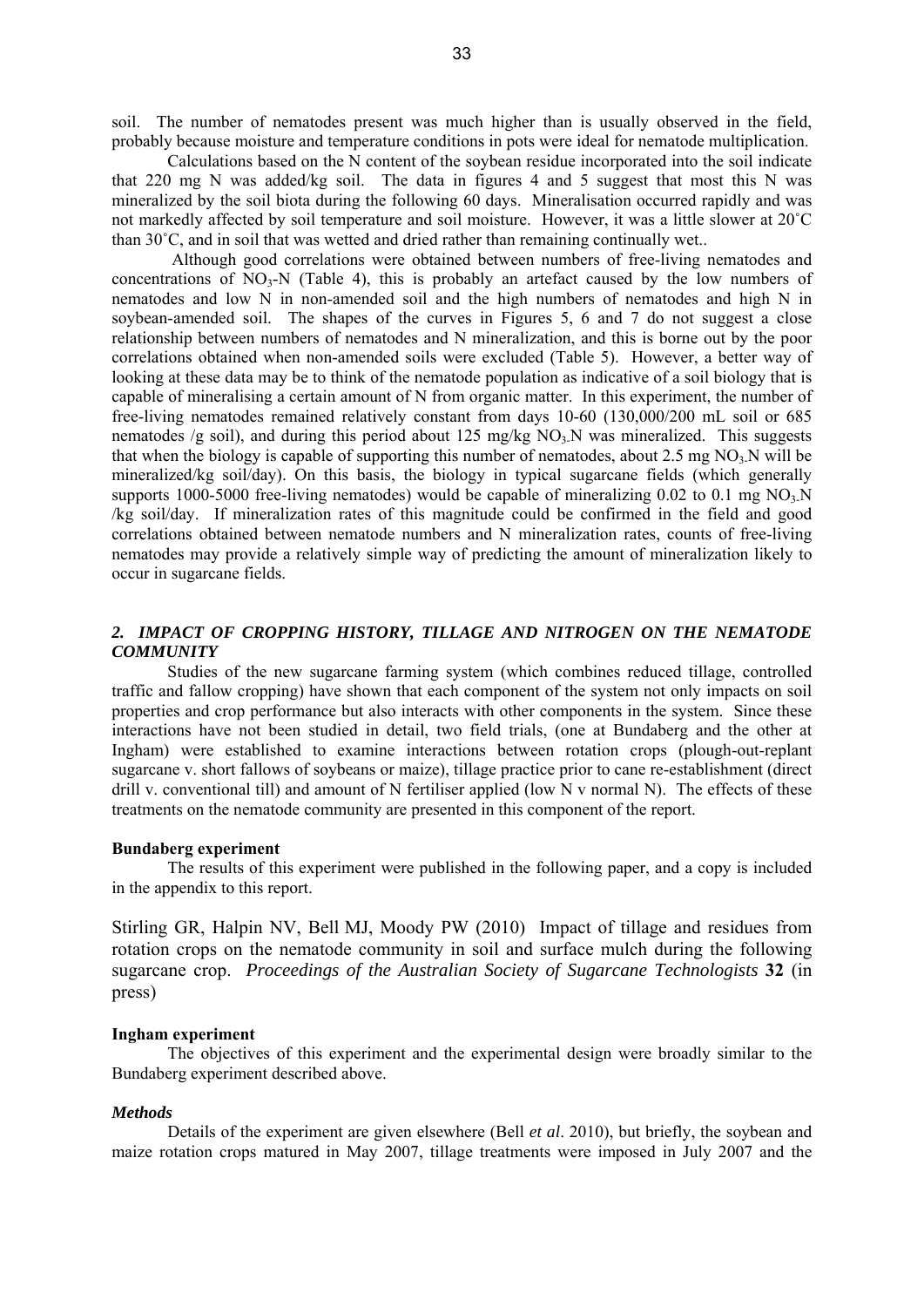experiment was planted to sugarcane on 15 August 2007. Soil and residue sampling commenced in May 2007 and samples were collected and processed in the same way as the Bundaberg experiment.

#### *Results*

When the break crops matured in early May 2007, numbers of *Pratylenchus* were very high following maize (2650 nematodes/200 mL soil), intermediate following sugarcane and low following soybean (26 nematodes/200 mL soil). The impact of the soybeans on lesion nematode populations was apparent for at least the first 6 months after planting, as numbers were still relatively low in February 2008. Nematode populations following cane and maize also remained relatively constant during this period, but by 1 April 2008, there had been a marked increase in populations in all treatments (Figure 11). This increase coincided with the soil drying out following flooded conditions and suggested that nematode multiplication may have been limited by death of roots or lack of root activity during the wet season. In contrast to the Bundaberg experiment, the tillage effect was not significant.



**Figure 11. Effects of crop species and tillage on populations of** *Pratylenchus zeae* **at Ingham** 

Although soybean significantly reduced populations of *Pratylenchus* for the first six months after planting, samples taken at plant crop harvest (September 2008) indicated that populations were highest following soybean (Table 6). A similar effect was observed for spiral nematode (*Helicotylenchus dihystera*). These responses were probably due to more root biomass being available to the nematodes in the higher yielding soybean treatment. There was no effect of tillage or nitrogen.

| No. nematodes/200 mL soil* |                |       |             |       |                          |                             |       |  |
|----------------------------|----------------|-------|-------------|-------|--------------------------|-----------------------------|-------|--|
|                            |                |       | Free-living |       | Lesion<br>(Pratylenchus) | Spiral<br>(Helicotylenchus) |       |  |
| <b>Species</b>             |                |       |             |       |                          |                             |       |  |
|                            | Cane           | 2.862 | (727)       | 2.632 | (428)                    | 1.808                       | (64)  |  |
|                            | Maize          | 2.935 | (860)       | 2.778 | (599)                    | 1.769                       | (58)  |  |
|                            | Soybean        | 2.972 | (937)       | 2.889 | (773)                    | 2.127                       | (133) |  |
|                            | $LSD(P=0.05)$  | ns    |             | 0.146 |                          | 0.315                       |       |  |
| Tillage                    |                |       |             |       |                          |                             |       |  |
|                            | CT             | 2.993 | (983)       | 2.746 | (557)                    | 1.818                       | (65)  |  |
|                            | MT             | 2.852 | (710)       | 2.787 | (612)                    | 1.991                       | (97)  |  |
|                            | $LSD$ (P=0.05) | 0.085 |             | ns    |                          | ns                          |       |  |

| Table 6. Species and tillage effects on free-living and plant-parasitic nematodes in the Ingham |
|-------------------------------------------------------------------------------------------------|
| Species $\times$ Tillage $\times$ Nitrogen trial at plant crop harvest (September 2008).        |

\* Data are transformed means [log (no. nematodes+1)], with back-transformed means in parentheses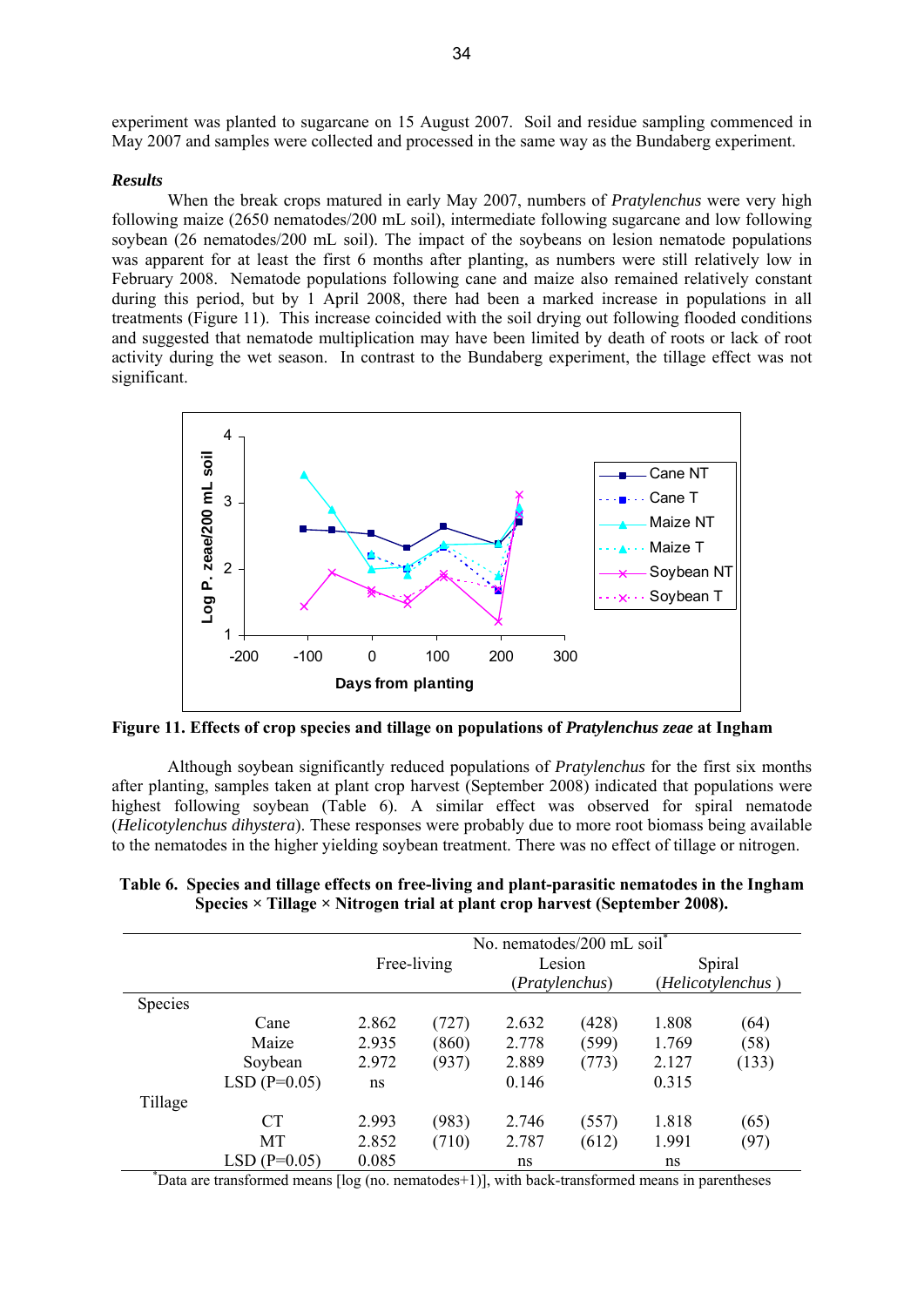In the ratoon crop, samples were collected at 3 and 6 months from 4 treatments (cane or soybean history × 20 or 150 kg N/ha in the plant crop). Analysis of the data for *P. zeae* using a repeated measures procedure indicated that there was no sampling time effect, but there was a significant interaction between species and plant crop N (Table 7). In the low N treatment, nematode populations were higher following soybean than cane, whereas crop history did not have a significant effect in the high N treatment. These trends mirrored the biomass results obtained at plant crop harvest, with populations of *P. zeae* in the ratoon crop highest in treatments that had the highest plant crop yields.

| Table 7. Impact of previous crop species and nitrogen applied to the plant crop (kg N/ha) on           |
|--------------------------------------------------------------------------------------------------------|
| populations of free-living and <i>Pratylenchus zeae</i> in the ratoon crop (3 and 6 months after plant |
| crop harvest) in the Ingham Species $\times$ Tillage $\times$ Nitrogen trial.                          |

|         |               | Log no. nematodes/200 mL soil $*$ |                       |                 |                     |  |  |  |
|---------|---------------|-----------------------------------|-----------------------|-----------------|---------------------|--|--|--|
|         |               |                                   | Free-living nematodes | Lesion nematode |                     |  |  |  |
|         |               | 20 N                              | 150 N                 | 20 N            | (P. z eae)<br>150 N |  |  |  |
| Species |               |                                   |                       |                 |                     |  |  |  |
|         | Cane          | 2.661                             | 2.957                 | 2.217           | 2.752               |  |  |  |
|         | Soybean       | 2.925                             | 2.778                 | 2.595           | 2.843               |  |  |  |
|         | $LSD(P=0.05)$ |                                   | 0.1975                |                 | 0.2012              |  |  |  |

As was observed in the Bundaberg experiment, populations of free-living nematodes were consistently higher in conventionally tilled plots than non-tilled plots during the sugarcane plant crop (Figure 12.) This tillage effect was significant until December 2007, but was not apparent in April 2008, suggesting that most of the biological activity (and N mineralisation) occurring following tillage would have taken place in the first few months after sugarcane was planted. In non-tilled soybean plots, nematode numbers peaked at the time sugarcane was planted, reflecting the fact that legume residues decompose rapidly in a tropical environment.



#### **Figure 12. Effects of crop species and tillage on free-living nematode populations at Ingham**

Data obtained when the plant crop was harvested (September 2008) indicated that the increase in populations of free-living nematodes due to tillage continued throughout the season, despite the fact that the effect was not significant in April 2008 (Table 6).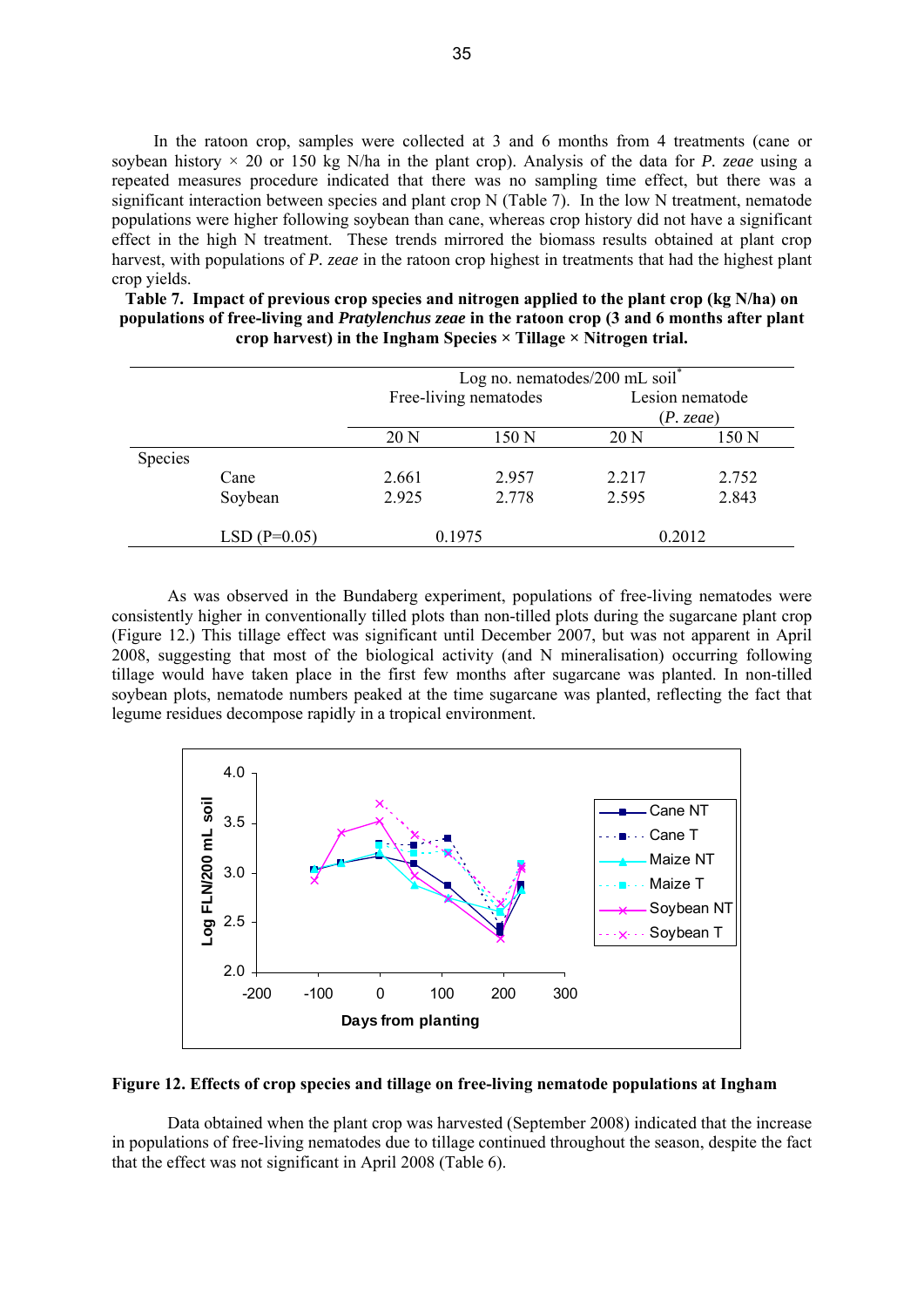Crop species did not affect populations of free-living nematodes. However, in the ratoon, free-living nematodes responded to crop species and application of N to the plant crop in the much same way as *P. zeae* (Table 7). The reasons for this effect are not known, but the results are probably due to differing amounts of root biomass in various treatments. Higher yielding crops will produce more roots, and higher levels of root exudation and greater root turnover will influence the microbial biomass that is used by bacterial and fungal-feeding nematodes as a food source.

In addition to measuring total population of free-living nematodes, changes in the composition of the nematode community were monitored in trash and in soil. During the period immediately after the rotation crops matured, the nematode data (Table 8) indicated that there were a greater proportion of enrichment opportunists in sugarcane soil than either maize or soybean, presumably because the cane crop was still growing and labile C from root exudates was available to the microbial biomass. However, the NCR and Structure index indicated that soybean had significantly changed the nematode community within about 5 weeks of the crop maturing. Bacterialfeeding nematodes were now a much greater component of the community than they were a few weeks previously, and the structure index had declined, indicating a negative impact of decomposing soybean residues on the omnivorous and predatory component f the nematode community (Table 8).

|  | Table 8. Impact of crop history on indices derived from the soil nematode community in 8 May |  |  |  |
|--|----------------------------------------------------------------------------------------------|--|--|--|
|  | and 12 June 2007, 15 and 9 weeks prior to planting sugarcane                                 |  |  |  |

| Index                                                                                             | Date    | Sugarcane | Maize | Soybean | $LSD(P =$ |
|---------------------------------------------------------------------------------------------------|---------|-----------|-------|---------|-----------|
|                                                                                                   |         |           |       |         | 0.05)     |
| Enrichment index <sup>*</sup>                                                                     |         | 47.6      | 38.8  | 41.1    | 6.6       |
| Nematode Channel Ratio                                                                            | 8 May   | 0.26      | 0.33  | 0.16    |           |
|                                                                                                   | 12 June | 0.31      | 0.30  | 0.50    | 0.20      |
| Structure index                                                                                   | 8 May   | 78.2      | 79.5  | 79.3    |           |
|                                                                                                   | 12 June | 74.4      | 73.2  | 64.8    | 8.7       |
| The group history of feet was significant but there was no even history $\times$ time interaction |         |           |       |         |           |

The crop history effect was significant, but there was no crop history  $\times$  time interaction

 Indices derived from the nematode community at the time sugarcane was planted and 8 weeks later (Table 9) showed effects of both crop history and tillage. These data reinforced observations made at previous sampling times, with the Nematode Channel ratio higher and the Structure index lower following soybean than either maize or sugarcane. There was also a significant tillage effect, with the Nematode Channel Ratio lower (i.e. the nematode community more bacterivorous) after conventional tillage.

|                                                     |  |  |  |  |  | Table 9. Impact of crop history and tillage on indices derived from the soil nematode |
|-----------------------------------------------------|--|--|--|--|--|---------------------------------------------------------------------------------------|
| community 0 and 8 weeks after sugarcane was planted |  |  |  |  |  |                                                                                       |

| Effect       |                   | Enrichment index | Nematode      | Structure index |
|--------------|-------------------|------------------|---------------|-----------------|
|              |                   |                  | Channel Ratio |                 |
| Crop history | Sugarcane         | 49.8             | 0.32          | 71.4            |
|              | Maize             | 46.2             | 0.33          | 70.5            |
|              | Soybean           | 54.8             | 0.50          | 62.7            |
|              | $LSD(P=0.05)$     | ns               | 0.064         | 4.5             |
| Tillage      | Conventional till | 51.9             | 0.41          | 67.8            |
|              | Direct drill      | 48.6             | 0.35          | 68.8            |
|              | $LSD(P=0.05)$     | ns               | 0.052         | ns              |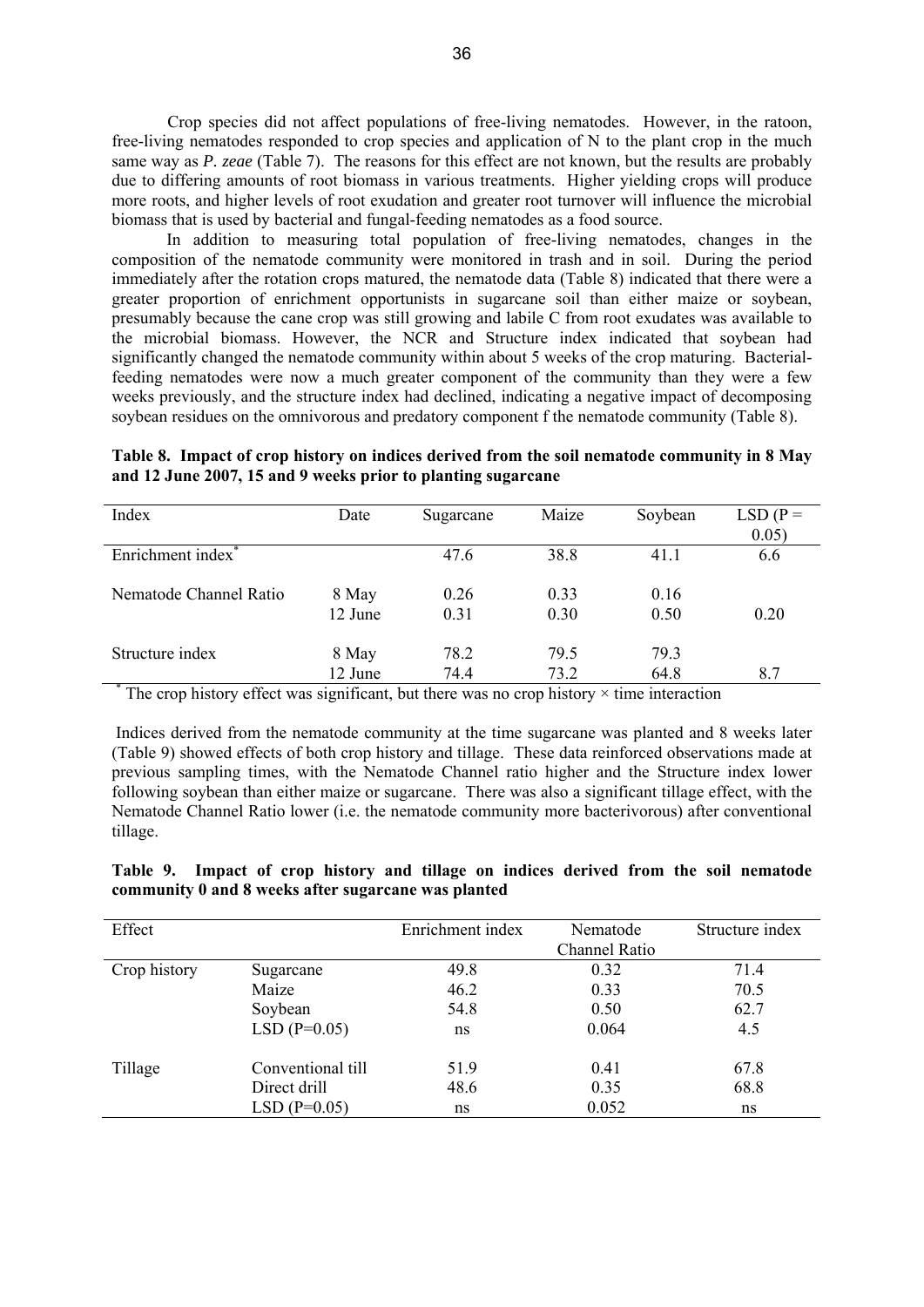As in the Bundaberg experiment, the nematode community in surface residues was relatively simple, consisting mainly of bacterivores and fungivores. The nematode genera were also similar, with *Panangrolaimus* the most common bacterivore and *Aphelenchoides* the most common fungivore in the first nine months after planting. The Tylenchidae were even more important fungivores than they were at Bundaberg, comprising 50-60% of the fungal-feeding community 6-9 months after planting. The Nematode Channel Ratio (which indicates the relative importance of the bacterial and fungalfeeding nematode communities) reacted in much the same way as it did at Bundaberg, as it was highest for soybean, intermediate for maize and lowest for sugarcane in the first 8 weeks after planting. However, over the whole season there was no effect of residue source and residue source  $\times$ time interaction. However, there was a significant temporal effect, with NCR declining with time, regardless of the residue source (Figure 13). At 38 weeks after planting, the nematode community was strongly fungal dominant (NCR =  $0.13$  indicating that nearly 90% of the nematodes were fungal feeders.



**Figure 13. Temporal changes in the Nematode Channel Ratio in surface residues from previous crops as they decomposed during a plant crop of sugarcane. LSD = 0.16** 

#### **Discussion**

A detailed discussion of the effects of cropping history, tillage and nitrogen on the nematode community is presented in the ASSCT paper on the Bundaberg experiment (Stirling *et al*. 2010). The results of this experiment are therefore not discussed in detail here. Instead, similarities and differences between the experiments are summarised in Table 10.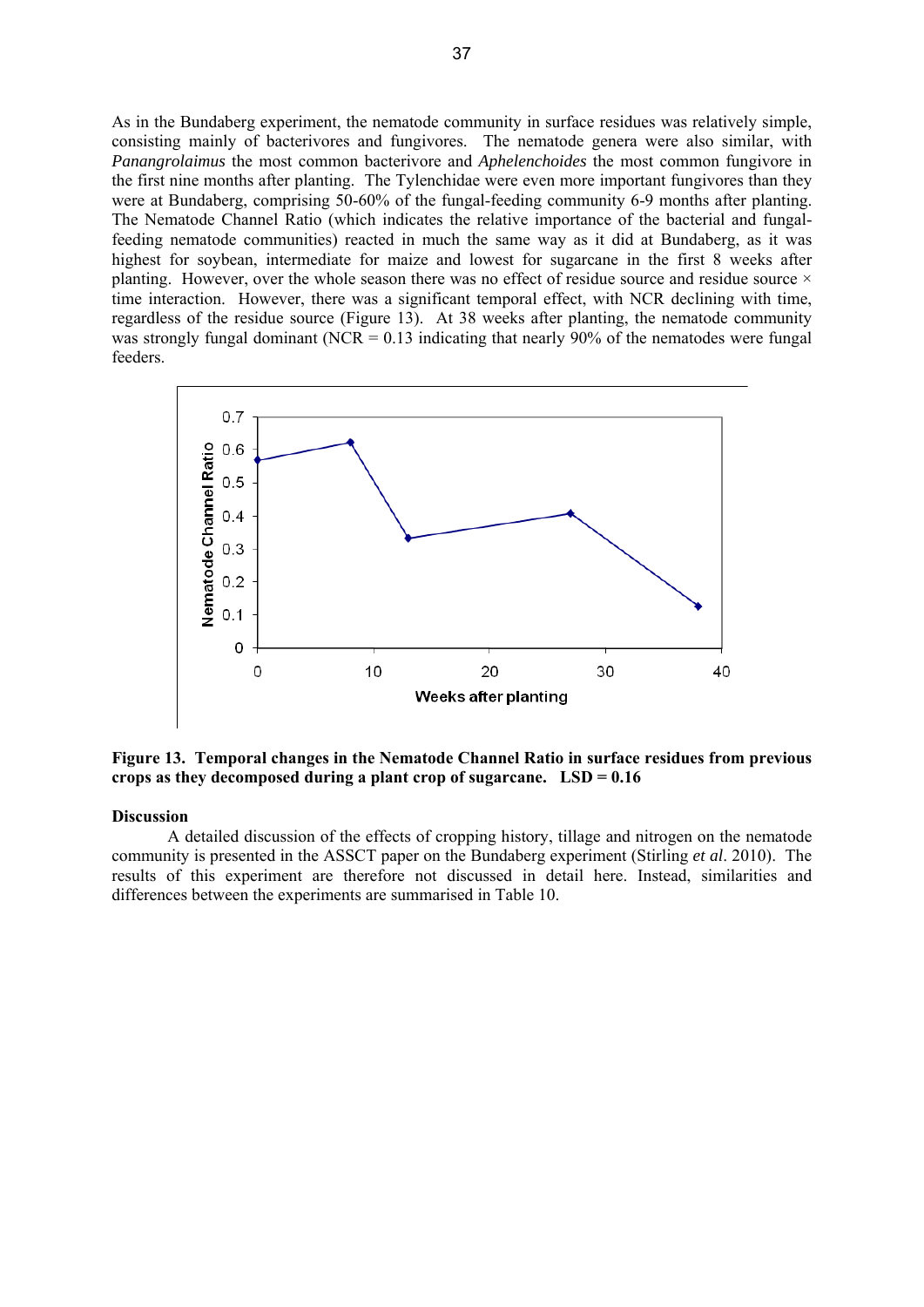**Table 10. Impact of cropping history, tillage and nitrogen on various features of the nematode community: similarities and differences in results obtained at Bundaberg and Ingham** 

| Bundaberg                                                       | Ingham                                                |  |  |  |
|-----------------------------------------------------------------|-------------------------------------------------------|--|--|--|
| Soybean reduced populations of <i>Pratylenchus</i><br>and       | Similar effects for Pratylenchus (Rotylenchulus       |  |  |  |
| Rotylenchulus and increased populations of Xiphinema and        | and Xiphinema were not present)                       |  |  |  |
| Helicotylenchus                                                 |                                                       |  |  |  |
| Populations of Pratylenchus and Meloidogyne resurged            | Similar effects for <i>Pratylenchus</i> . Populations |  |  |  |
| strongly following soybean and at plant crop harvest were       | of <i>Helicotylenchus</i> were also higher following  |  |  |  |
| higher than after sugarcane or maize                            | soybean at plant crop harvest                         |  |  |  |
| Pratylenchus populations were reduced by conventional           | No effect of tillage                                  |  |  |  |
| tillage 2 and 7 weeks after planting. They then resurged        |                                                       |  |  |  |
| strongly and tended to be higher than direct drill later in the |                                                       |  |  |  |
| season                                                          |                                                       |  |  |  |
| Application of N did not affect populations of Pratylenchus     | Similar effects to Bundaberg                          |  |  |  |
| in the plant crop                                               |                                                       |  |  |  |
| Initially, there were more free-living nematodes in soil        | Crop species did not affect populations of free-      |  |  |  |
| following soybean than sugarcane, However this situation        | living nematodes                                      |  |  |  |
| was reversed from 15-59 weeks after planting                    |                                                       |  |  |  |
| Populations of free-living nematodes were consistently higher   | Similar effects to Bundaberg                          |  |  |  |
| following conventional tillage than direct drill                |                                                       |  |  |  |
| Tillage increased the proportion of bacterial-feeding to        | Similar effects to Bundaberg                          |  |  |  |
| fungal-feeding nematodes for at least 23 weeks                  |                                                       |  |  |  |
| Panangrolaimus was the main bacterial-feeding nematode          | Similar effects to Bundaberg                          |  |  |  |
| and the Tylenchidae were relatively important fungal feeders    |                                                       |  |  |  |
| The Nematode Channel Ratio in crop residues declined from       | Similar effects to Bundaberg                          |  |  |  |
| $0.55$ to $0.22$ in about 70 weeks, indicating a change from    |                                                       |  |  |  |
| bacterial to fungal decomposition pathways as the season        |                                                       |  |  |  |
| progressed                                                      |                                                       |  |  |  |

#### *3. IMPACT OF MANAGEMENT PRACTICES ON SUPPRESSIVENESS TO PLANT-PARASITIC NEMATODES*

Plant-parasitic nematodes and other soil-borne pathogens do not multiply to the same level or cause the same amount of disease in all soils. Pathogens will cause crop losses in a conducive soil but may cause little or no damage in a suppressive soil. Suppressiveness is due to the action of soil organisms that compete with, prey on or in some way disrupt the pathogen, and is therefore broadly related to total soil microbial biomass. Soils with high levels of microbial activity and diversity are more suppressive than sterilised soils, fumigated soils or soils where the biology has been markedly modified by the practices used to grow crops. This work aimed to determine whether disturbing soil or adding crop residues as an amendment or mulch had an impact on the suppressiveness of sugarcane soils to plant-parasitic nematodes.

#### **Impact of disturbance**

Populations of plant-parasitic nematodes on sugarcane are usually highest in the first few months after planting and then tend to decline as the crop age. Results from a SYDJV trial at the Chapman site at Bundaberg also showed that *Pratylenchus* populations on sugarcane returned to very high levels in soils that were cultivated or left fallow, whereas they remained at low to moderate levels in soils previously sown to pasture, particularly if they were not cultivated prior to planting sugarcane. Thus it is possible that the extensive tillage which is normally carried out when sugarcane is replanted is reducing suppressiveness and thereby increasing the capacity of plant-parasitic nematodes to multiply on sugarcane. This experiment was set up to test this hypothesis.

#### *Methods*

Soil for the experiment was obtained from two sites: J. Hubert (Bundaberg), where a crop of sugarcane (Q154) was in its eleventh ratoon and D. Halpin (Bundaberg), where sugarcane (Q138) was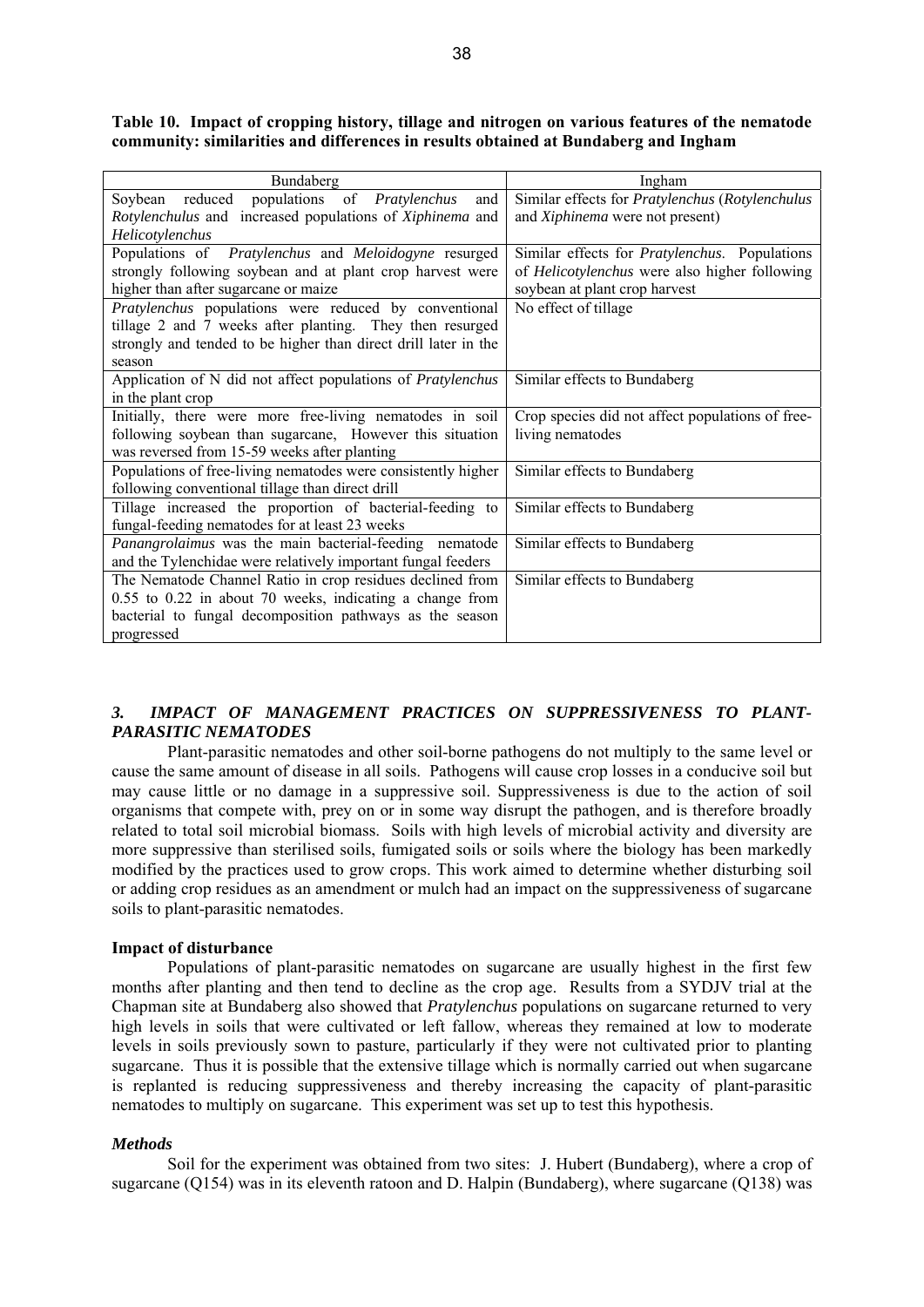in its fourth ratoon. On 22 August 2005, trash was scraped from the surface of the soil and about 100 L of soil from a depth of 0-20 cm was collected at each site. Each sample was then mixed gently and divided into two similar batches. One of these batches (designated the autoclaved treatment) was autoclaved for 1 hour. The other batch (designated the disturbed treatment) was spread on a table, kept moist by periodically sprinkling it with water, and mixed with a spade on 30 August, 9 September 26 September, 6 October and 17 October. This soil was therefore mixed 5 times in the 55 days after it was collected. Soil cores that comprised the undisturbed treatment were collected from the same sites on 19 October 2005 by driving a plastic pipe (104 mm diameter, sharpened at one end) into the soil and then retrieving the cores with a shovel.

The first experiment (with *Pratylenchus*) was done in pipes 20 cm long with a saucer under one end so that the pipes could be used as pots. Each pot held about 1.7 L of soil. On 20 October 2005, ten pots were filled with either disturbed soil or autoclaved soil from each site by packing the soil to approximately the same bulk density as in the undisturbed cores. *Pratylenchus* was then added to five replicate pots (see details below) and the remaining five pots were left uninoculated. Thus the experiment consisted of 2 sites (Hubert and Halpin)  $\times$  3 soil treatments (autoclaved, disturbed, undisturbed)  $\times$  2 nematode treatments (incoculated or uninoculated)  $\times$  5 replicates.

Nematode and chemical analyses. On the day the undisturbed cores were collected, five samples (each consisting of four 2.5 cm diameter cores to a depth of 20 cm) were also collected from each field. On the following day, as the experiment was being set up, five soil samples were collected from each batch of disturbed soil. Two 500 g samples of disturbed and undisturbed soil were then forwarded to NR&M for chemical analysis (KCl extractable NH<sub>4</sub>-N, KCl extractable NO<sub>3</sub>-N and dissolved organic C). Numbers of plant-parasitic nematodes in five 200 mL samples of disturbed, undisturbed and autoclaved soil from each site were determined by spreading the soil on a standard nematode extraction tray, leaving it for 2 days and then sieving the nematode suspension twice through a 38 µm sieve.

Inoculation of nematodes. The number of  $Pratylenchus/200$  mL soil (mean  $\pm$  SE) extracted from the four samples was as follows: Halpin disturbed  $180 \pm 9$ , Halpin undisturbed  $260 \pm 90$ , Hubert disturbed  $64 \pm 5$ , Hubert undisturbed  $218 \pm 86$ . *Pratylenchus* was not recovered from the autoclaved soils. Since the efficiency of the extraction process was 63% (estimated by inoculating known numbers of *Pratylenchus* into autoclaved soil and then extracting the nematodes using the above procedure) and the weight of soil in each pot was known, the mean nematode counts were used to estimate the actual number of nematodes present in each pot. *Pratylenchus* was not added to pots in the uninoculated treatment, whereas the number of nematodes required to bring the actual number of *Pratylenchus* to 4800/pot (equivalent to 3000 extracted *Pratylenchus*/pot or 250 extracted *Pratylenchus*/200 mL soil) were added to the inoculated treatment. *Pratylenchus* inoculum was obtained by extracting nematodes from cultures of *P. zeae* on sugarcane in the greenhouse.

Planting, maintenance and harvest. A single-eye sett of sugarcane (Q188) was planted in each pot and plants were then grown in a plastic igloo (soil temperature 20-35˚C) until they were harvested at 50 days. The dry weight of shoots (which consisted of primary shoots about 1.1 m long, and a few emerging secondary shoots) was determined and then the root ball was removed, roots were cut into small pieces and the soil was mixed thoroughly. Nematodes were extracted from a 200 mL sample of soil and roots as described previously.

A second experiment (with *Meloidogyne*) was also established using soil that was collected and prepared for the previous experiment. It commenced at the same time as the previous experiment and was done in the same way, except that pipes 15 cm long (holding about 1.3 L of soil) were used and *Meloidogyne* rather than *Pratylenchus* was added to inoculated pots. Since *Meloidogyne* was not detected in the Hubert soil, and initial nematode counts indicated that numbers were relatively low in the Halpin soil (0, 2 and 20 *Meloidogyne* juveniles/200 mL soil in the autoclaved, disturbed and undisturbed soils, respectively). *Meloidogyne* was not added to uninoculated pots, but 8,000 *Meloidogyne* eggs (retrieved from nematode-infested tomato plants using NaOCl) were added to each inoculated pot. Since the number of *Meloidogyne* juveniles initially present in the soil was insignificant relative to the amount of inoculum added, all inoculated pots were considered to have an initial inoculum density of 8,000 *Meloidogyne* eggs/pot. Nematode counts obtained after samples of inoculated soil had been left for 8 days indicated that the initial number of viable nematodes extractable from the inoculated treatment was about 130 *Meloidogyne* juveniles/200 mL soil.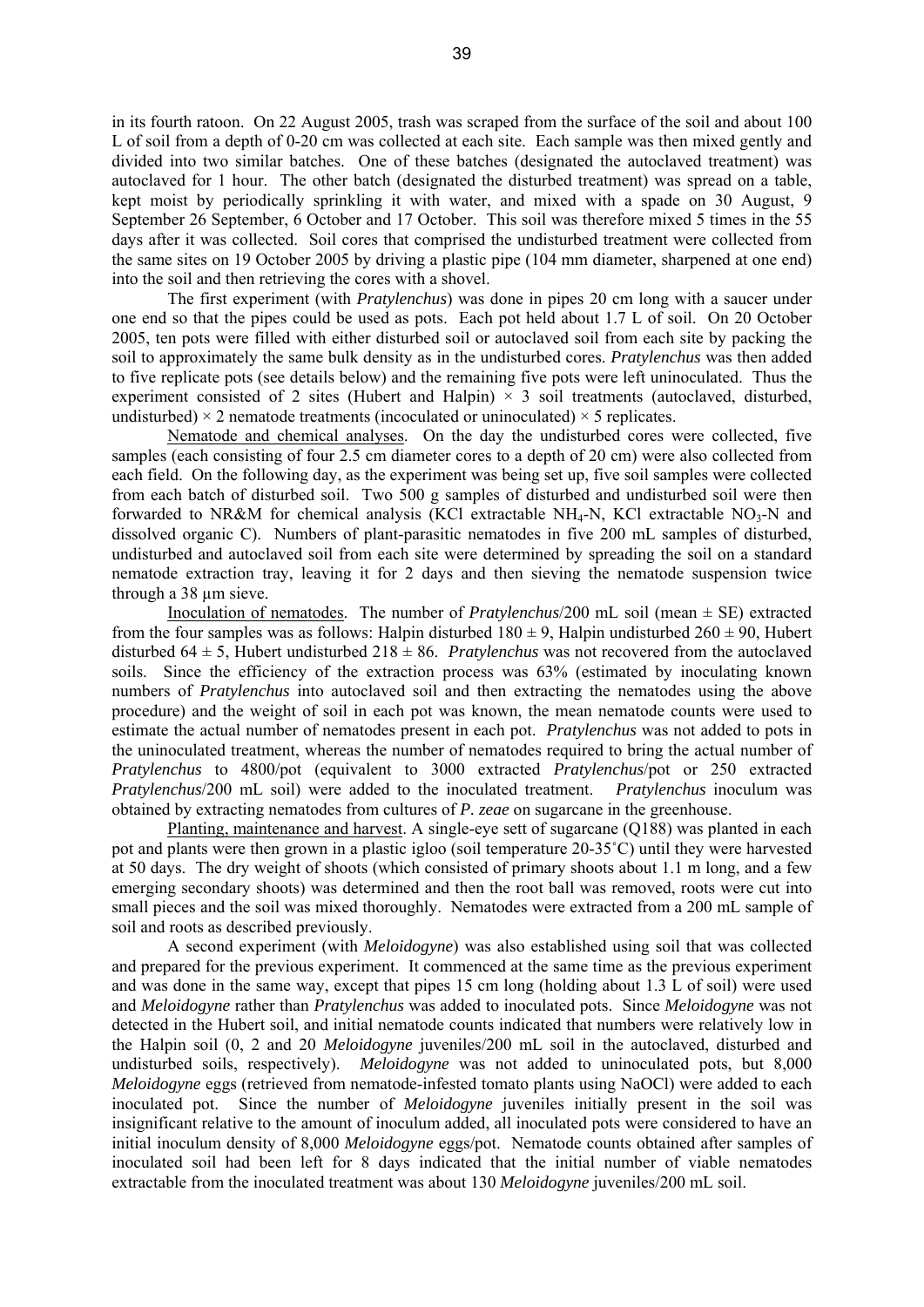#### *Results*

Chemical analyses done at the commencement of both experiments showed some differences in the forms of N and concentrations of dissolved organic C between disturbed and undisturbed soils at the two sites (Table 11).

|                                 |  |  | Table11. Chemical analyses of disturbed and undisturbed soil from two sites before the |  |  |  |
|---------------------------------|--|--|----------------------------------------------------------------------------------------|--|--|--|
| commencement of the experiment. |  |  |                                                                                        |  |  |  |

| Site   | Soil treatment | $NH_4-N$ | $NO3-N$ | Dissolved organic |
|--------|----------------|----------|---------|-------------------|
|        |                | (mg/kg)  | (mg/kg) | $(\mu g/g)$       |
| Halpin | Disturbed      | 0.8      | 15.7    | 17.0              |
|        | Undisturbed    | 0.8      | 19      | 25.1              |
| Hubert | Disturbed      | 0.8      | 22.3    | 53.5              |
|        | Undisturbed    | 31.2     | 23.7    | 59.4              |

Three-way analysis of variance of the dry weight data collected at harvest showed significant effects of soil treatment and site  $\times$  soil treatment (P $\leq$  0.001). Plants grew best in autoclaved soil, although growth in undisturbed soil from Hubert matched that in autoclaved soil (Table 12).

|                                  | Table 12. Dry weight of sugarcane 50 days after it was planted into autoclaved, disturbed and |  |  |  |  |
|----------------------------------|-----------------------------------------------------------------------------------------------|--|--|--|--|
| undisturbed soil from two sites. |                                                                                               |  |  |  |  |

| Site          | Shoot dry weight (g) |           |             |  |  |  |  |  |  |
|---------------|----------------------|-----------|-------------|--|--|--|--|--|--|
|               | Autoclaved           | Disturbed | Undisturbed |  |  |  |  |  |  |
| Halpin        | 5.73                 | 2.82      | 2.81        |  |  |  |  |  |  |
| Hubert        | 4.85                 | 3.21      | 5.10        |  |  |  |  |  |  |
| $LSD(P=0.05)$ |                      | 1.15      |             |  |  |  |  |  |  |

Four plant-parasitic nematodes were present in the soil used for the experiment, and they were present at both sites, namely lesion nematode (*Pratylenchus*), stunt nematode (*Tylenchorhynchus*), stubby root nematode (*Paratrichodorus*) and spiral nematode (a mixture of *Helicotylenchus* and *Rotylenchus*). Estimated population densities of *Pratylenchus* at the commencement of the experiment, together with the numbers of *Pratylenchus* added to each treatment are given in Table 13. *Pratylenchus* was absent from the autoclaved uninoculated treatment and were variable in the other two uninoculated treatments. However, all inoculated pots contained approximately the same number of *Pratylenchus*.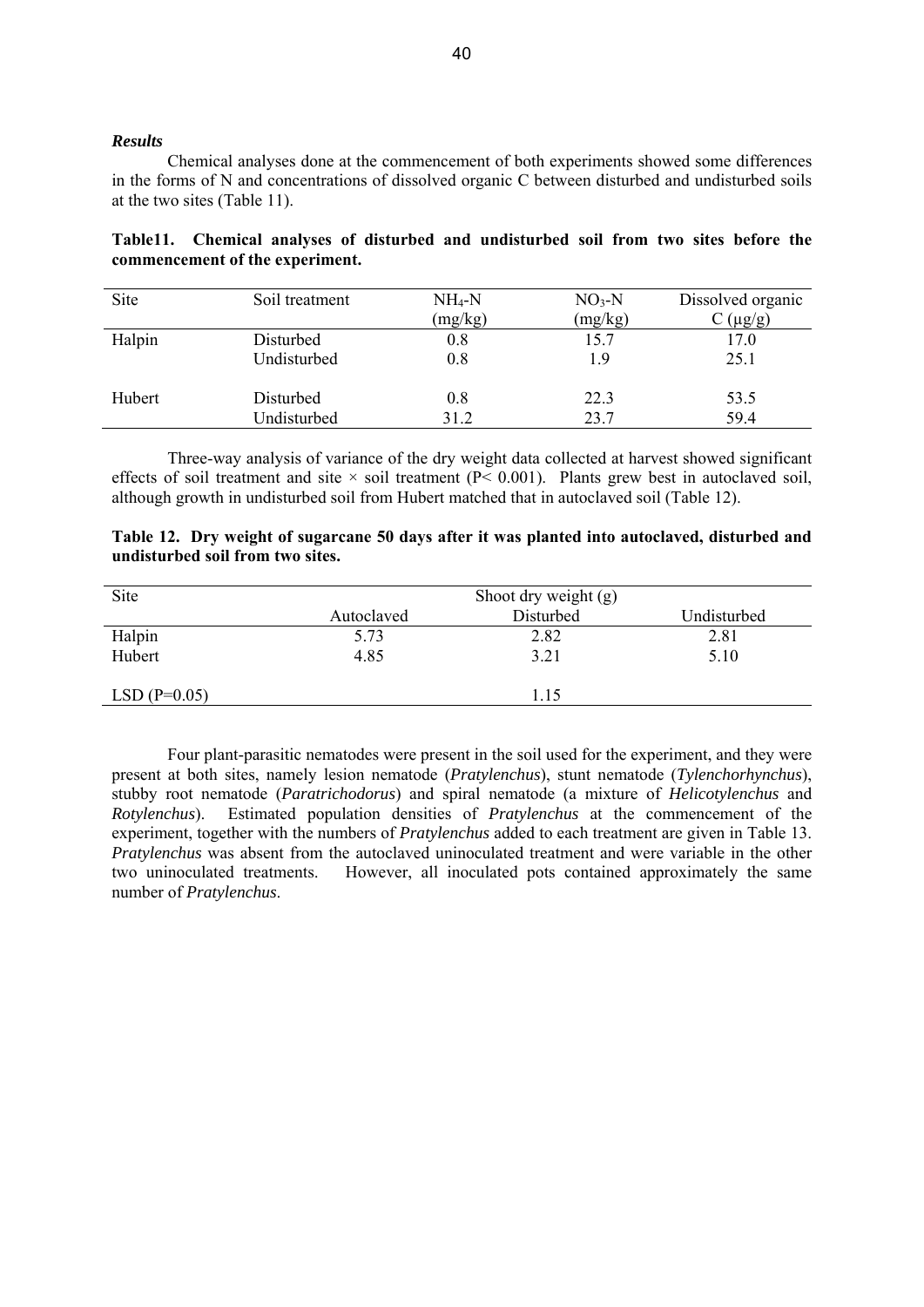| Site   | Treatment   |                          | Pratylenchus<br>extracted<br>$/200$ mL soil | Pratylenchus<br>extracted<br>$\prime$ pot | Actual<br>number of<br>Pratylenchus<br>/pot | Pratylenchus<br>added<br>$\prime$ pot | Total<br>Pratylenchus<br>$\prime$ pot |
|--------|-------------|--------------------------|---------------------------------------------|-------------------------------------------|---------------------------------------------|---------------------------------------|---------------------------------------|
|        | Soil        | Nematodes<br>added       |                                             |                                           |                                             |                                       |                                       |
| Halpin | Autoclaved  |                          | $\theta$                                    | $\theta$                                  | $\theta$                                    | $\theta$                              | $\theta$                              |
|        | Disturbed   |                          | 180                                         | 2185                                      | 3496                                        | 0                                     | 3496                                  |
|        | Undisturbed |                          | 260                                         | 3114                                      | 4942                                        | $\theta$                              | 4942                                  |
|        | Autoclaved  | $+$                      | $\mathbf{0}$                                | $\theta$                                  | $\theta$                                    | 4800                                  | 4800                                  |
|        | Disturbed   | $^{+}$                   | 180                                         | 2185                                      | 3496                                        | 1304                                  | 4800                                  |
|        | Undisturbed | $^{+}$                   | 260                                         | 3114                                      | 4942                                        | $\theta$                              | 4942                                  |
| Hubert | Autoclaved  |                          | $\mathbf{0}$                                | $\Omega$                                  | $\theta$                                    | $\theta$                              | $\mathbf{0}$                          |
|        | Disturbed   |                          | 64                                          | 830                                       | 1328                                        | $\theta$                              | 1328                                  |
|        | Undisturbed | $\overline{\phantom{a}}$ | 218                                         | 2941                                      | 4705                                        | $\theta$                              | 4705                                  |
|        | Autoclaved  | $^{+}$                   | $\boldsymbol{0}$                            | $\theta$                                  | $\theta$                                    | 4800                                  | 4800                                  |
|        | Disturbed   | $^{+}$                   | 64                                          | 830                                       | 1328                                        | 3472                                  | 4800                                  |
|        | Undisturbed | $^+$                     | 218                                         | 2941                                      | 4705                                        | 95                                    | 4800                                  |

**Table 13. Initial numbers of** *Pratylenchus* **in autoclaved, disturbed and undisturbed soil from two sites after they were either inoculated (+) or not inoculated (-) with** *Pratylenchus***.** 

At harvest, significant soil treatment  $\times$  nematode treatment effects were observed for *Pratylenchus* and *Paratrichodorus*. The results for *Pratylenchus* (Table 14) indicated that the nematode multiplied best in autoclaved soil and least in undisturbed soil. Populations of *Pratylenchus* increased about 11 times in autoclaved soil, whereas there were only 5-fold and 2-fold increases in disturbed undisturbed soil, respectively.

| Table 14. Final populations of <i>Pratylenchus</i> in three soil treatments in pots |
|-------------------------------------------------------------------------------------|
| inoculated with <i>Pratylenchus</i> or left uninoculated                            |

|             | No. Pratylenchus/200 mL soil <sup>*</sup> |            |  |  |  |  |
|-------------|-------------------------------------------|------------|--|--|--|--|
|             | Uninoculated<br>Inoculated                |            |  |  |  |  |
| Autoclaved  | 2817<br><sub>2</sub>                      |            |  |  |  |  |
| Disturbed   | 1276 h                                    | 1663<br>ah |  |  |  |  |
| Undisturbed | 514<br>$\mathbf{c}$                       | C          |  |  |  |  |

 $\frac{\text{Undisturbed}}{\text{Nematode numbers were transformed } (\log_{10} (\text{no. nematodes}+1) \text{ prior to analysis.} }$  Equivalent means are presented, with numbers in both columns followed by the same letter not significantly different (P=0.05)

In the experiment with Meloidogyne, shoot biomass data at harvest showed the same trends as for the *Pratylenchus* experiment, with plants growing best in autoclaved soil (Table 15).

|                                  | Table 15. Dry weight of sugarcane 50 days after it was planted into autoclaved, disturbed and |  |  |  |  |
|----------------------------------|-----------------------------------------------------------------------------------------------|--|--|--|--|
| undisturbed soil from two sites. |                                                                                               |  |  |  |  |

| Site          | Shoot dry weight (g) |           |             |  |  |
|---------------|----------------------|-----------|-------------|--|--|
|               | Autoclaved           | Disturbed | Undisturbed |  |  |
| Halpin        | 4.98                 | 3.12      | 2.64        |  |  |
| Hubert        | 4.90                 | 3.87      | 4.17        |  |  |
| $LSD(P=0.05)$ |                      | 0.91      |             |  |  |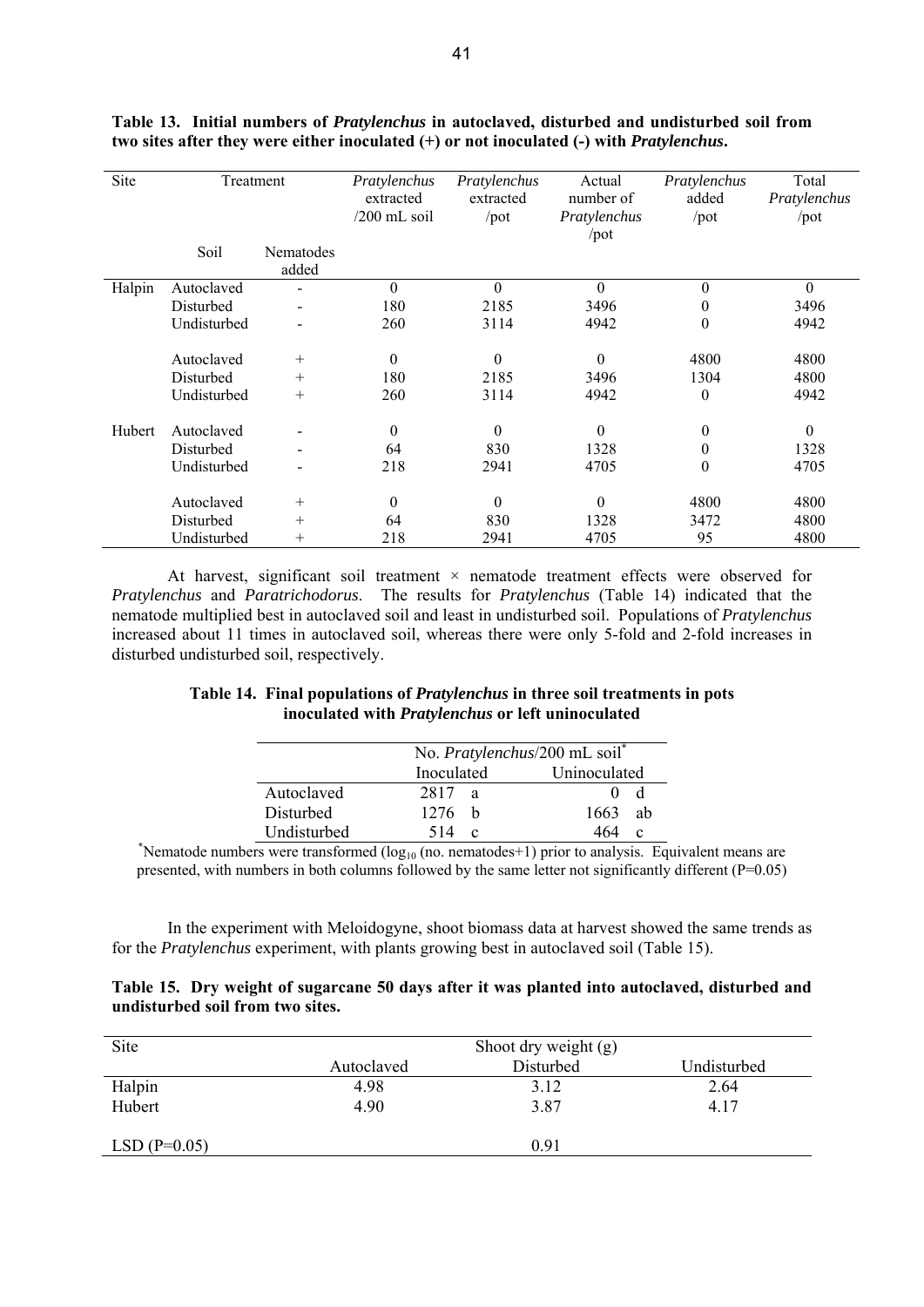*Meloidogyne* was not detected in soils that were not inoculated, but was present in inoculated soils. There was a significant soil treatment  $\times$  nematode treatment effect, with numbers of *Meloidogyne* significantly higher in autoclaved and disturbed soil than in undisturbed soil (Table 16).

|             | No. Meloidogyne/200 mL soil |    |  |  |  |  |
|-------------|-----------------------------|----|--|--|--|--|
|             | Uninoculated<br>Inoculated  |    |  |  |  |  |
| Autoclaved  | 285<br>-a                   | C  |  |  |  |  |
| Disturbed   | 157<br>a                    | -c |  |  |  |  |
| Undisturbed |                             | C  |  |  |  |  |

**Table 16. Final populations of** *Meloidogyne* **in three soil treatments in pots inoculated with** *Meloidogyne* **or left uninoculated** 

 $\frac{1}{20}$  b 0 c  $\frac{1}{20}$  b b  $\frac{1}{20}$  c  $\frac{1}{20}$  Nematode numbers were transformed (log<sub>10</sub> (no. nematodes+1) prior to analysis. Equivalent means are presented, with numbers in both columns followed by the same letter not significantly different (P=0.05)

#### *Discussion*

At the commencement of the experiment, numbers of *Pratylenchus* were lower in soil that had been mixed every 2-3 weeks over a 50 day period than they were in undisturbed soil, probably because some nematodes were damaged during the mixing process. However, despite the lower initial nematode densities in disturbed soil, numbers of *Pratylenchus* were much higher in this treatment than in undisturbed soil at the end of the experiment. The suppressive nature of undisturbed soil was confirmed when all treatments started with the same initial numbers of *Pratylenchus*, as multiplication was also much lower in undisturbed than disturbed soil. The experiment with *Meloidogyne* provided further confirmation that plant-parasitic nematodes do not multiply readily in undisturbed sugarcane soil.

Autoclaving, which is the ultimate disturbance event because it kills all soil organisms, had the greatest impact on nematode multiplication. Interestingly, *Pratylenchus* and *Meloidogyne* did not multiply as readily in disturbed soil as in autoclaved soil.

The mechanisms that prevent plant-parasitic nematodes from multiplying readily in undisturbed soil cannot be established from these experiments. Suppressive soil organisms that are killed by autoclaving or destroyed during the soil mixing process are probably involved, but it is not clear which groups of organisms are associated with the suppressive effect. The possibility that other processes also contribute should not therefore be excluded. Differences in soil physical properties (which will affect the capacity of nematodes to move to roots), changes in root growth patterns or the availability of exudates from the rhizosphere (which may affect the ability of nematodes to locate suitable feeding sites), and nutrient-induced changes in the susceptibility of root tissue to penetration by nematodes are just some of many possible factors that may differ in disturbed and undisturbed soils.

#### **Impact of amendments and mulch**

The objective of this experiment was to monitor the development of suppression in fumigated soil and determine whether the level of suppressiveness was affected by organic inputs or the presence of a sugarcane trash blanket.

#### *Methods*

The experiment was established in July 2006, when sections of pipe each 11 cm long and 10.4 cm in diameter (volume = 934 mL) were filled with fumigated soil that was either amended with sugarcane trash (CT), sugarcane trash + soybean residue (CTS) or left un-amended (Nil). Pipes were buried in the field at the Halpin site at Bundaberg, with half the pipes covered with a blanket of sugarcane trash and the remainder covered with about 10 mm of soil. Thus there were six treatments: 3 amendments (CT, CTS and Nil)  $\times$  2 mulch treatments (GCTB or Nil). Four replicate pipes of each treatment were removed at each sampling time and assayed for suppression to root-knot and lesion nematode using *Meloidogyne* and *Pratylenchus* assays. In the *Meloidogyne* assay, a tomato seedling was planted in each pot and the soil was inoculated with 6,000 eggs of *M .javanica*. The level of galling and the number of eggs on roots was measured after 7 weeks. In the *Pratylenchus* assay, maize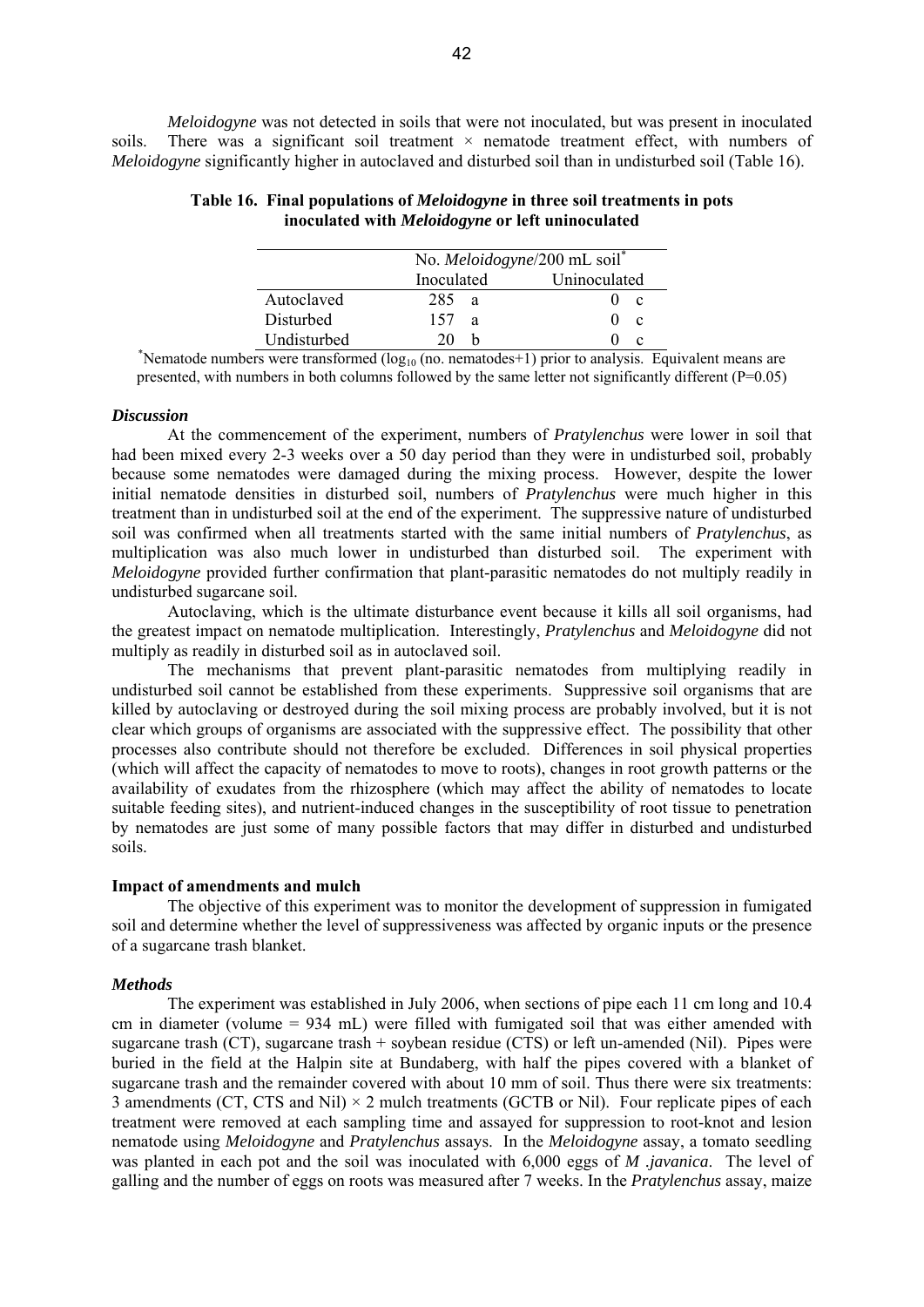was planted in each pot and the soil was inoculated with 2,000 *P*. *zeae*. The number of nematodes in roots was counted after 7 weeks. At both sampling times and in both assays, recently-fumigated soil  $(0.11 \mu L \text{ methyl iodide/L soil})$  was used as a standard.

#### *Results*

The first set of pipes was removed on 4 December 2006 (i.e. at 18 weeks) and the results for the *Meloidogyne* assay (Tables 17 and 18) showed that the level of root galling and the number of root-knot nematodes recovered from roots was greatest in soil that was recently fumigated. Mulching reduced both of these parameters, indicating enhanced suppressiveness of the soil to root-knot nematode.

**Table 17. Suppressiveness of fumigated soil to root-knot nematode (assessed with a tomato root gall assay) 18 weeks after the soil was amended with sugarcane trash (CT), sugarcane + soybean trash (CTS) or left non-amended and buried in the field with or without a mulch of sugarcane trash** 

| Factor               | Root gall rating |            |           |                 |  |  | $LSD (P = 0.05)$ |
|----------------------|------------------|------------|-----------|-----------------|--|--|------------------|
| Amendment            | No amendment     | <b>CTS</b> | <b>CT</b> |                 |  |  |                  |
|                      | 3.62             | 3.25       | 3.00      | Not significant |  |  |                  |
| Mulch                | No mulch         | Mulched    |           |                 |  |  |                  |
|                      | 3.83             | 2.75       |           | 0.581           |  |  |                  |
| Amendment x<br>Mulch |                  | No mulch   | Mulched   |                 |  |  |                  |
|                      | No amendment     | 4.25       | 3.00      |                 |  |  |                  |
|                      | <b>CTS</b>       | 3.75       | 2.75      | Not significant |  |  |                  |
|                      | <b>CT</b>        | 3.50       | 2.50      |                 |  |  |                  |

The mean root gall rating for plants grown in soil recently fumigated with methyl iodide was 5.25.

**Table 18. Suppressiveness of fumigated soil to root-knot nematode (assessed by counting nematode eggs on a tomato bioassay plant) 18 weeks after the soil was amended with sugarcane trash (CT), sugarcane + soybean trash (CTS) or left non-amended and buried in the field for 18 weeks with or without a mulch of sugarcane trash** 

| Factor               |                 | Eggs/plant             | $LSD (P = 0.05)$ |                 |  |
|----------------------|-----------------|------------------------|------------------|-----------------|--|
| Amendment            | No amendment    | <b>CTS</b>             | <b>CT</b>        |                 |  |
|                      | 4.833 (68,077)  | 4.642 (43,853)         | 4.607(40, 458)   | Not significant |  |
| Mulch                | No mulch        | Mulched                |                  |                 |  |
|                      | 5.010 (102,329) | $4.379$ ( $(23,933)$ ) |                  | 0.2496          |  |
| Amendment x<br>Mulch |                 | No mulch               | Mulched          |                 |  |
|                      | No amendment    | 5.295 (197,242)        | 4.372 (23,550)   |                 |  |
|                      | <b>CTS</b>      | 4.885 $((76, 736)$     | 4.400 (25,118)   | Not significant |  |
|                      | СT              | 4.850 (70,975)         | 4.365 (23,173)   |                 |  |

Factorial analysis of variance was done on log transformed data, with equivalent means given in parentheses Corresponding figures in the assay for soil recently fumigated with methyl iodide were 5.419 (262,572).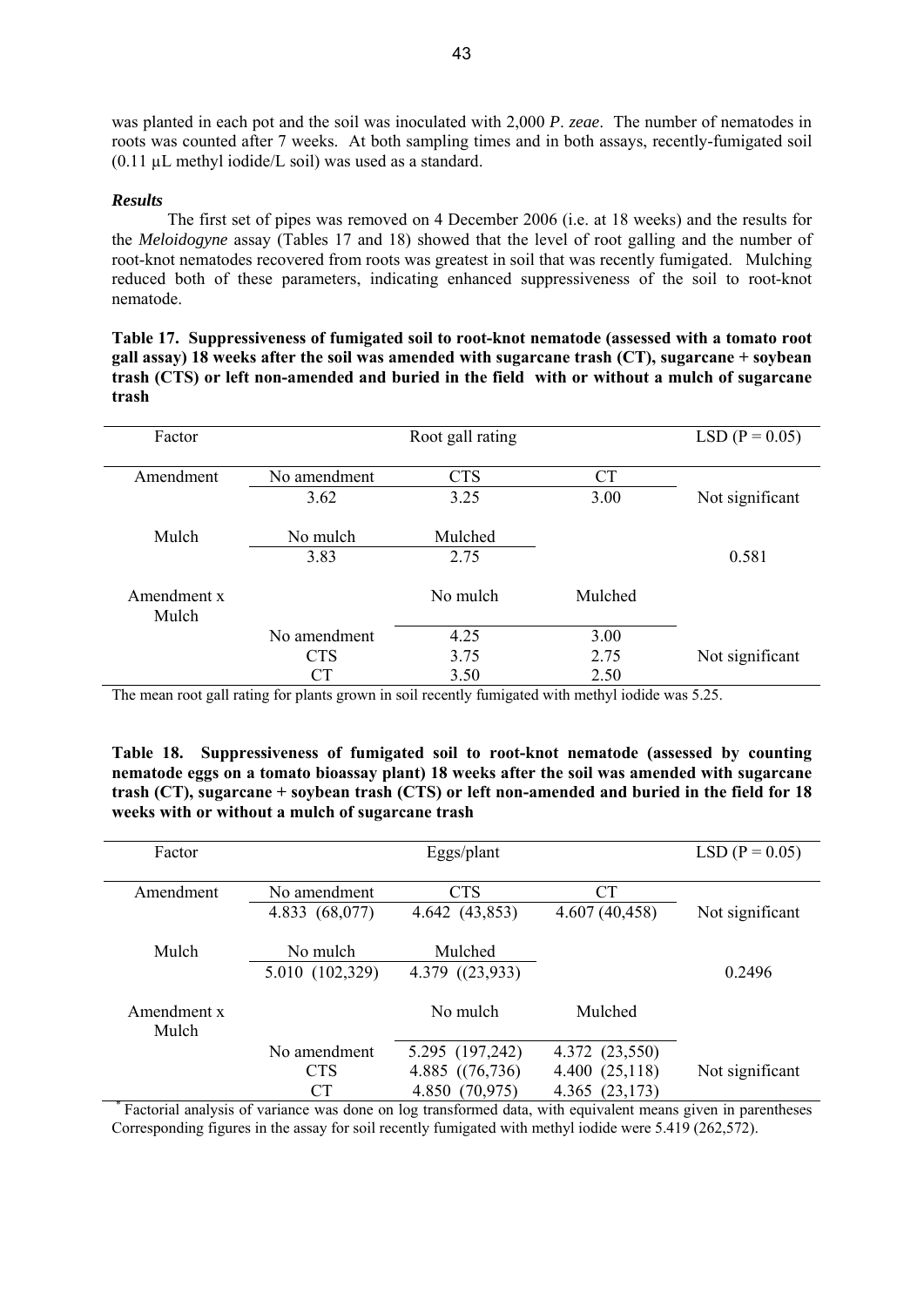In the *Pratylenchus* assay, the non-mulched non-amended treatment reacted in much the same way as the recently fumigated standard (Table 19). The addition of organic matter and mulching both reduced the number of lesion nematodes recovered from roots.

**Table 19. Suppressiveness of fumigated soil to** *Pratylenchus zeae* **(assessed by counting the nematodes recovered from a maize bioassay plant) 18 weeks after the soil was amended with sugarcane trash (CT), sugarcane + soybean trash (CTS) or left non-amended and buried in the field for 18 weeks with or without a mulch of sugarcane trash** 

| Factor               |              | No. <i>P. zeae/plant</i> |              | LSD $(P = 0.05)^*$ |
|----------------------|--------------|--------------------------|--------------|--------------------|
| Amendment            | No amendment | <b>CTS</b>               | <b>CT</b>    |                    |
|                      | 3.611(4083)  | 3.149 (1409)             | 3.187 (1538) | 0.3192             |
| Mulch                | No mulch     | Mulched                  |              |                    |
|                      | 3.607(4046)  | 3.024(1057)              |              | 0.2496             |
| Amendment x<br>Mulch |              | No mulch                 | Mulched      |                    |
|                      | No amendment | 3.991 (9795)             | 3.230 (1698) |                    |
|                      | <b>CTS</b>   | 3.493 (3112)             | 2.806(640)   | Not significant    |
|                      | CТ           | (2173)<br>3.337          | 3.037 (1089) |                    |

<sup>\*</sup> Factorial analysis of variance was done on log transformed data, with equivalent means given in parentheses Corresponding figures in the assay for soil recently fumigated with methyl iodide were 3.774 (5956).

The second set of pipes were removed on 2 February 2007 (i.e. 27 weeks after the experiment was established) and suppressiveness was assessed using the same assays. Results for the two *Meloidogyne* assays (Tables 20 and 21) showed that mulching significantly reduced galling and the number of root-knot nematode eggs produced on tomato. In the *Pratylenchus* assay, there was a significant amendment  $\times$  mulch effect, with numbers of nematodes in the non-amended non-mulched soil significantly higher than all other treatments (Table 22).

 **Table 20. Suppressiveness of fumigated soil to root-knot nematode (assessed with a tomato root gall assay) 27 weeks after the soil was amended with sugarcane trash (CT), sugarcane + soybean trash (CTS) or left non-amended and buried in the field for with or without a mulch of sugarcane trash** 

| Factor               |              | Root gall rating |           | $LSD (P = 0.05)$ |
|----------------------|--------------|------------------|-----------|------------------|
| Amendment            | No amendment | <b>CTS</b>       | <b>CT</b> |                  |
|                      | 4.50         | 4.08             | 3.62      | Not significant  |
| Mulch                | No mulch     | Mulched          |           |                  |
|                      | 4.67         | 3.47             |           | 0.658            |
| Amendment x<br>Mulch |              | No mulch         | Mulched   |                  |
|                      | No amendment | 5.25             | 3.75      |                  |
|                      | <b>CTS</b>   | 4.50             | 3.67      | Not significant  |
|                      | <b>CT</b>    | 4.25             | 3.00      |                  |

The mean root gall rating for plants grown in soil recently fumigated with methyl iodide was 5.75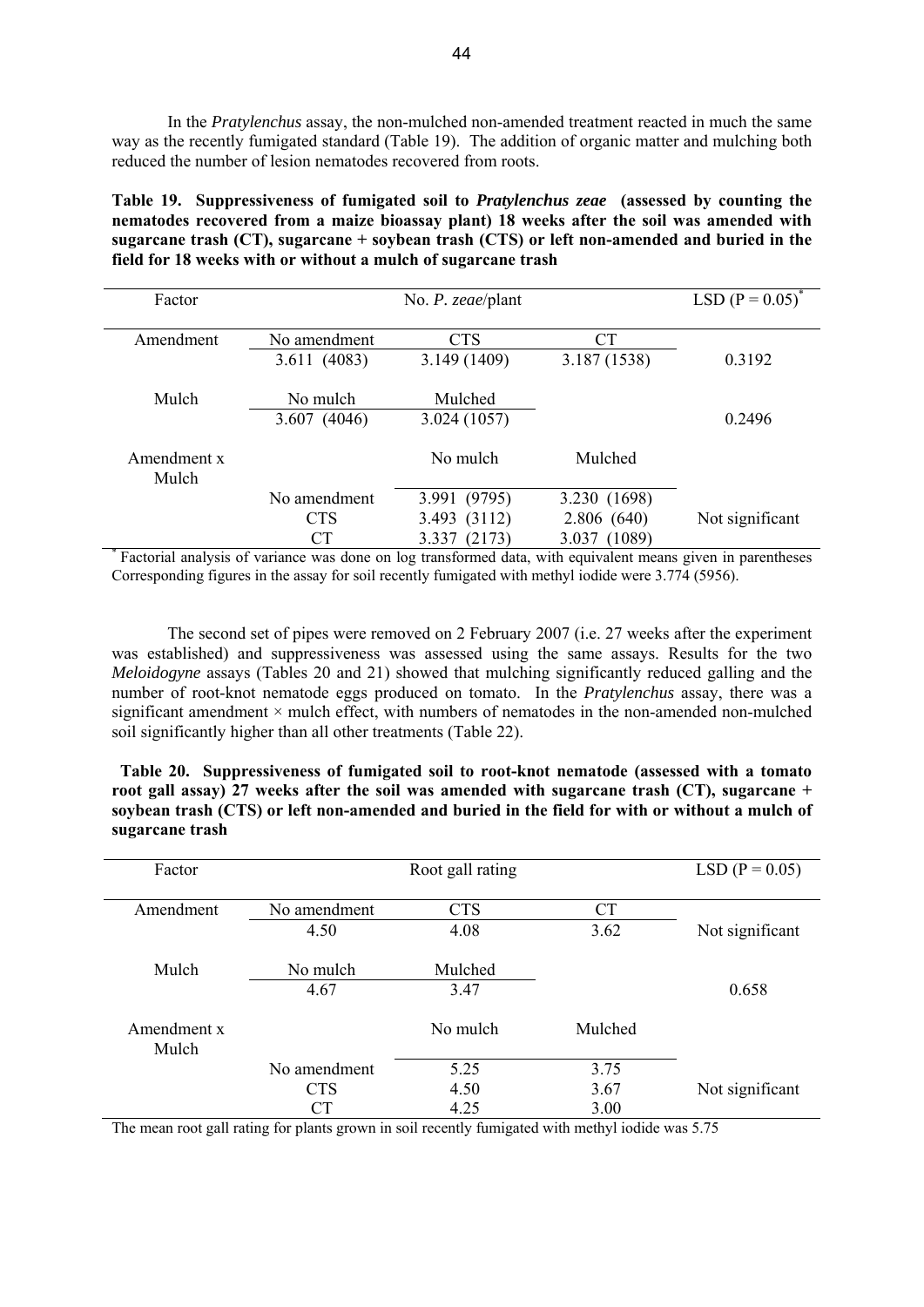**Table 21. Suppressiveness of fumigated soil to root-knot nematode (assessed by counting nematode eggs on a tomato bioassay plant) 27 wks after the soil was amended with sugarcane trash (CT), sugarcane + soybean trash (CTS) or left non-amended and buried in the field for 18 weeks with or without a mulch of sugarcane trash** 

| Factor               |                 | $LSD (P = 0.05)$ |                 |                 |
|----------------------|-----------------|------------------|-----------------|-----------------|
| Amendment            | No amendment    | <b>CTS</b>       | СT              |                 |
|                      | 5.210 (162,180) | 5.311 (204,640)  | 5.059 (114,550) | Not significant |
| Mulch                | No mulch        | Mulched          |                 |                 |
|                      | 5.397 (249,460) | 4.990 (97,273)   |                 | 0.1182          |
| Amendment x<br>Mulch |                 | No mulch         | Mulched         |                 |
|                      | No amendment    | 5.493 (311,172)  | 4.926 (84,330)  |                 |
|                      | <b>CTS</b>      | 5.530 (338,844)  | 5.092 (123,590) | Not significant |
|                      | <b>CT</b>       | 5.168 (147,230)  | 4.951 (89,330)  |                 |

Factorial analysis of variance was done on log transformed data, with equivalent means given in parentheses Corresponding figures in the assay for soil recently fumigated with methyl iodide were 5.89 (775,350).

**Table 22. Suppressiveness of fumigated soil to** *Pratylenchus zeae* **(assessed by counting the nematodes recovered from a maize bioassay plant) 27 wks after the soil was amended with sugarcane trash (CT), sugarcane + soybean trash (CTS) or left non-amended and buried in the field for 18 weeks with or without a mulch of sugarcane trash** 

| Factor               |                | No. <i>P. zeae</i> /plant |                | LSD $(P = 0.05)^{*}$ |
|----------------------|----------------|---------------------------|----------------|----------------------|
| Amendment            | No amendment   | <b>CTS</b>                | <b>CT</b>      |                      |
|                      |                |                           |                |                      |
|                      | 4.362(23,010)  | 4.263 (18,320)            | 4.193 (15,600) | Not significant      |
|                      |                |                           |                |                      |
| Mulch                | No mulch       | Mulched                   |                |                      |
|                      | 4.396 (24,890) | 4.149 (14,090)            |                | 0.1991               |
| Amendment x<br>Mulch |                | No mulch                  | Mulched        |                      |
|                      | No amendment   | 4.663(46,025)             | 4.061(11,510)  |                      |
|                      | <b>CTS</b>     | 4.249 (17,740)            | 4.247 (17,660) | 0.3448               |
|                      | CТ             | 4.246 (17,620)            | 4.140 (13,800) |                      |

Factorial analysis of variance was done on log transformed data, with equivalent means given in parentheses Corresponding figures in the assay for soil recently fumigated with methyl iodide were 4.405 (25,410).

At both sampling times, the biological status of the soil was assessed by sampling another set of pipes and counting free-living nematodes and measuring microbial activity using the FDA method. The results (Table 23) indicated that numbers of free-living nematodes were higher in soil amended with organic matter than in non-amended soil. However, amending soil with organic matter and mulching both increased microbial activity.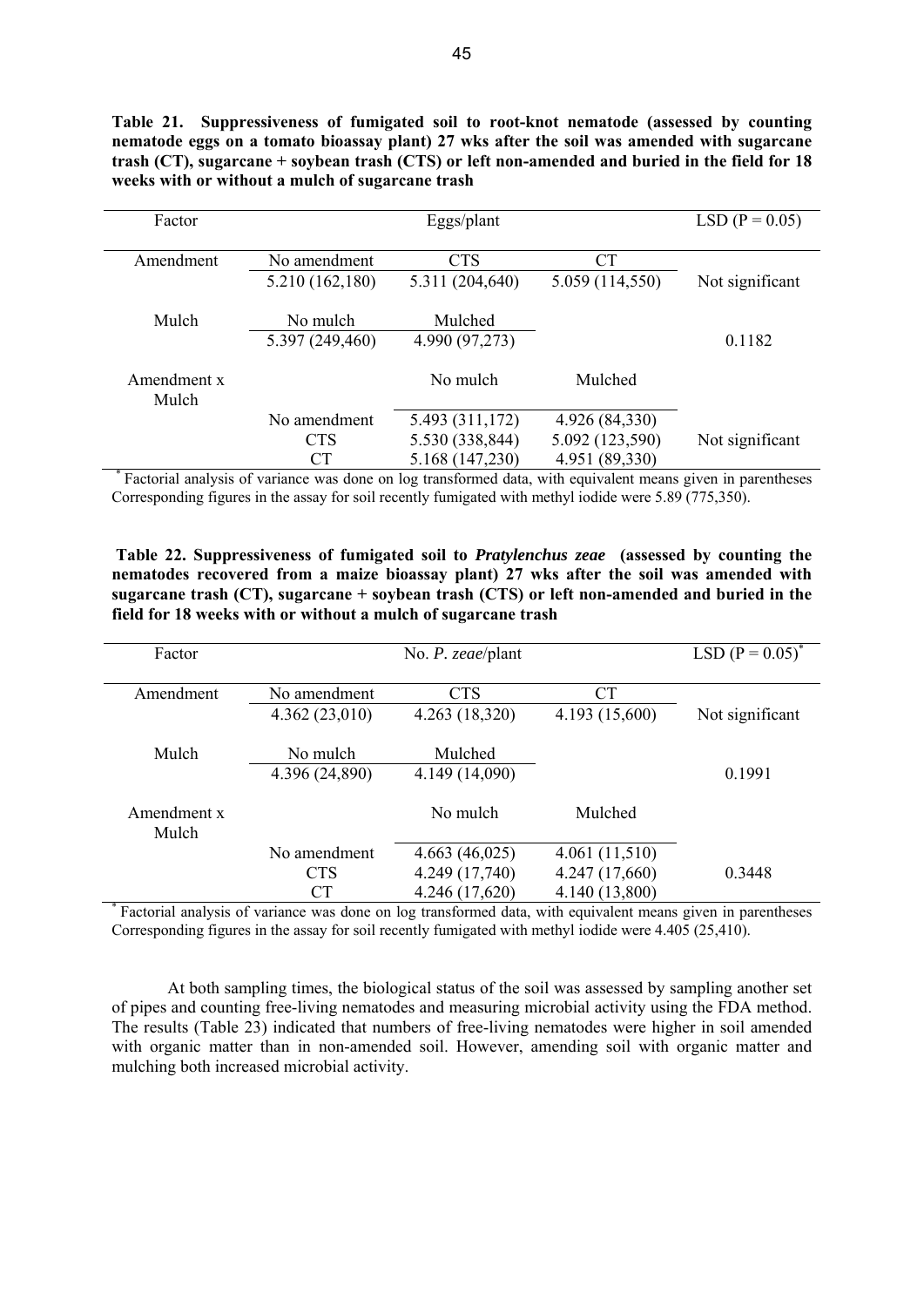| Amendment        | Mulch | Log FLN/200 mL soil |         | Microbial activity |                     |
|------------------|-------|---------------------|---------|--------------------|---------------------|
|                  |       |                     |         |                    | $(\mu g$ FDA/g/min) |
|                  |       | $18$ wk             | $27$ wk | $18$ wk            | 27 wk               |
| Nil              | ۰     | 3.61                | 3.20    | 0.26               | 0.48                |
| <b>CT</b>        |       | 4.27                | 3.93    | 0.49               | 0.56                |
| <b>CTS</b>       |       | 3.93                | 3.66    | 0.41               | 0.54                |
| Nil              | $+$   | 3.37                | 3.30    | 0.32               | 0.47                |
| <b>CT</b>        | $+$   | 4.05                | 3.74    | 0.51               | 0.66                |
| <b>CTS</b>       | $+$   | 4.09                | 3.49    | 0.49               | 0.53                |
| $LSD (P = 0.05)$ |       | n.s.                | 0.12    | n.s.               | 0.04                |
| Amendment effect |       |                     |         |                    |                     |
| Nil              |       | 3.54                |         | 0.29               |                     |
| <b>CTS</b>       |       | 4.01                |         | 0.45               |                     |
| <b>CT</b>        |       | 4.16                |         | 0.50               |                     |
| $LSD (P = 0.05)$ |       | 0.21                |         | 0.04               |                     |
| Mulch effect     |       |                     |         |                    |                     |
| No mulch         |       | 3.94                |         | 0.38               |                     |
| Mulch            |       | 3.87                |         | 0.44               |                     |
| $LSD (P = 0.05)$ |       | n.s.                |         | 0.03               |                     |

**Table 23. The effect of organic amendments and mulch on the biological status of soil (measured as total free living nematodes (FLN) and microbial activity) 18 and 27 weeks after treatments were applied to fumigated soil.** 

#### *Discussion*

Although amendments of plant residues have been shown to enhance suppressiveness to plantparasitic nematodes in previous experiments, these results indicated that they had little effect in soil that had been fumigated before the experiment commenced. However, mulching with sugarcane trash had a marked effect, reducing populations of both root-knot and lesion nematode and the level of galling caused by the former nematode at both the 18 and 27 week sampling times. These results were unexpected for two reasons: 1), biota capable of suppressing plant-parasitic nematodes would have been eliminated by fumigation but had re-established in some treatments within 18 weeks and 2), sugarcane trash had a greater impact when it was used as mulch rather than as an amendment. The fact that mulched, non-amended soil was highly suppressive is particularly interesting and raises questions about how mulch enhances suppression. Inputs of labile C and maintenance of a more suitable environment for biological activity (in terms of both moisture and temperature) are possibly involved.

#### **Impact of cropping history and tillage (field trial)**

Previous work has shown that populations of plant-parasitic nematodes (particularly *Pratylenchus*) are usually relatively low following soybeans and fallow and relatively high following grass pasture and sugarcane. However, when sugarcane is planted, nematode multiplication rates tend to be higher following fallow and soybean than after pasture or sugarcane (particularly in non-tilled plots). It is possible that suppressive forces are responsible for these differences in multiplication rates, but it is difficult to prove this conclusively because initial nematode population densities and a soil's suppressiveness to nematodes both influence multiplication rates and they are both affected by fallow history.

In this experiment, plots with different fallow histories were subdivided into three microplots. One of these was inoculated with *Pratylenchus*, one with *Meloidogyne* and the third was left un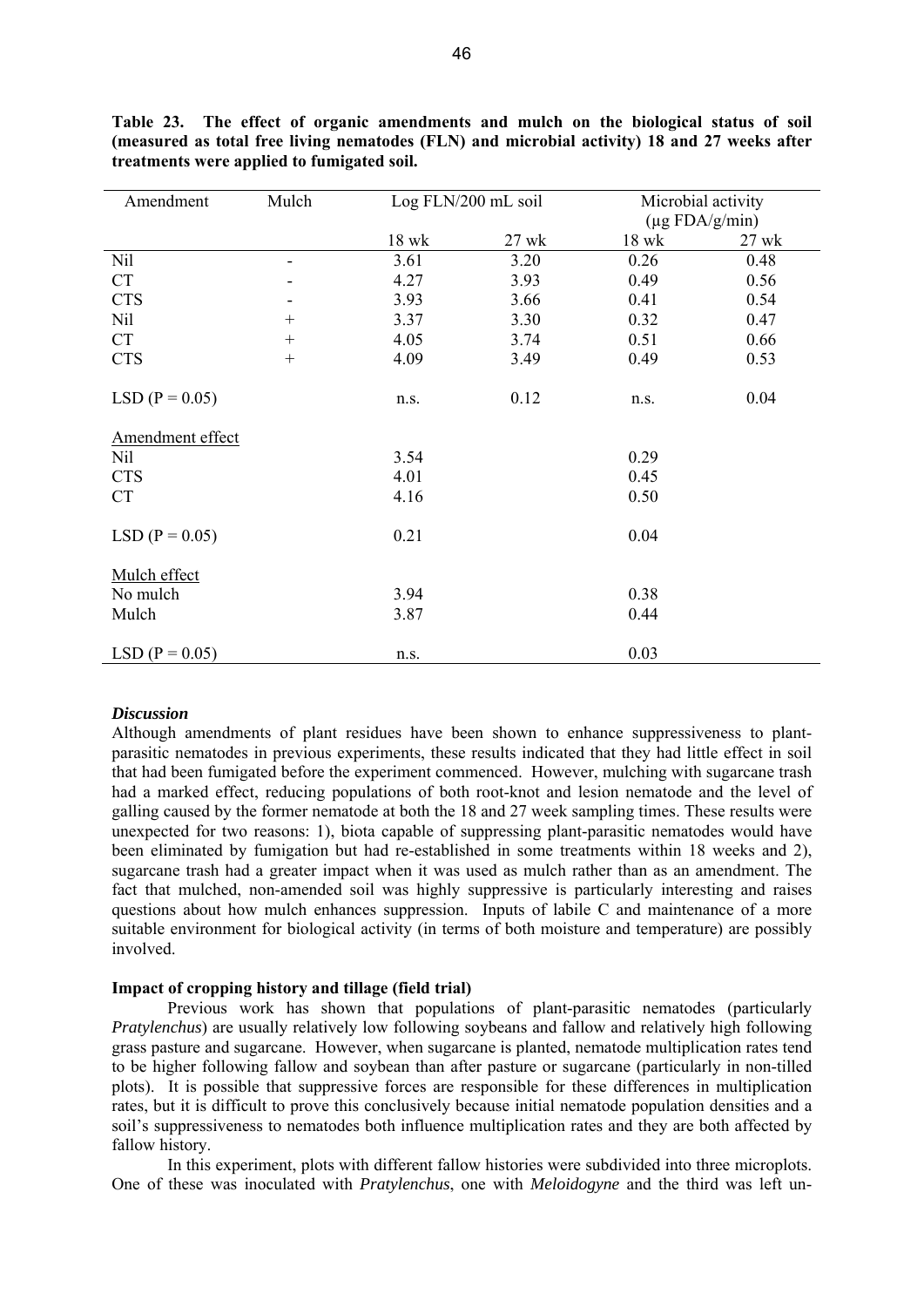inoculated. This process meant that inoculated plots had similar nematode population densities but different biological backgrounds, thus overcoming (to some extent) the problem mentioned above.

#### *Methods*

From November 2005 to July 2006, four replicates of five treatments (bare fallow, amended fallow, Rhodes grass pasture, soybean and sugarcane) were established in plots 1.8 m wide x 14 m long in an area adjacent the Species x Tillage x Nitrogen trial at the Halpin site, Bundaberg. The amended fallow was the same as the bare fallow treatment, except that sugarcane trash (20 t/ha) was incorporated into the plots in November 2005 and grass hay (15 t/ha) was added in March 2006. In July 2006, plots were split for +/- tillage to produce 40 plots each 7 m long.

On the day before sugarcane was planted , three 1 m-long 'microplots' were marked out in each plot and one was inoculated with roots containing *Pratylenchus*, the second with roots containing *Meloidogyne* and the third was left un-inoculated This process resulted in 120 'microplots' (5 fallow treatments  $\times \pm$  tillage  $\times$  3 nematode treatments  $\times$  4 replicates). A further 12 'microplots' of cultivated fallow soil were fumigated with methyl iodide (640 kg/ha) two weeks before the nematode treatments were imposed, and this treatment was used as a non-suppressive standard. The number of nematodes inoculated into microplots (62,000 *M. javanica* juveniles and 5, 800 *P. zeae*) was estimated by placing samples of the roots used as inoculum on a nematode extraction tray for 14 days.

On 12 September 2006, five 2-bud billets of sugarcane variety Q151 were planted in each plot. Plant growth was assessed by monitoring shoot numbers at 42, 64 and 84 days after planting and by measuring plant biomass 180 days after planting. Populations of plant plant-parasitic and freeliving nematodes were measured on 15 July 2006 (before tillage treatments were imposed), 13 September 2006 (at planting), 2 January 2007 (113 DAP) and 10 March 2007 (180 DAP).

#### *Results*

Analyses of early growth data showed significant effects of fallow history and tillage, but no effect of nematode inoculation. In the first 84 days after planting, shoot numbers were highest in fumigated, fallow and amended fallow treatments and lowest following soybean, Rhodes grass and sugarcane (Table 24. However by 180 days, biomass was highest in the two fallow treatments and the fumigated treatment was no better than the other treatments.

|                    |                  | Number of shoots per plot |                   | <b>Biomass</b>    |
|--------------------|------------------|---------------------------|-------------------|-------------------|
|                    |                  |                           |                   | (t dry matter/ha) |
|                    | 42 DAP           | 64 DAP                    | 84 DAP            | 180 DAP           |
| Fallow (fumigated) | 8.2a             | 23.7a                     | 45.3a             | 16.5ab            |
| Fallow             | 6.8ab            | 17.0 <sub>b</sub>         | 38.3ab            | 19.5a             |
| Amended fallow     | 6.0 <sub>b</sub> | 14.6b                     | 41.0a             | 20.0a             |
| Soybean            | 5.6bc            | 11.2c                     | 32.0 <sub>b</sub> | 16.1ab            |
| Rhodes grass       | 4.9c             | 9.3c                      | 25.5bc            | 18.4ab            |
| Sugarcane          | 5.2c             | 8.0c                      | 24.0c             | 15.3 <sub>b</sub> |
| Conventional till  | 6.5a             | 15.4a                     | 37.2a             | 18.4a             |
| Minimum till       | 5.3 <sub>b</sub> | 10.5 <sub>b</sub>         | 28.8b             | 16.9a             |

| Table 24. Effects of fallow history and tillage on shoot development and biomass |  |  |  |  |  |
|----------------------------------------------------------------------------------|--|--|--|--|--|
|----------------------------------------------------------------------------------|--|--|--|--|--|

Four plant-parasitic nematodes were present in the plots, namely lesion nematode (*Pratylenchus zeae*), root-knot nematode (*Meloidogyne* spp.), reniform nematode (*Rotylenchulus reniformis*) and dagger nematode (*Xiphinema elongatum*). Nematode data were collected before plots were tilled and again at planting and when analysed as a fallow history  $\times$  tillage factorial, there was a significant fallow history effect for most nematodes (Table 25). Numbers of *P. zeae* were reduced by tillage, but tillage effects on other nematodes were not significant. The fallow had the lowest numbers of free-living nematodes in July and the amended fallow the highest, but although these trends were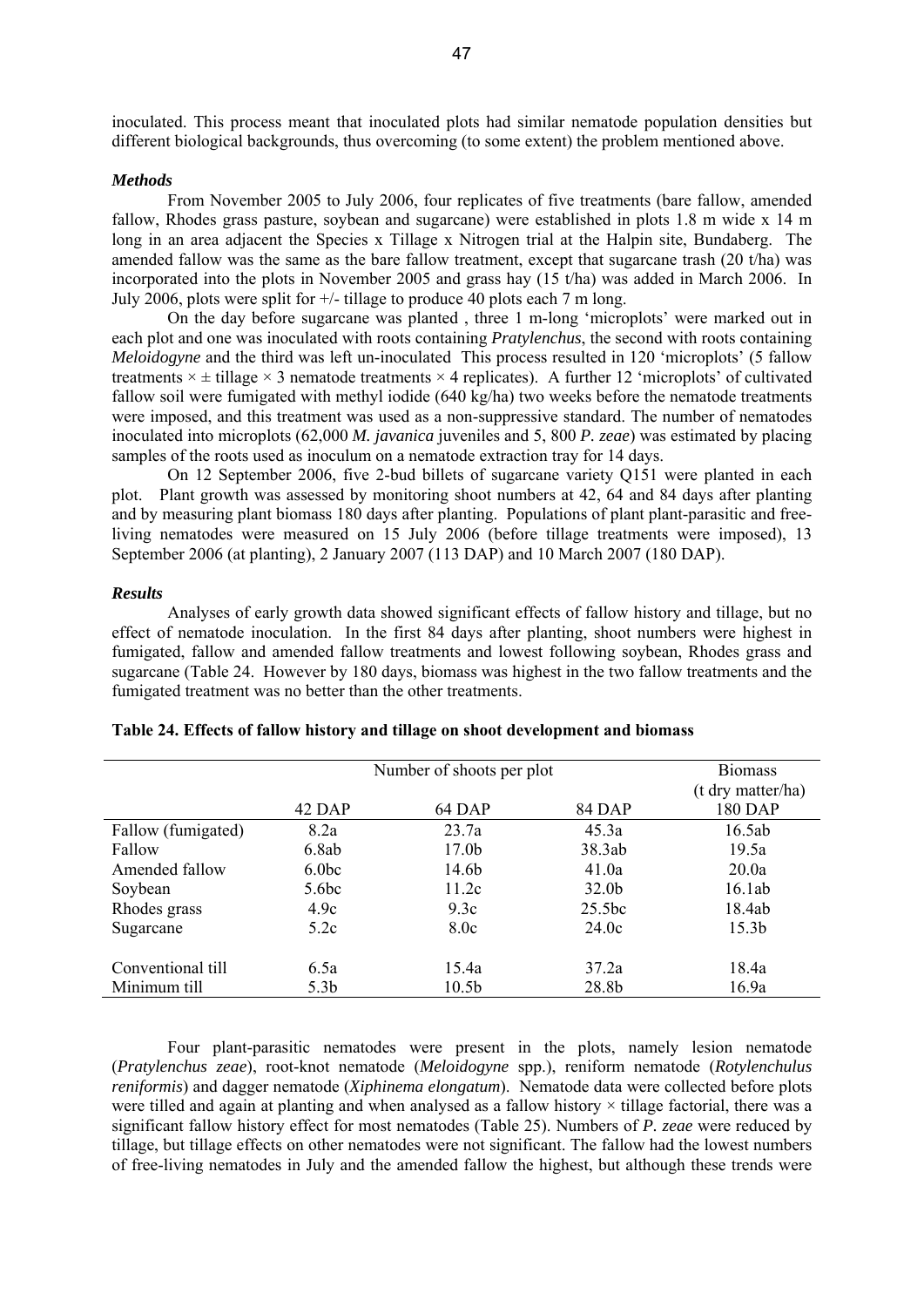still apparent two months later, the differences between treatments were no longer significant (Table 25).

|                      |                 | Lesion<br>Pratylenchus) |       | Root-knot<br>(Meloidogyne) |                 | Reniform<br>(Rotylenchulus) |      | Dagger<br>(Xiphinema) |                          | <b>TFLN</b>    |  |
|----------------------|-----------------|-------------------------|-------|----------------------------|-----------------|-----------------------------|------|-----------------------|--------------------------|----------------|--|
|                      | July            | Sept.                   | July  | Sept.                      | July            | Sept.                       | July | Sept.                 | July                     | Sept.          |  |
| Fallow               | 28 <sub>b</sub> | 24h                     | 0a    | 0a                         | 19 <sub>b</sub> | 4 a                         | 2a   | 0 a                   | 1844                     | 2659           |  |
| Fallow               | 1 a             | l a                     | 0a    | 0a                         | 1 a             | 3a                          | 0a   | 0a                    | a<br>9331                | a<br>8974      |  |
| (amended)<br>Soybean | 142c            | $121$ bc                | 46 b  | 0 a                        | 114c            | 17 a                        | 5 a  | 6 b                   | $\mathbf c$<br>2950<br>b | a<br>3061<br>a |  |
| Rhodes grass         | 371c            | 424c                    | 3a    | 6 b                        | 55 bc           | 50 a                        | 5 a  | 12 <sub>b</sub>       | 4187<br>b                | 6839<br>a      |  |
| Sugarcane            | 449 c           | 266 c                   | 442 c | 49c                        | $45$ bc         | 24a                         | 10a  | 4 b                   | 2117<br>a                | 4528<br>a      |  |

**Table 25. The effect of fallow history on nematode numbers on 15 July 2007 (prior to tillage) and on 13 September 2007 (at the time sugarcane was planted)** 

Data for September are means of minimum till and conventional till plots.

Numbers in the same column followed by the same letter are not significantly different ( $P= 0.05$ )

When sugarcane was planted, some microplots were inoculated with 5,800 *P*. zeae, which is equivalent to 29 *P. zeae*/200 mL soil (assuming the nematodes dispersed evenly in the 40 L of soil contained within the zone  $1m \times 0.2m \times 0.2$  m around the inoculation site). Nematode counts in inoculated and non-inoculated plots 180 days later show that tillage had no effect on populations of *P.*  zeae but there was a significant history  $\times$  nematode inoculum effect, largely due to the effect of inoculating or not inoculating fumigated plots (Table 26). The main trend apparent from the data was that nematode numbers in inoculated microplots were highest following a fallow or fumigation. The addition of P. zeae had little impact on nematode numbers following an amended fallow, soybean, Rhodes grass or sugarcane.

**Table 26. Effect of fallow history on the number of lesion nematode (***Pratylenchus zeae***) at planting, and nematode populations 180 days after sugarcane was planted into plots inoculated or not inoculated with the nematode** 

|                    |                 | No. $P.$ zeae/200 mL soil |                         |  |  |
|--------------------|-----------------|---------------------------|-------------------------|--|--|
|                    | At planting     | 180 days after planting   |                         |  |  |
|                    |                 | Not inoculated            | Inoculated with P. zeae |  |  |
| Fallow (fumigated) | 0c              | 3b                        | 925a                    |  |  |
| Fallow             | 24 <sub>b</sub> | 1088a                     | 995a                    |  |  |
| Amended fallow     | 1c              | 347a                      | 553a                    |  |  |
| Soybean            | 121ab           | 518a                      | 363a                    |  |  |
| Rhodes grass       | 424a            | 539a                      | 788a                    |  |  |
| Sugarcane          | 266a            | 544a                      | 526a                    |  |  |

As indicated previously, populations of root-knot nematode were low in most treatments when sugarcane was planted (Table 27). Some microplots were then inoculated with 62,000 *M*. *javanica* eggs, which is equivalent to 310 *M. javanica*/200 mL soil (assuming the nematodes dispersed evenly in the 40 L of soil contained within a zone  $1m \times 0.2m \times 0.2$  m around the inoculation site). Tillage had no effect on nematode numbers 180 days after planting, but there was a significant history  $\times$  nematode inoculum effect (Table 27). Root-knot nematode populations remained low following fumigation or fallow but increased markedly when these treatments were inoculated. Addition of nematodes made little difference to nematode populations following soybean, Rhodes grass or sugarcane.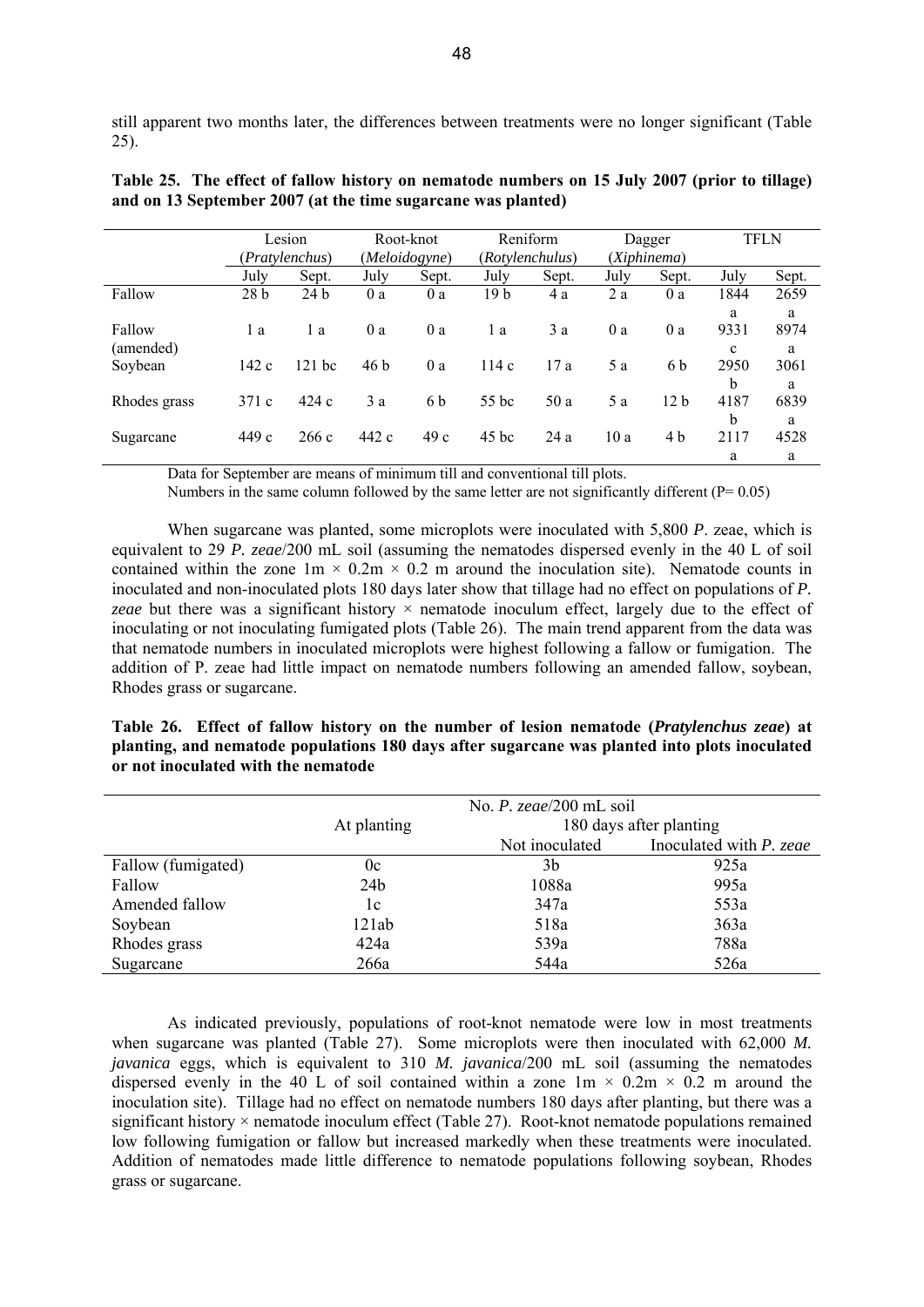|                    |             | No. <i>M. javanica</i> /200 mL soil |                    |  |  |  |
|--------------------|-------------|-------------------------------------|--------------------|--|--|--|
|                    | At planting | 180 days after planting             |                    |  |  |  |
|                    |             | Not inoculated                      | Inoculated with M. |  |  |  |
|                    |             |                                     | javanica           |  |  |  |
| Fallow (fumigated) | 0a          | 2b                                  | 2332a              |  |  |  |
| Fallow             | 0a          | 16b                                 | 633ab              |  |  |  |
| Amended fallow     | 0a          | 177ab                               | 756ab              |  |  |  |
| Soybean            | 0a          | 590ab                               | 709ab              |  |  |  |
| Rhodes grass       | 6b          | 330ab                               | 410ab              |  |  |  |
| Sugarcane          | 49c         | 238ab                               | 184ab              |  |  |  |

**Table 27. Effect of fallow history on the number of root-knot nematode (***Meloidogyne javanica***) at planting, and nematode populations 180 days after sugarcane was planted into plots inoculated or not inoculated with the nematode** 

#### *Discussion*

One trend that was apparent in both these experiments was the rapid multiplication of the pest nematode in fallow soil and in fumigated fallow soil, provided inoculum of the nematode was present at planting. However, as differences in initial inoculum density, the amount of roots available to the nematode as a food source and the extent of the suppressive forces regulating the nematode population may have influenced nematode multiplication rates, it is not possible to be certain of the reason for this result. Nevertheless, lack of suppressiveness probably played a part, as the fallow and fumigated fallow were not the highest yielding treatments and they are likely to have had the poorest soil biology.

Although the data suggested that plant-parasitic nematodes did not multiply as readily in the amended fallow, soybean, Rhodes grass and sugarcane histories as they did in the fallow and fumigated fallow, it was not possible to draw a firm conclusion due to variability within the experiment.

#### **Changes in suppressiveness with depth**

Sugarcane roots are mainly found in upper soil layers while above-ground material is returned to the soil as a trash blanket on the soil surface. This means that the C content of sugarcane soils is likely to be highest near the surface and decline with depth. Since suppressiveness to plant-parasitic nematodes is dependent on biological activity and this is related to soil C levels, suppressiveness to plant-parasitic nematodes is likely to vary with depth. This work, which was done in the Bundaberg Species  $\times$  Tillage  $\times$  N trial, aimed to examine that hypothesis.

#### *Methods*

In November 2007 (soon after plant crop harvest), nematodes were extracted from soil samples collected from the soybean-DD-0-0N treatment at six depths (0-10 and 10-30 cm, and then at 30 cm intervals to 150 cm). The sampling was repeated in October 2008 (after ratoon crop harvest), except that samples were collected from seven rather than six depth intervals. At the latter sampling time, the root biomass in each sample was also measured by retrieving roots on a 4 mm sieve.

Results in both years (Tables 28 and 29) indicated that most of the free-living nematodes were in the upper 10 cm of soil and that population densities diminished rapidly with depth. In fact, populations at below 30 cm were less than 10% of populations in the 0-10 cm zone.

Plant-parasitic nematodes were much more evenly distributed through the upper 60 cm of soil and populations of some nematodes (e.g. reniform nematode) were relatively high at depth (Tables 28 and 29). Since plant-parasitic nematodes are obligate parasites of roots, a close relationship was expected between nematode populations and root biomass. However, the October 2008 data showed that these parameters were poorly correlated ( $r = 0.35$ ). Although 62% of the roots were in the upper 10 cm of soil, only 24% of the plant-parasitic nematodes were found in this zone.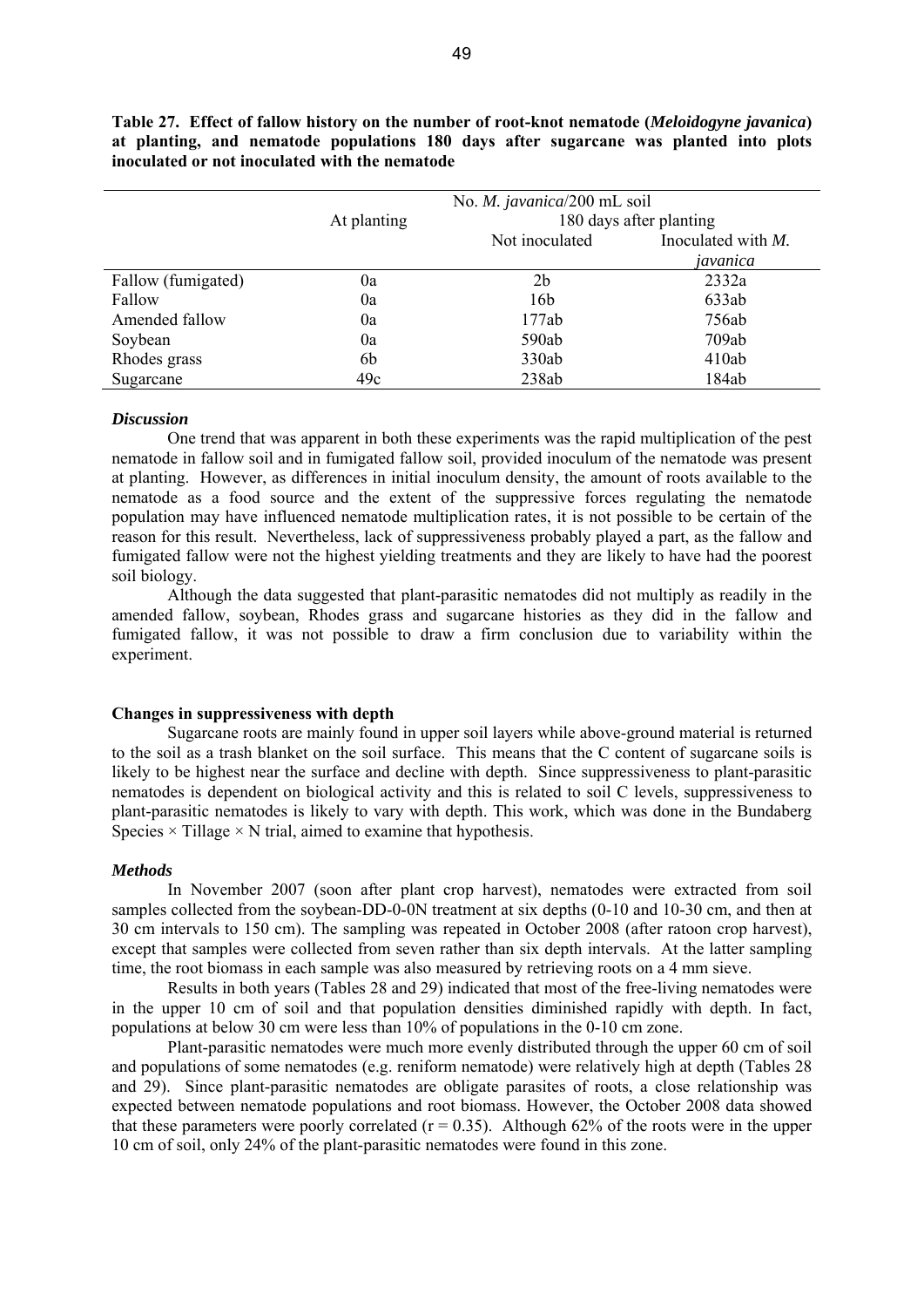|               | No. nematodes/200 mL soil |        |                |          |        |        |        |       |                             |  |  |
|---------------|---------------------------|--------|----------------|----------|--------|--------|--------|-------|-----------------------------|--|--|
| Depth<br>(cm) | <b>TFLN</b>               | Lesion | <b>RKN</b>     | Reniform | Spiral | Dagger | Stubby | Stunt | Total<br>plant<br>parasites |  |  |
| $0 - 10$      | 3756                      | 568    | 291            | 118      | 82     | 8      | 11     | 3     | 1222                        |  |  |
| $10-30$       | 676                       | 603    | 99             | 113      | 256    | 3      | 91     | 27    | 1468                        |  |  |
| $30 - 60$     | 300                       | 304    | 3              | 51       | 148    | 3      | 25     | 18    | 1064                        |  |  |
| 60-90         | 47                        | 154    | $\overline{2}$ | 28       | 29     |        | 5      | 22    | 356                         |  |  |
| 90-120        | 65                        | 133    | 8              | 35       | 40     |        | 3      | 38    | 327                         |  |  |
| 120-150       | 12                        | 23     | 140            | ∍        | 4      |        | 5      | 26    | 205                         |  |  |

**Table 28. Distribution of nematodes with depth in the Bundaberg S** × **T** × **N trial (November 2007)** 

**Table 29. Distribution of nematodes and roots with depth in the Bundaberg S** × **T** × **N trial (October 2008)** 

|           | No. nematodes/200 mL soil |        |            |          |        |        |        |           |            |  |
|-----------|---------------------------|--------|------------|----------|--------|--------|--------|-----------|------------|--|
|           |                           |        |            |          |        |        |        | Total     | Dry wt.    |  |
| Depth     |                           |        |            |          |        |        |        | plant     | roots/ $L$ |  |
| (cm)      | TFLN                      | Lesion | <b>RKN</b> | Reniform | Spiral | Dagger | Stubby | parasites | soil       |  |
| $0 - 10$  | 1181                      | 311    | 435        | 240      | 64     | 19     | 109    | 1178      | 1.68       |  |
| $10-20$   | 566                       | 294    | 138        | 214      | 116    | 11     | 235    | 1008      | 0.60       |  |
| 20-30     | 560                       | 228    | 18         | 106      | 200    | 6      | 227    | 784       | 0.25       |  |
| $30 - 60$ | 192                       | 114    | 25         | 966      | 34     |        | 63     | 1203      | 0.03       |  |
| 60-90     | 68                        | 151    |            | 285      | 28     |        | 17     | 482       | 0.05       |  |
| 90-120    | 86                        | 102    | 3          | 21       | 29     |        | 11     | 166       | 0.05       |  |
| 120-150   | 56                        | 50     |            | 3        | 39     |        |        | 100       | 0.03       |  |

In March 2008, further root and soil samples were collected from the same site to examine the distribution of nematodes and roots in the upper 20 cm of soil. The root data (Table 30) indicated that about 60% of the roots in this zone were concentrated in a 2 cm layer under the trash blanket. Roots just under the trash blanket were very healthy, with many fine white roots and few signs of the lesions and blackening usually observed on sugarcane roots.

Populations of free-living nematode were markedly affected by depth, with populations much higher in the upper 2 cm of soil than deeper in the profile (Table 30). However, populations of rootknot and lesion nematodes had a different distribution, with numbers much lower in surface layers than at depth (Table 30).

| Table 30. Distribution of roots, and nematodes in roots in the upper 20 cm of the soil profile at |
|---------------------------------------------------------------------------------------------------|
| the Bundaberg $S \times T \times N$ site (March 2008)                                             |

| Depth      | Dry wt.<br>roots/L soil |            | Nematodes/200 mL soil | Nematodes/g root |           |        |
|------------|-------------------------|------------|-----------------------|------------------|-----------|--------|
|            |                         | <b>FLN</b> | Root-knot             | Lesion           | Root-knot | Lesion |
| $0-2$ cm   | 2.47                    | 2395       | 75                    | 175              | 197       | 136    |
| $2-5$ cm   | 0.59                    | 1930       | 75                    | 480              | 504       | 1066   |
| $10-15$ cm | 0.28                    | 1210       | 260                   | 915              | 624       | 1528   |
| $15-20$ cm | 0.35                    | 900        | 210                   | 835              | 342       | 848    |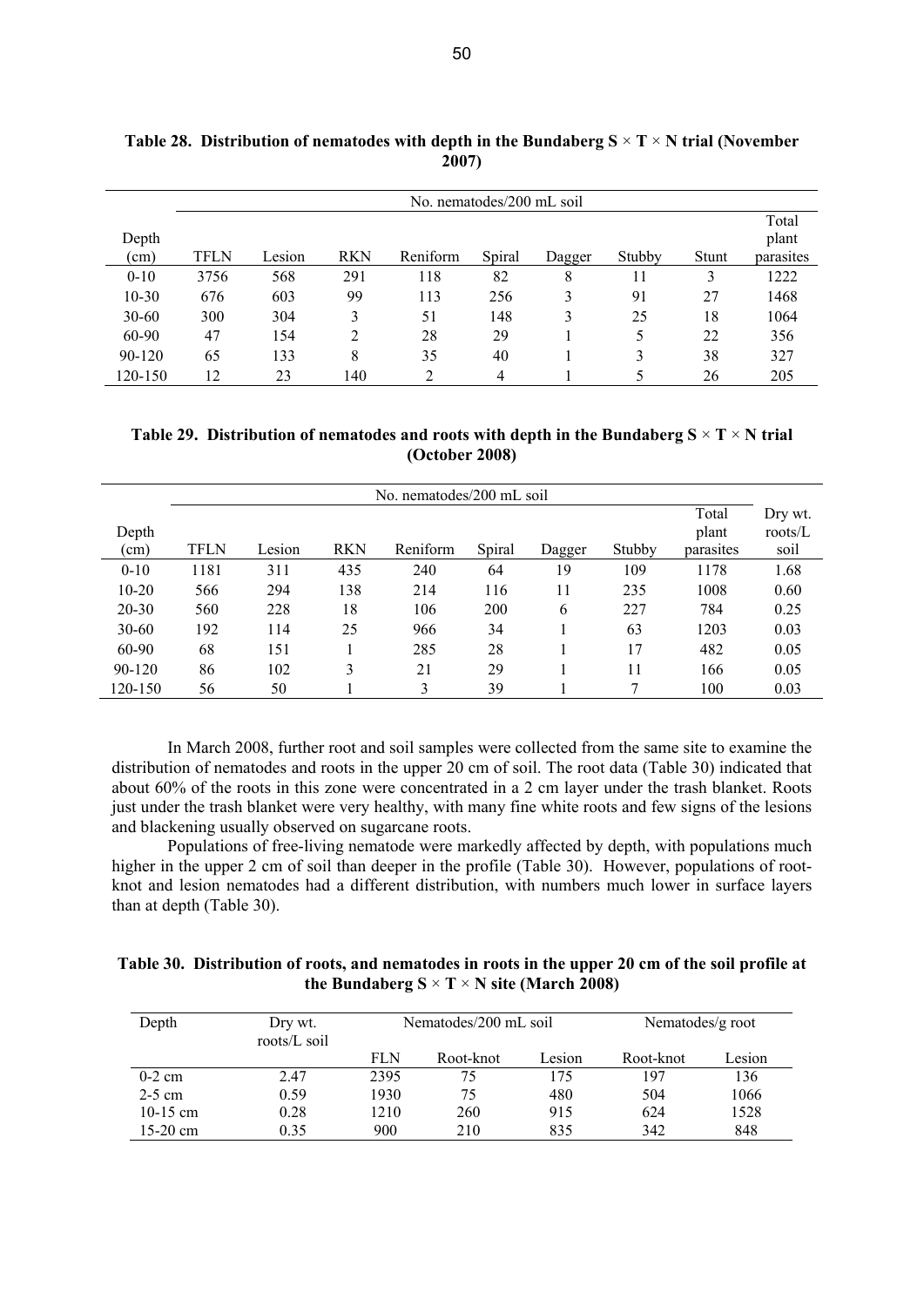Chemical analyses on these samples showed that concentrations of N and various forms of C were greater near the surface than at depth (Table 31). Populations of free-living nematodes were strongly correlated with total C, labile C, dissolved organic C and total N (Table 32). However, perhaps the most interesting result was the lack of correlation between the number of lesion nematodes and root-knot nematodes extracted from roots and dry weight of roots, probably due to suppressive effects in the zone immediately below the trash layer.

|            |         |         |         |          | Dissolved |
|------------|---------|---------|---------|----------|-----------|
| Depth      | $NO3-N$ | Total C | Total N | Labile C | organic C |
| $0-2$ cm   | 6.5     | -89     | 0.103   | 2.27     | 913       |
| $2-5$ cm   | 5.8     | 1.49    | 0.073   | 1.65     | 84.3      |
| 10-15 cm   | 3.8     | 1.18    | 0.058   | 1.05     | 64.8      |
| $15-20$ cm | 2.5     | 0.94    | 0.045   | 0 76     | 513       |

**Table 31. Impact of depth on soil chemical parameters at the Bundaberg S × T × N site (March 2008)** 

**Table 32. Matrix of correlation coefficients (r-values\* ) for free-living nematodes, plant-parasitic nematodes in roots, root biomass and selected chemical parameters in soil samples from 0-20 cm**  at the Bundaberg  $S \times T \times N$  site (March 2008)

|                      | $NO3-N$ | Total C  | Total N  | Labile<br>C | Diss.<br>Org. C | <b>TFLN</b> | <b>RKN</b> | Lesion   | Dry wt.<br>roots/L<br>soil |
|----------------------|---------|----------|----------|-------------|-----------------|-------------|------------|----------|----------------------------|
|                      |         |          |          |             |                 |             |            |          |                            |
| $NO3 - N$            |         |          |          |             |                 |             |            |          |                            |
| Total C              | 0.660   |          |          |             |                 |             |            |          |                            |
| Total N              | 0.674   | 0.944    |          |             |                 |             |            |          |                            |
| Labile C             | 0.677   | 0.982    | 0.929    |             |                 |             |            |          |                            |
| Dissolved Organic C  | 0.523   | 0.892    | 0.790    | 0.922       |                 |             |            |          |                            |
| <b>TFLN</b>          | 0.336   | 0.806    | 0.798    | 0.834       | 0.834           |             |            |          |                            |
| <b>RKN</b>           | 0.208   | $-0.130$ | $-0.150$ | $-0.122$    | $-0.121$        | $-0.308$    |            |          |                            |
| Lesion               | 0.074   | $-0.381$ | $-0.410$ | $-0.348$    | $-0.193$        | $-0.359$    | 0.345      |          |                            |
| Dry wt. roots/L soil | 0.583   | 0.712    | 0.693    | 0.754       | 0.593           | 0.496       | 0.198      | $-0.198$ |                            |

The sampling of surface soil was repeated in October 2008 with five rather than four depth intervals. Also, roots were sieved from the soil and a sample of 10 root pieces was rated for fine roots on a scale of 0-5, where  $1 =$  no fine roots and  $5 =$  a uniform mass of fine, healthy roots constituting a major proportion of total root length.

The results (Table 33) again showed that there was a dense layer of roots in the upper 2 cm of soil and that these roots were healthier than roots deeper in the profile. As in March 2008, populations of root-knot and lesion nematodes were relatively low in the 0-2 cm zone. Data for all depths showed that there was no correlation between the number of nematodes extracted from roots and dry weight of roots ( $r = -0.0.26$  for lesion nematode and  $r = -0.07$  for root-knot nematode).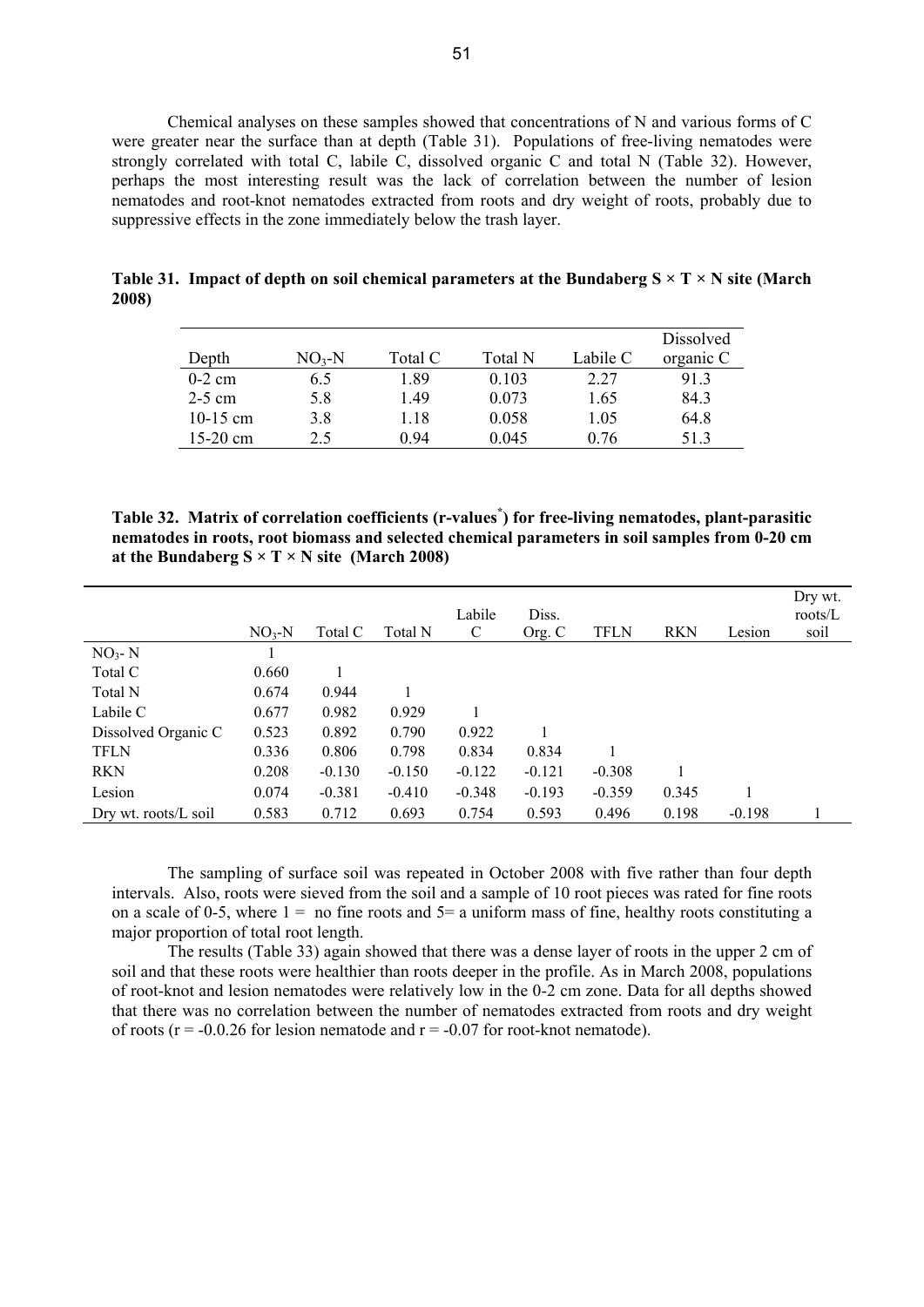| Depth      | Dry wt.<br>roots<br>/L soil | Fine root<br>rating | Nematodes<br>/200 mL soil |       |        | Nematodes<br>$/g$ root |        |  |
|------------|-----------------------------|---------------------|---------------------------|-------|--------|------------------------|--------|--|
|            |                             |                     | <b>FLN</b>                | Root- | Lesion | Root-                  | Lesion |  |
|            |                             |                     |                           | knot  |        | knot                   |        |  |
| $0-2$ cm   | 3.1                         | 4.4                 | 4735                      | 302   | 142    | 1285                   | 117    |  |
| $2-5$ cm   | 1.9                         | 2.4                 | 2395                      | 698   | 702    | 1174                   | 453    |  |
| $5-10$ cm  | 2.1                         | 1.6                 | 1392                      | 558   | 830    | 2951                   | 554    |  |
| $10-15$ cm | 1.8                         | 1.5                 | 1127                      | 470   | 823    | 2680                   | 545    |  |
| $15-20$ cm | 09                          | 1.4                 | 765                       | 392   | 378    | 1849                   | 293    |  |

**Table 33. Distribution of roots, and nematodes in roots in the upper 20 cm of the soil profile at**  the Bundaberg  $S \times T \times N$  site (October 2008)

#### *Discussion*

The main conclusion that can be drawn from these results is that the region immediately under the trash blanket is very important to the sugarcane plant, as a large proportion of its roots are located in this zone. Since most of these roots are fine roots responsible for water and nutrient uptake, this layer of surface roots almost certainly plays a vital role in maintaining plant health. Measurements taken at this site showed that about 60% of the root biomass to a depth of 150 cm was in the upper 10 cm of the profile, and that about 70% of those roots were in the surface layer within 2 cm of the trash blanket. The fact that these roots are also healthier than those further down the profile further emphasises their importance to the plant.

One of the reasons that surface roots are relatively healthy is that the soil in this zone is strongly suppressive to plant-parasitic nematodes and probably also to other soilborne pathogens. Populations of *P. zeae*, for example, were relatively low in this zone, particularly when it is considered that their food source (roots) is concentrated here. Since levels of soil C and populations of free-living nematodes are 2-3 times higher in the upper 2 cm of soil than at 15-20 cm, the most likely reason for the suppressiveness of surface soils is that root exudates, turnover of roots and labile carbon inputs from the trash blanket are sufficient to support a soil food web capable of limiting the multiplication of *Pratylenchus* and other plant-parasitic nematodes.

 Although it is too early to draw firm conclusions about the relationship between soil C status and suppression, these results suggest that soil C contents may have to be raised to about 2% to obtain useful suppression of sugarcane pathogens. Given the relatively low C levels of most sugarcane soils, growers may see this as an impossible task. However, the task becomes more feasible if it is viewed as increasing the C content of upper soil layers where most of the roots reside, as the required result is likely to be obtained through a combination of minimum tillage and green cane trash blanketing.

#### *4. CROP ROTATION AS A TOOL FOR MANAGING LESION NEMATODE (PRATYLENCHUS ZEAE)*

This work was published in the following paper, and a copy is included in the appendix to this report.

Stirling GR, Halpin NV, Dougall A, Bell MJ (2010). Status of winter cereals, other rotation crops and common weeds as hosts of lesion nematode (*Pratylenchus zeae*). *Proceedings of the Australian Society of Sugarcane Technologists* 32 (in press)

## *5. CHEMICAL AND BIOLOGICAL PROPERTIES OF SOILS UNDER DIFFERENT MANAGEMENT SYSTEMS*

This work was published in the following paper, and a copy is included in the appendix to this report.

Stirling GR, Moody PW and Stirling AM (2010). Legumes, minimum tillage, controlled traffic and residue retention in the sugarcane farming system: effects on chemical,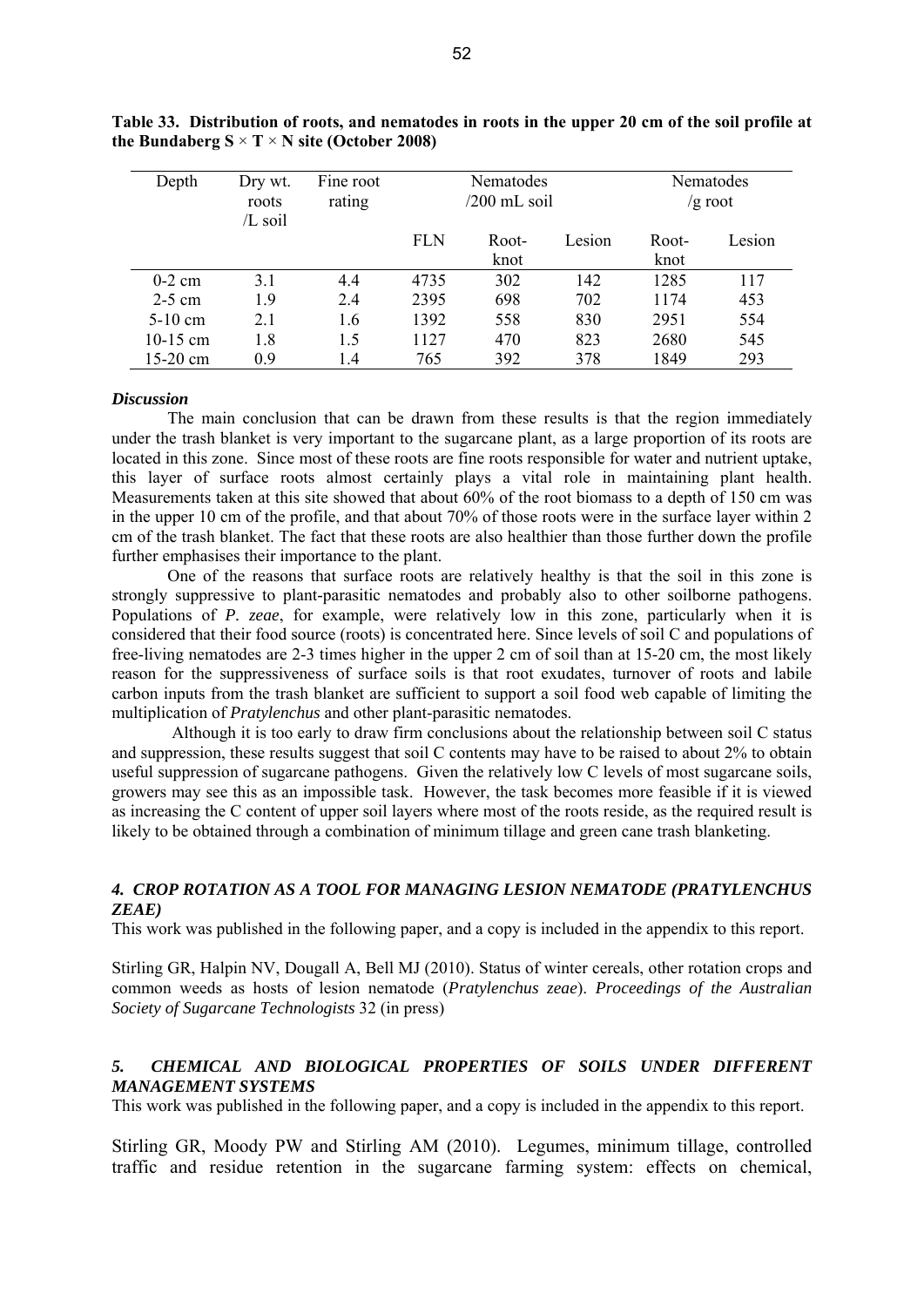biochemical and biological properties associated with soil health. Draft paper to be submitted to *Applied Soil Ecology*.

#### **REVIEW PAPER**

A copy of the following paper, which reviews the soil biology work done within the SYDJV prior to 2008, is included in the appendix of this report.

Stirling GR (2008). The impact of farming systems on soil biology and soilborne diseases: examples from the Australian sugar and vegetable industries- the case for better integration of sugarcane and vegetable production and implications for future research. *Australasian Plant Pathology* 37, 1-18.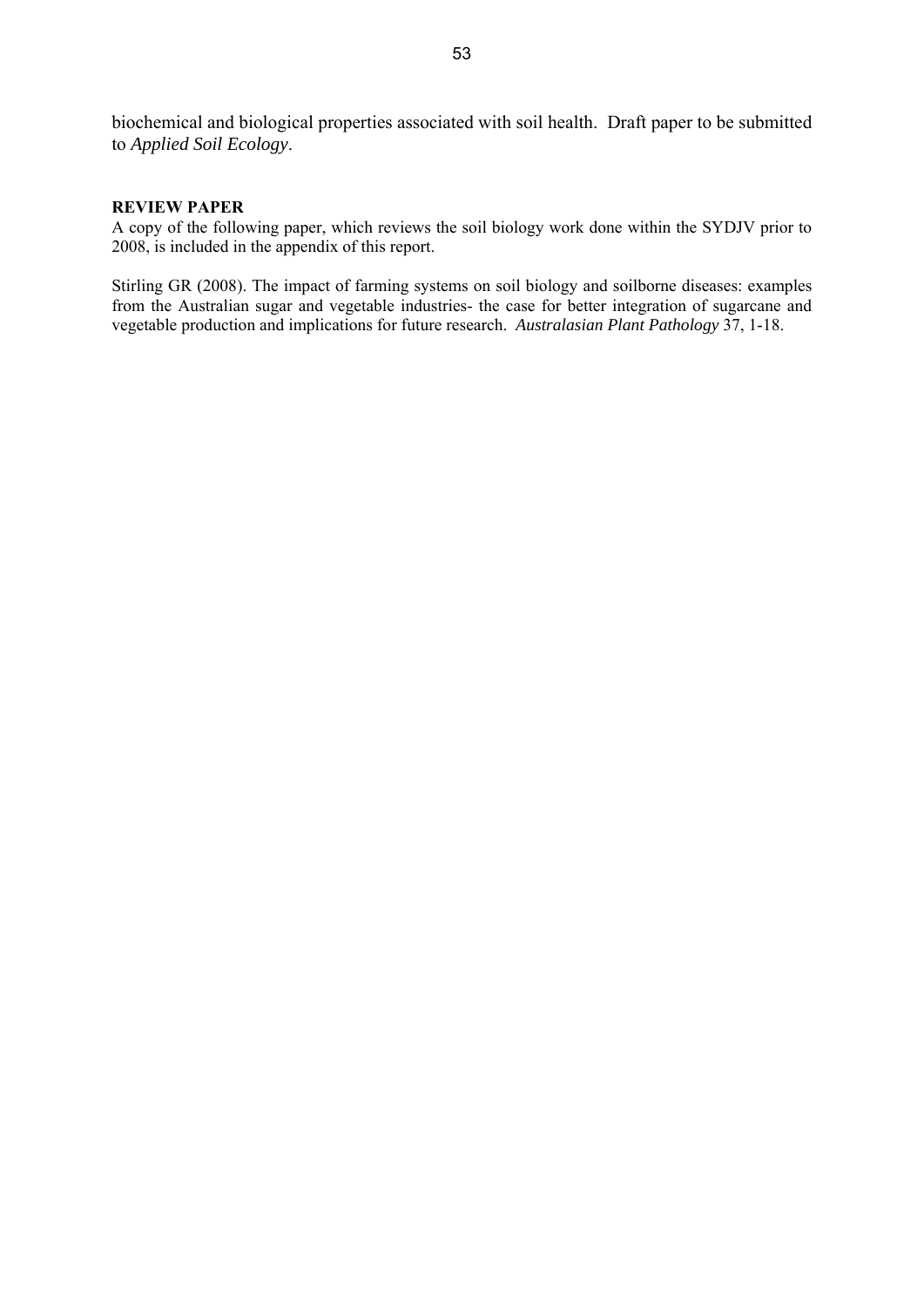## **APPENDIX 2 – COMMENTS FROM GROWER REFERENCE GROUP**

## **Peter Russo**

I joined this committee two years after it began. I felt very privileged to have been asked to join such an elite group of scientists and growers. I was extremely impressed with the calibre of the sorts of projects that the group were undertaking.

It was very pleasing to be part of a group such as this to have my views and opinions listened to with interest and respect.

Of major concern to me is the fact that the funding for this project has run out. I feel that there is a great need in our sugar industry for projects such as this to continue into the future because of the apathy that exists among growers. HIGH SUGAR PRICES WILL NOT HOLD FOREVER.

Personally I have gained a lot from being included in this group and endeavour to use the knowledge that I have gained to continue to improve my farming practices.

A big thank you to the group leaders Allan, Graham, Mike and Barry, as well as all the other team members we met from time to time.

A special thank you to the growers in this group - Robert, George and Terry. I have enjoyed your friendship and hope that our paths cross in the future.

## **Robert Quirk**

I have felt very privileged to have been asked by the project team to represent Australian growers as a member of the review panel for project BSS286.

Over the last 4 years we have been able to visit the trial work in the North, Central and Southern districts of QLD unfortunately we never did get to NSW, although the invitation is always open for all /any members to visit at any time.

The four meeting we have had, have been a very big learning curve for all of us , keeping us at the cutting edge of research of the project.

This has given us the opportunity to trial variations of the work on our own farms while passing on the outcomes of the research to our fellow growers in our respective areas.

I have had the opportunity to travel very widely through the international sugar industry during the last 5 years, the work of project BSS286 is talked about in every country I have visited and in most countries is also being practiced , from full adoption to trial plots. I guess the only down side to this is the international community may not getting the updates from the work, e.g. some cultivation may be necessary in some cases, and if the harvesting equipment runs on the stools there will be a reduction in productivity, also the row width by variety trials out comes...

I think the project team should be very proud of the extent to which their research has been taken up not only in Australia but globally.

There is no doubt in my mind that the Australian industry owes its ranking as number one, as the lowest cost producer in the world to the work of the YDJV and project BSS286 Thanks to the members of project team in particular leaders Allan and Barry as well as Mike, Graham and all other that we only saw from time to time, and to the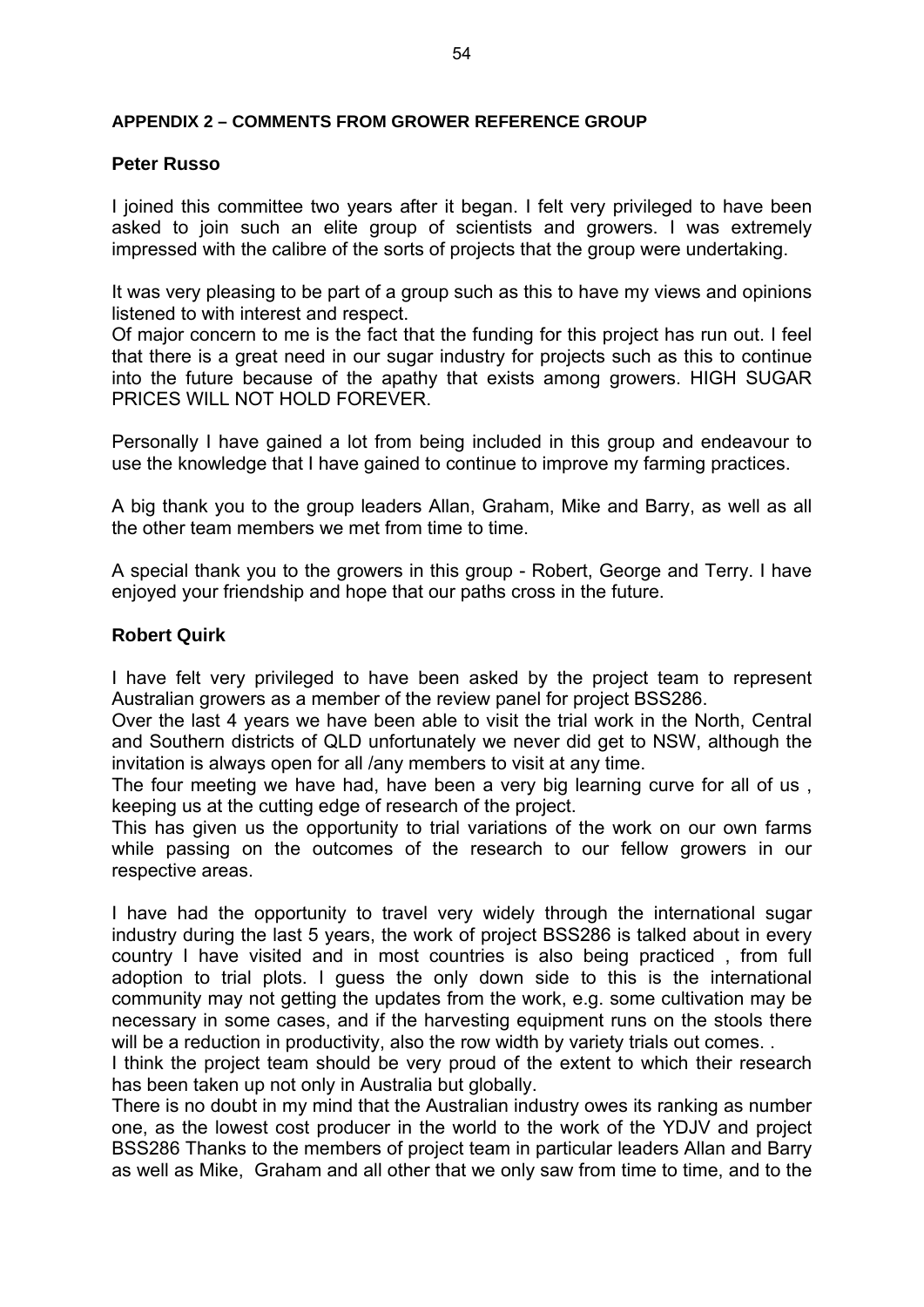grower members Peter, Terry and George for their friendship and robust discussion at the meetings it has been a pleasure to work with you all.

## **George Henry**

It's been a great honour to be part of BSS286, especially to be a farmer representative for North Queensland. By having farmer representatives from all four cane growing regions, the 'Brains Trust' could get quick and timely input into their projects effect on the four regions.

Most importantly, it was having access to the knowledge and experience of Alan, Barry, Mike, Graham and fellow farmer representatives. This enabled further refinement of the design for the new farming system.

Results from BSS286 projects have led me to concentrate on the more relevant aspects of farming operations; such as compaction, break crops and associated soil biology, and although variety selection is important, row spacing is not.

Perhaps, this research concept could be progressed further into the future to address issues as they arise in the new farming system. A future project may be to address nutritional loss, especially in the light, highly leachable soil types in North Queensland. With the aid of GPS one such project could be an investigation into the economic and environmental benefits if any, of the placement of soil ameliorants such as mill mud, mill ash, bentonite or diatomeaous earth under the stool zone prior to planting. The aim of the project would be to help retain the nutrients and insecticide applied to the stool during the crop cycle.

I would also like to thank Terry, Robert and Peter for their helpful suggestions/input over the project period.

## **Terry Granshaw**

I have felt very privileged to be representing growers from my area and taking part in the SYDJV {BSS286} discussions and outcomes of trials that have been presented to me over the years. At no time, since I have been involved with this project have I felt, that the research was going in the wrong direction or was in any way not justified. Yield decline is never an easy project to take on in any crop and sugarcane is no different. The huge differences in weather conditions, soil types, row spacing's, machinery, varieties, disease, crop pests, economics and crop management means that this was always going to be difficult to come up with common solutions for this resilient plant.

The researches approach to this problem was basically to repair soil health that had been degraded brought about from continual monoculture of the crop over time. I remember going to my first yield decline meeting for growers in the Burdekin. Presentations were shown to us on legumes, soil biology, nematodes and compaction and we were shown the difference between good soil structure and our soil structures. There was a pretty adverse reaction by the 100 or so growers that were there that day. There was also a minority group of farmers in the room that thought this information was spot on and wanted to learn more.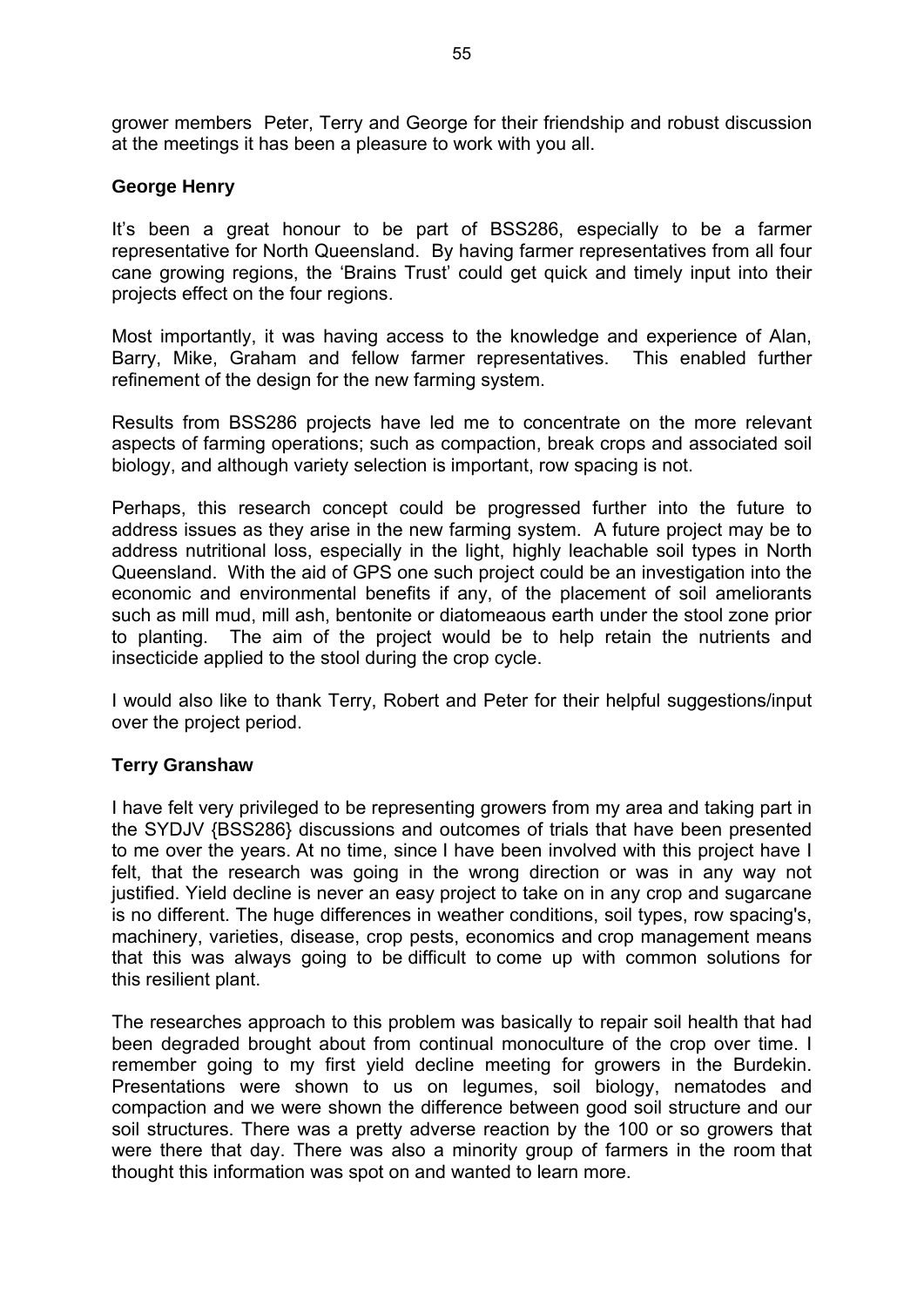Our family has implemented the new farming system approach based on the SYDJV guidelines. We chose a row spacing that suited our soil, management, and the heaviest machinery that travels on our paddocks. We introduced legumes to all fallow blocks and have harvested some of them for economic purposes. GPS 2cm guidance systems have been installed on all tractors and harvest /haul out equipment and everything is based on a minimum tillage system. I am happy to say that our soils are improving. Water holding capacity and drainage are better, yield has not declined and is slowly increasing, ccs is better, disease or crop pests have not increased, economically we are better off and we have more time to pursue off farm projects.

I have had to travel to get to the BSS286 meetings along with the other researches and growers in different parts of Queensland. I have noticed in the last few years a large amount of sugarcane farms that have progressed to the new farming system, all in different ways but with similar principles. I do believe that certain areas will have a greater need to change and certain areas will benefit more quickly then others. Machinery can now be purchased from manufacturers and guidance systems have become more affordable, legume seeds are easier to purchase along with growers crops who have implemented parts of the new farming system standing out from the original systems through adverse conditions.

It has been great to be able to participate in such an important project within the sugar industry. I would also like to personally thank Alan Garside, Brian Robotham, Mike Bell, Graham Stirling, Barry Salter and all the DPI /BSES staff who presented and discussed information to Myself, Peter, George and Robert. Hopefully, our input, helped ground truth some of the trials on a larger scale and provided the researches with information that may or may not occurred in the trials.